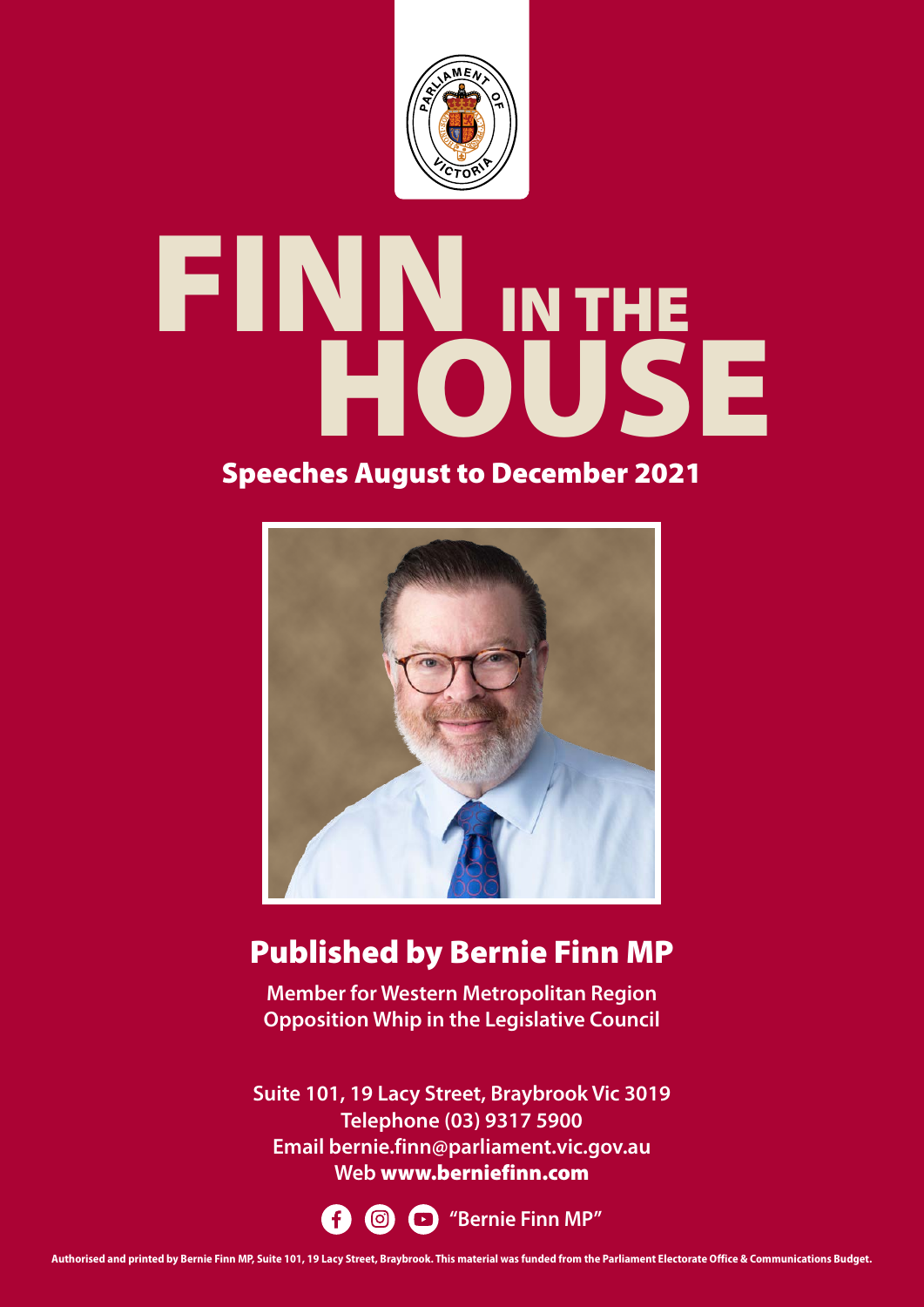



### CONTENTS

| <b>Energy Legislation Amendment (Energy</b> |  |
|---------------------------------------------|--|
|                                             |  |
|                                             |  |
|                                             |  |
| Toxic Soil: release of health advice 6      |  |
| Sessional Orders (Lord's Prayer)  6         |  |
|                                             |  |
|                                             |  |
|                                             |  |
|                                             |  |
|                                             |  |
|                                             |  |
|                                             |  |
|                                             |  |
|                                             |  |
| Brimbank homelessness support 9             |  |
|                                             |  |
| City of Maribyrnong commercial venture 10   |  |
|                                             |  |
|                                             |  |
| Government planning consultation 11         |  |
|                                             |  |
|                                             |  |
|                                             |  |
|                                             |  |
|                                             |  |
|                                             |  |
| Waste and Recycling Management 15           |  |
|                                             |  |
|                                             |  |
|                                             |  |
|                                             |  |
|                                             |  |
|                                             |  |

| Crisis accommodation in Melbourne's West 18     |  |
|-------------------------------------------------|--|
|                                                 |  |
|                                                 |  |
|                                                 |  |
| Inquiry into the Victorian Government's         |  |
| Response to the COVID-19 Pandemic20             |  |
| Local Government Amendment (Rates               |  |
|                                                 |  |
|                                                 |  |
| Keilor Downs social housing concerns23          |  |
|                                                 |  |
| Health Department raid on local doctor  24      |  |
|                                                 |  |
| <b>Public Health And Wellbeing Amendment</b>    |  |
| (Pandemic Management) Bill 202124               |  |
| Independent Broad-Based Anti-Corruption         |  |
|                                                 |  |
| Small business vaccination privacy  27          |  |
|                                                 |  |
| Hobsons Bay City Council: precinct 17 28        |  |
|                                                 |  |
|                                                 |  |
|                                                 |  |
|                                                 |  |
|                                                 |  |
| Public Health And Wellbeing Amendment           |  |
| (Pandemic Management) Bill 2021 30              |  |
|                                                 |  |
|                                                 |  |
| <b>Equal Opportunity (Religious Exceptions)</b> |  |
|                                                 |  |
|                                                 |  |
|                                                 |  |
|                                                 |  |

**Suite 101, 19 Lacy Street, Braybrook Vic 3019 • Telephone (03) 9317 5900 [Email bernie.finn@parliament.vic.gov.au](mailto:bernie.finn@parliament.vic.gov.au) • Web** [www.berniefinn.com](https://berniefinn.com/)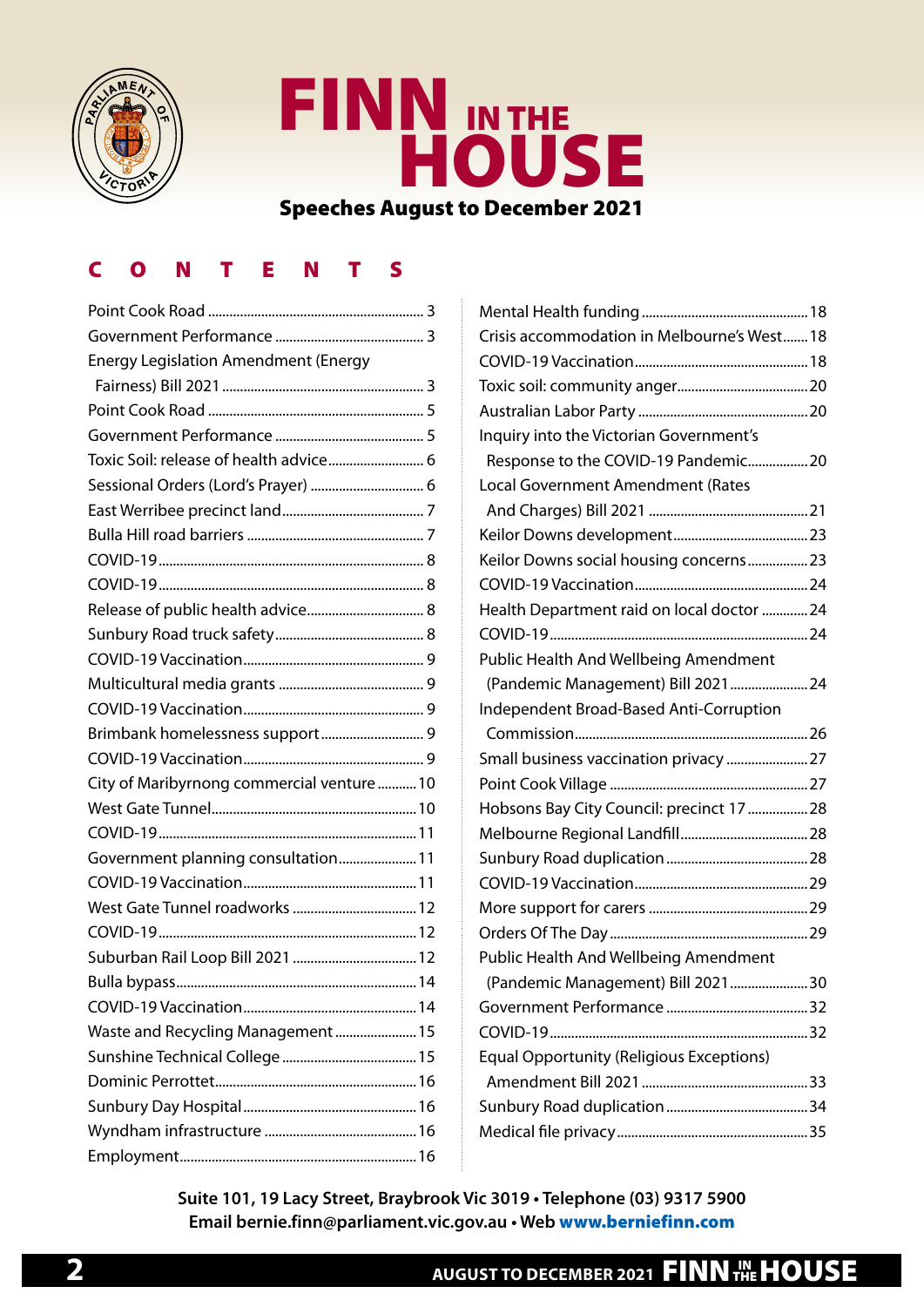#### <span id="page-2-0"></span>**COUNCIL | Constituency questions 03 August 2021**

### **Point Cook Road**

Mr FINN (Western Metropolitan) — My constituency question is to the Minister for Roads and Road Safety. Point Cook Road is a disaster area for many thousands of local residents on a daily basis. It can take an hour or more to travel the length of Point Cook Road during peak hour, a trip that otherwise takes less than 10 minutes. Point Cook Road has not been improved since the days when Point Cook was largely populated by sheep in paddocks. Thousands of families now rely on Point Cook Road to get to work, school, recreation and just about everything else. Point Cook Road is currently making their lives a misery. Indeed I know some who have sold up and moved because they could no longer cope with Point Cook Road. Minister, what plans do you have to improve traffic on Point Cook Road, and when can we expect to see action on this important matter?

#### **COUNCIL | Members statements 03 August 2021**

### **Government Performance**

Mr FINN (Western Metropolitan) — Since the last sitting of the Parliament the Premier, as we know, has returned from sick leave. Now, he immediately gave millions of Victorians hope that he had changed by announcing that lockdowns would be from here on in only used as a last resort. All very well and good, we thought, but he had Victoria back in lockdown within days—yet another Labor lie. Little wonder that people in this state have such a low opinion of their government. It is a bit like when the then Leader of the Opposition said before the 2014 election that the ripping up of the east–west link contract would cost taxpayers not a cent; \$1.3 billion later we discovered what an expensive lie that was. The same opposition leader at the time told us that an Andrews Labor government would introduce no new or extra taxes. Well, that whopper has cost Victorians a fortune. At that time Mr Andrews was promising

a \$550 million western distributor publicly, while at the same time he was negotiating privately the current West Gate Tunnel debacle with his shonky mates at Transurban. Victorians have well and truly had enough. They are entitled to have had enough. We have all had enough. Victorians have had enough of a dishonest and entirely dishonourable Andrews Labor government.

#### **COUNCIL | Second reading 03 August 2021**

### **Energy Legislation Amendment (Energy Fairness) Bill 2021**

Mr FINN (Western Metropolitan) — I rise to speak on the Energy Legislation Amendment (Energy Fairness) Bill 2021. Energy fairness indeed—well, the government, as we know, has a way with words. It does not have a way with governing but it certainly has a way with words, and they are at it again today. They would like us to believe this is about fairness. They would like us to believe this legislation is about giving people a fair go.

Before we go there, I will just give Ms Watt, who is relatively new to this place, a small spot of warning, and that is in regard to her credibility. Now, she can get away with a lot of things, as indeed many do in this place. She can get away with a lot of things, but once she starts singing the praises of Lily D'Ambrosio, her credibility is shot. That is it. It is all over. Because I do not think we have ever had in this state a worse energy minister than the current minister.

Now, let us have a look at the track record of the Andrews government, shall we? They would like us to believe that this legislation is coming to the aid of consumers. When was the last time this government came to the aid of consumers? It does not happen—it just does not happen. However, 1000 jobs gone now, that is where the Andrews government excels. They know how to destroy jobs like nobody else, and you just have to have a look at

what is happening in Victoria at the moment. The last thing that we need in this state is another 1000 jobs gone. There are too many people who are on the breadline now, there are too many people who are struggling for survival now, without abolishing another 1000 jobs—a quite extraordinary track record.

We have to look at this fair and square in the face. When it comes to energy policy, the Andrews government has been an unmitigated disaster. It is staggering, absolutely staggering, that we would have in this state of Victoria an energy crisis. In Victoria, so richly blessed with natural resources that we would be able to keep going with the amount of coal we have for hundreds of years, the gas that we have is providing or would be able to provide energy for us for centuries to come, we find ourselves in the extraordinary situation where we have an energy crisis. We have all these resources—richly blessed, as I say—but the Andrews government has found a way to screw it up. How do they do it? There must be a PhD in it somewhere, and they are all doctors with PhDs in my view. We have enough coal, enough gas, to serve our own needs and to serve the needs of most of Australia. Indeed we have probably got enough to export overseas as well. But instead we have the ideology of the left, and the ideology of the left serves no purpose to anybody in the consumer category. Indeed what we heard today from Ms Watt was quite extraordinary. She so hates competition that she told us that competition was anticompetitive. Now, I am going to go home tonight—I might have to have a drink and think about that for a while. When you hear members of the government trying to tell you that competition is anti-competitive, you have really got to wonder where they are coming from.

Mr Ondarchie interjected. Mr FINN: I do not know, Mr Ondarchie, what they have been smoking or what they are doing; it is absolutely beyond me. But keep in mind these are the people who forced the closure of Hazelwood. These are the people who are bringing forward the closure of Loy Yang, so we are going to see in the next few years 50 per cent of our power in this state gone—just disappeared. And what to replace it with? Well, we do not know. The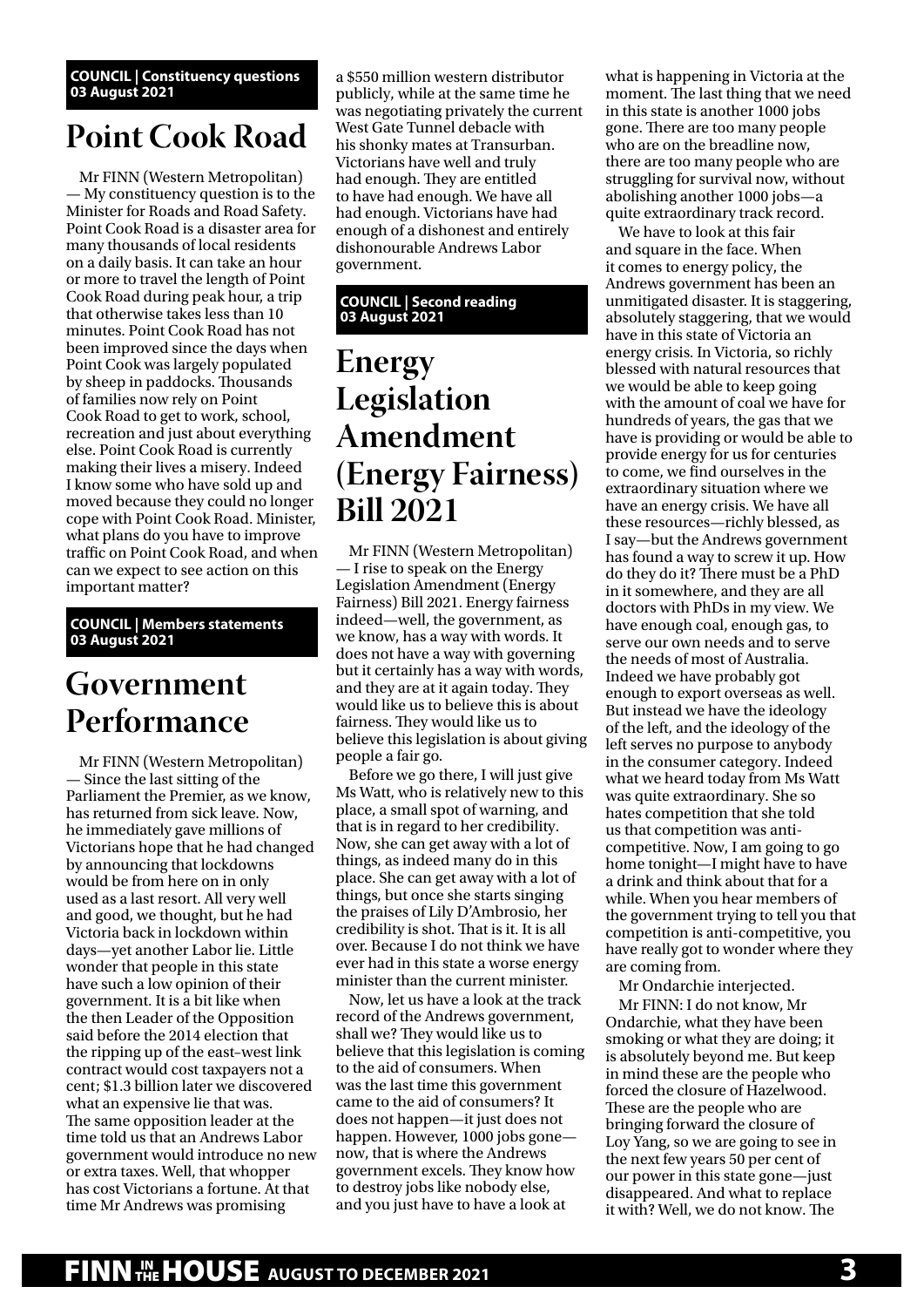Premier apparently has an idea. It is currently in flames down near Geelong. So that is going to be very helpful. That is going to be marvellous for everybody.

We are going to lose 50 per cent of the power supply that we had just a few short years ago with nothing to replace it with. Then the government has the audacity to tell us that prices will fall. Well, I do not know—I am not an economic genius—but you do not have to have a degree in economics to understand that if you withdraw that degree of energy and the demand continues or indeed increases, the price is going to go up and it will continue. To hear members of the government talking about themselves as friends of the consumers—as friends of the poor, if you do not mind—what nonsense! I will tell you what: I was pretty angry before when I heard Ms Watt talking about members on this side not knowing what it is like to struggle because, I tell you what, I know what it is like to struggle. I have been there. I have sat around the table with the bills mounting, wondering how the hell I am going to pay for them. I have sat around the kitchen table wondering if indeed we can keep a roof over our heads, having to make a decision as to whether we pay the bills or we pay the mortgage.

Mr Ondarchie: You are not the Lexus left.

Mr FINN: Indeed, the Lexus left, Mr Ondarchie. I have certainly never been in that category, but I have been in the situation where I have wondered from one day to the next where the money will come from to pay the mounting number of bills on the kitchen table. So do not let anybody on the opposite benches try and tell anybody on this side what it is like to struggle, because many of us know. I remember some years ago, when I was running my own business, and beginning my own business in particular, how very, very difficult that was and just how hard pressed we were for a dollar back in those days. So do not let anybody from the Labor Party try and tell you that people on this side of the house do not know what it is like to struggle, because we do.

We are going to have this situation where we will have, I would say, in the summer major power failure. We will have major blackouts, as we had a few years ago when we had a reasonably warm summer. We have been fortunate that the last two

summers have been bits of duds. You cannot say that we have had hot summers the last two years quite the opposite. But I will tell you what: the first time that a warm summer greets us we are going to go back to the blackouts. I remember a few years back when we had a reasonably warm summer there were blackouts all over the western suburbs of Melbourne. The west was blacked out from one end to the other. I raised it at the time in the house and requested the minister, Minister D'Ambrosio, explain what happened. She said there were a few problems. I said, 'A few problems? The entire western suburbs were blacked out', and she said that we had a few problems but it was all sorted out now. The only problem was the following year the same thing happened. I assume that it was indeed the same sort of problem that they were having 12 months later.

The problem is that all of this could be avoided. The trouble is that the government does not want to avoid this because this government has a deep-rooted hatred of fossil fuels without any sense to it at all. They have an obsession with a thing called renewables—or, as I describe them, unreliables, because we do not know. We cannot rely on wind because the wind does not always blow. We cannot rely on the sun because sometimes it gets dark. What are we going to do if there is no wind? What are we going to do if there is no sun? What are we going to do if Dan's battery continues to burn? What are we going to do for power in this state? It is not so long ago we had the most reliable and cheapest power supply in the nation, and then Daniel Andrews came along and changed all that. If people in this state or indeed interstate want to know what happened to Victoria, if they want to know what happened to the Victorian power supply, just have a look at Daniel Andrews and his government. They have trashed it. They have destroyed it. It is just extraordinary.

As I say, if you really want to see an example of the Andrews government's energy policy in action, drive down the highway to Geelong and have a look, because it is on fire and you can smell it. It is even worse than the government usually stinks. It is just appalling. Indeed I am getting many contacts from people down that way who are asking me what they are breathing

as a result of this fire. I cannot tell them. I assume they contacted me because I have been very concerned about what people in my own region will be breathing when the government dumps carcinogenic toxic soil in various parts of the west, and people in Geelong are now concerned about the same thing as a result of this nasty battery fire. But that is what they do. That is what these sorts of batteries do: they explode sometimes. It is one of the dangers indeed of electric cars that run on lithium batteries that these things just ignite—they blow up. I have to say that the enthusiasm that members opposite have for this mystifies me a tad given the dangers to life and limb that these pose. It is just extraordinary.

We currently find ourselves going down the same route as South Australia, and remember just a few years ago South Australia was a national joke. Well, Victoria is taking over. People would tell the joke: what did South Australians use before electricity—sorry, I have got that wrong; I have mucked up the joke. What did South Australians use before candles? They used electricity. That is the joke—delivered considerably better by others, it has to be said. But that was the joke, and now Victoria is going down the same path. South Australia had blackouts left, right and centre—all over the place. It did not matter whether it was summer, it did not matter whether it was winter; they just did not have enough power to keep the lights on, to keep the heating going, to keep the air conditioning going. They did not have it. Well, Victoria is going down the same path. And who do we have to thank? We have Daniel Andrews and Lily D'Ambrosio. They are the ones we can thank for destroying the reliability and the competitiveness of our power supply in this state.

Here they have legislation which is an anti-competitive piece of legislation but which is also legislation which is going to put at least 1000 people out of work. Whichever way you look at it, Victorians are losers under Labor. That is the bottom line. It is a great pity, and I am hearing this from so many people now. Whether it be on Facebook or whether it is when I am out talking to people, I am hearing this from everybody. People just cannot wait until November next year. They cannot wait to get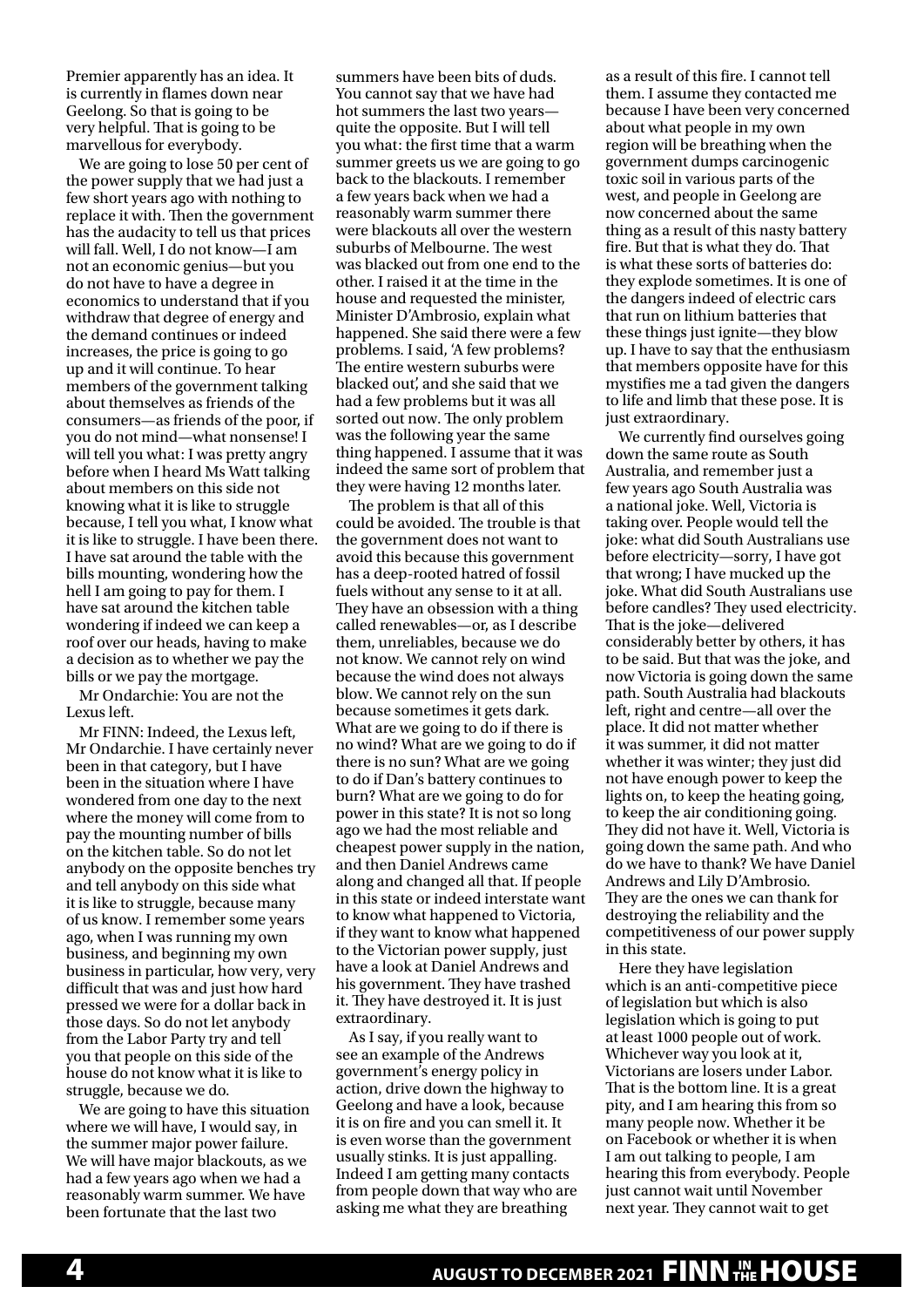<span id="page-4-0"></span>rid of the Andrews government. They see the disaster around them, they know that it is getting worse and they know that the longer the Andrews government is in power, if you will pardon the pun, the more they will continue to suffer. They cannot wait. They cannot wait until November next year so they can all get to the ballot box, they can all get to the polling booth, and vote this government out.

I hope that the Andrews government does not do the sort of damage I anticipate it will prior to the next election, but I can assure the house that the O'Brien government will act very, very quickly after the election next year to rectify the damage that the Andrews government has left, because the legacy that Daniel Andrews leaves is every Victorian sitting in the dark.

#### **COUNCIL | Adjournment 03 August 2021**

### **Point Cook Road**

Mr FINN (Western Metropolitan) — My adjournment this evening is for the Minister for Roads and Road Safety. It concerns an area that I have expressed a great deal of concern about now for a number of years, and that is the area of Point Cook and in particular Point Cook Road. It does not actually intersect with the Princes Freeway, but it causes a major problem as it attempts to take the traffic from Point Cook Road to the Princes Freeway.

Now, what we have at the bottom of Point Cook Road is a roundabout. We have a constant stream of traffic coming in from Altona Meadows and areas such as this as well as Point Cook and Sanctuary Lakes. They are expected to get to the freeway by crossing a one-lane bridge and then travelling through a couple more roundabouts, through the main town centre of Laverton and then through, again, a very narrow road onto the freeway. Now, it is absolutely ridiculous that VicRoads have not done anything about this in years gone by. In fact it is a scandal of some considerable proportion, in my view, that the government and previous governments have allowed this area to grow in the way that it has grown without providing the infrastructure to allow them to actually get out of the place, because a lot of people are feeling a little bit

claustrophobic in that they have difficulties in getting out of Point Cook, getting out of Sanctuary Lakes or getting out of Altona Meadows without some considerable difficulty. Whether it be a diamond interchange or just an interchange of some other sort, we need it, and we need it now. In fact we needed it 10 years ago.

What I am asking the minister to do tonight is to put in place a process whereby that will be delivered. I am asking the minister to start the process to ensure that we have a freeflowing traffic situation from Point Cook Road over the freeway or onto the freeway so that people can get to work, they can get to school and they can get to wherever they want to get to without having to spend an inordinate amount of time waiting in the traffic on Point Cook Road just to get onto the freeway. An interchange, I believe, will fix that. It is long overdue, so I am asking the minister now to put that into progress. Let us get this show cracking.

#### **COUNCIL | Motions 04 August 2021**

### **Government Performance**

Mr FINN (Western Metropolitan) — Here we go again. There is one thing that is abundantly obvious to anybody who takes even a passing interest in what goes on in this state—very obvious to everybody: that the Andrews government is corrupt to the core. This government is crooked. This government is corrupt. And this is yet another example of the corruption of this government. That they would use taxpayers funds to do polling to help themselves electorally is yet another example of them helping themselves to public money to prop themselves up, to put them in a strong position or a stronger position, I should say.

But they have been caught this time again with their fingers in the till. It is not the first time, as Mr Davis pointed out not so long ago. It is not the first time at all; we have seen this become a regular event over the seven years of the Andrews government. We have seen this time and time again—where they have used public money for blatant partisan political reasons. We have seen this government using public money to prop up their mates—and it is well known in the business community. You do not have to go too far at all to find people who will swear black and blue that if you are not a mate of the Labor Party, if you are not in the inner circle, if you are not doing the right thing by the Andrews government, you have got no hope of getting any sort of decent tender. You have got no hope in any competitive tender process. That, unfortunately, is not just the perception in the business community in this state and indeed interstate, but it is the fact.

This government specialises in jobs for the boys and jobs for the girls. If you are not in with this government, you have got no hope. You have got no chance of getting hold of some of the largesse that this government wants to, and is prone to, give out to all its mates. What we are seeing here, even worse, is a Premier and a government that are being directed on a very important public issue of health by polling. Now, this could explain the recent backflip by the Premier, who, when he came back the very day he came back—from his sick leave, made the announcement that lockdowns would be as a last resort from here on in. 'Hallelujah!', we cried across the state. From one end of Victoria to the other you could hear the cry of celebration that at last the Premier had come to his senses. But, no, obviously the Premier looked at some polling again, which he does every day, and within days we were back in lockdown. That is the only excuse, the only reason one can find for such an extraordinary backflip by the Premier of this state. He is constantly being fed polling material paid for by the taxpayer and is locking us down as a result.

Of course we have seen in this state what the impact of those lockdowns—1, 2, 3, 4, 5—have had in this state to this point. One just has to walk down the steps of this building and walk down Bourke Street to see the devastation that those lockdowns have caused. One does not have to look very far from this building to see empty shop after empty shop, closed restaurants—you name it, the economic devastation is there for all to see. Of course every time a small business or a restaurant goes bust, not only do the owners lose their dreams and possibly their homes as well but employees lose their jobs and unions—this is probably something the government has not thought of—lose their members,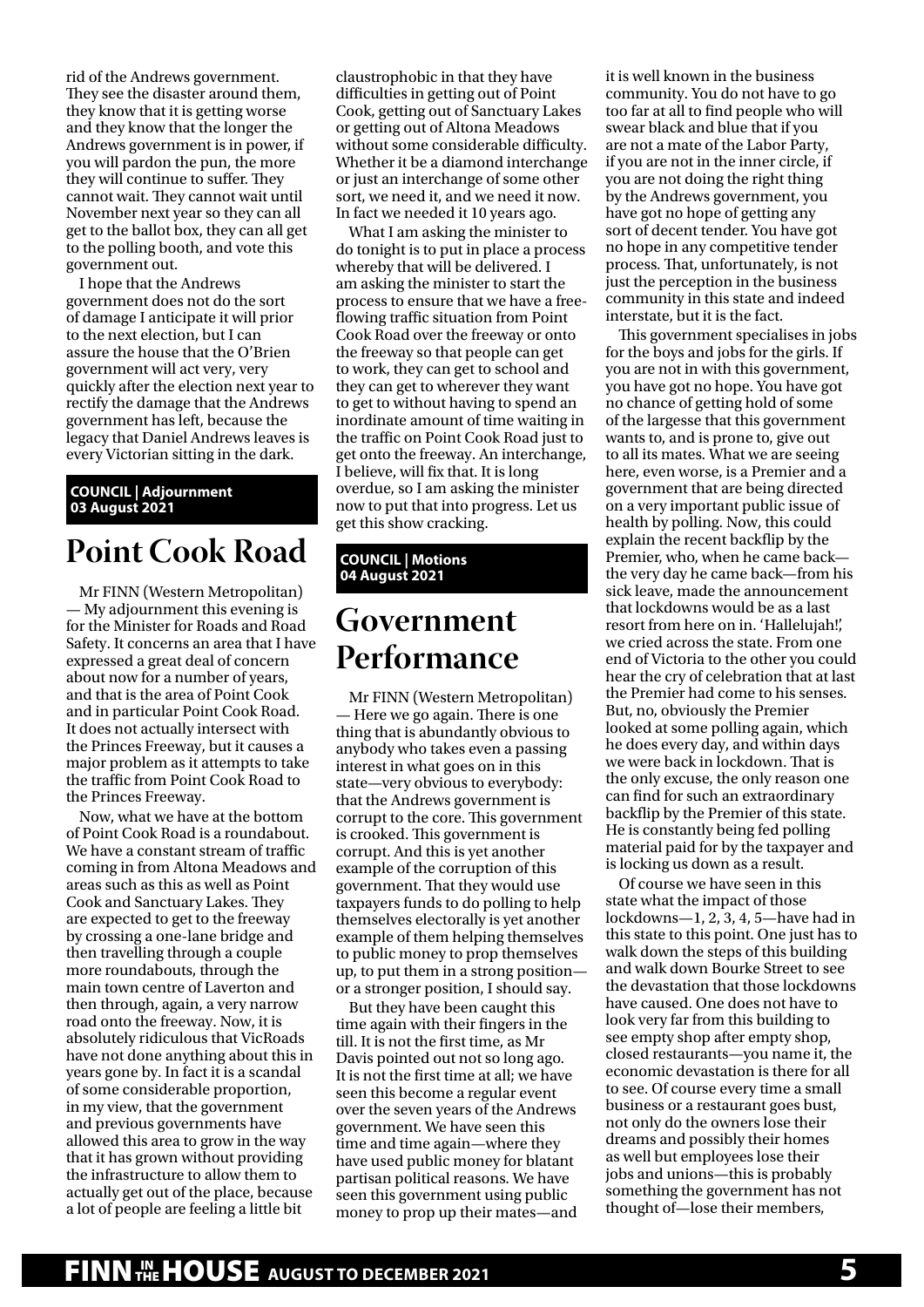<span id="page-5-0"></span>because you have got to have a job to be a union member, and when people lose their jobs obviously they will not be in the union. So that might be something that the government might like to think about next time they are tempted to lock us down again. But here we have a government which is making major decisions based on what the pollsters are telling them—not on what Brett Sutton is saying or not on what we have heard from the public health people.

This would be why the government refuses point-blank to release the public health advice that they supposedly use to lock us down. They refuse point-blank, and we have had a motion. And Minister Leane—I can understand why he is very touchy on this subject. If I was in his position, I would be embarrassed too. I would be horrified at what my Premier was doing. I would be appalled as well. But here we have a government making decisions on the advice of a pollster instead of the advice that they should be acting on, and that is professional health advice. It is beyond belief almost, but sadly it is true, and it is actually happening in Victoria in 2021. We saw it in 2020; it is happening in 2021. It will probably happen in 2022 as the election draws near next year.

So I am hopeful that the crossbench will join us today in referring this matter to the Ombudsman. And one has to say that if the government wants to claim credit for creating jobs, it has certainly created jobs in the Ombudsman's office, because it has been referred to the Ombudsman before, and the Ombudsman is keeping a very close eye I would imagine on just about everything this government does, because they know, I am sure. And I do not want to speak for the Ombudsman, but they along with every other Victorian are only too aware of how crooked and how corrupt the Andrews government is. So I am hoping, and I am asking the crossbench today to join with us to refer this matter to the Ombudsman to ensure that Victorians find out exactly what has happened here. If members of the government, and we have heard from Ms Taylor today, say, you know, 'Oh, it's all hunky-dory. There's nothing wrong here, nothing to see here, move on'—

Mr Davis: They gave no explanation.

Mr FINN: And there is no explanation, as Mr Davis says. Mr Leane interjected.

Mr FINN: If that is the case—and Minister Leane will, I am sure, endorse this—then this government will have not a problem supporting this motion. They will have not a problem referring this matter to the Ombudsman for full investigation. If they have got nothing to hide, let the Ombudsman investigate and let the Ombudsman clear them. If they have got nothing to hide, let us pass this motion unanimously today. Let us get this matter cleared up. Let us get this appalling accusation of corruption—or an accusation of appalling corruption, perhaps I should say—and let us clear this matter up for all time.

So I challenge members of the government to support this motion. If you have nothing to hide, let us investigate this. Let us see exactly what has happened, and if you have got nothing to hide, if you have done the right thing, then I will be very pleased. I for one will be very pleased. But until that time, the Victorian public are perfectly entitled to ask, 'What the hell is this government doing?'. Why is this government so corrupt? Why is this government so crooked? Why is this government constantly stealing our money and using it for their own purposes? Why is this government treating the people of Victoria in this manner? Until this matter is cleared up, the people of Victoria are well entitled to ask that question.

#### **COUNCIL | Constituency questions 04 August 2021**

### **Toxic Soil: release of health advice**

Mr FINN (Western Metropolitan) — My constituency question is to the Minister for Transport Infrastructure, and I draw the minister's attention to the ongoing grave concerns of residents living near sites in Bulla and Ravenhall chosen by the Andrews government and Transurban to house carcinogenic toxic soil from the West Gate Tunnel Project. Despite constant objections, local residents feel they have been railroaded by the government. Assurances from everyone from the Premier down that the poisonous material to be

dumped in Melbourne's west poses no threat to anyone have done nothing to allay fears of locals that their health is taking a very poor second to a dodgy deal with one of the Andrews government's mates. They feel their health is playing second fiddle to the profits of a multinational corporation. Minister, will you release any health advice that you have to calm the worries of my constituents who feel this way?

#### **COUNCIL | Motions 04 August 2021**

## **Sessional Orders (Lord's Prayer)**

Mr FINN (Western Metropolitan) — I rise to speak on notice of motion 601—the move to do away with the Lord's Prayer in the parliamentary proceedings of this house. There are two questions I think that jump up at the very beginning. Firstly, why now? In the middle of a pandemic, at a time when a lot of people are very concerned about their health, a lot of people are very concerned about their economic future, if indeed they have one, and at a time when people are physically marching in the street about their civil liberties, there are so many things we should be worried about apart from ditching the Lord's Prayer. One has to wonder what thought processes went into doing that right now. The other question that intrigues me is why we would want to remove a prayer or any form of words that promotes love, peace and forgiveness. I would have thought that is something that we should be embracing. I would have thought that is something we should be dying to hold on to. But instead we have this motion before the house today.

Now, why, why, why? Well, the answer is very clear: that there are some people with an agenda that they have been pushing now for some years. And I am not just talking about Ms Patten; I am talking about the government and I am talking about a number of people about the place. It is an agenda that is antifamily, it is anti-faith and it is antifreedom. And that is something that we have seen in a number of forums over recent years—something that we should all be very deeply concerned about. This motion is, despite what some may have said,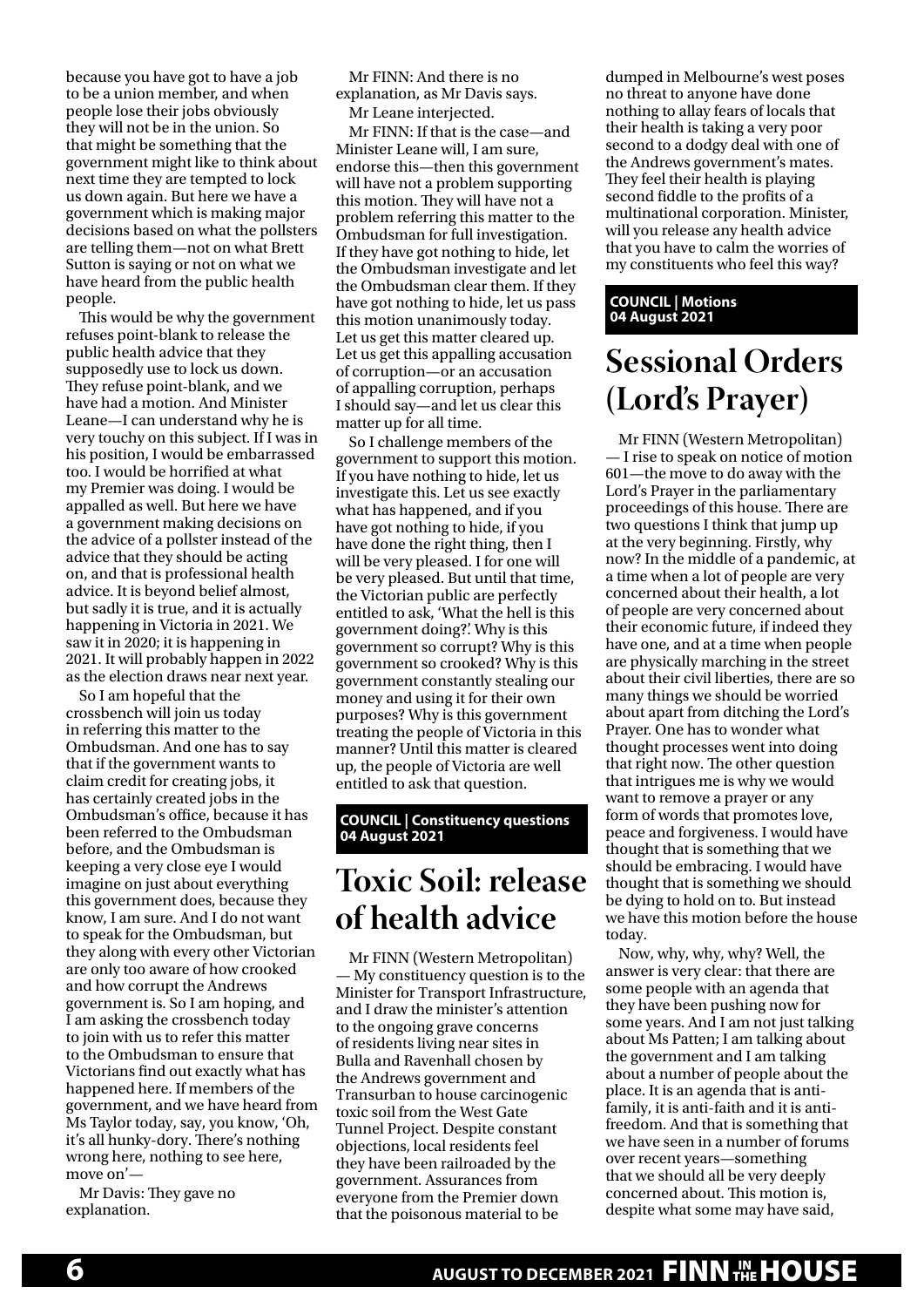<span id="page-6-0"></span>an attack on Christians and it is an attack on Christianity. But make no mistake, Christians and Christianity are not the only targets of the people behind this motion, because once they have finished screwing over the Christians, they will go after the Jews, then they will go after the Muslims, then they will go after anybody and everybody who gets in the way of their agenda, because that is what this is about. They do not dislike Christianity because it is Christianity; they dislike Christianity because it stands for the things that they do not want.

Ms Patten: On a point of order, Acting President, that was an extraordinary attack. It was an attack, and it was likening me to someone who would be against Jewish people and Muslim people. It was an insult. It was misleading and it was an insult, and I would ask that the member withdraw.

Mr FINN: On the point of order, Acting President, I did not even mention Ms Patten's name. I said 'those behind this motion'.

*Members interjecting.*

Mr FINN: Look, I know Ms Patten is not the only one behind the motion.

The ACTING PRESIDENT (Mr Gepp): We are now debating. There is no point of order. Mr Finn did not refer to anyone in particular.

Mr FINN: Thank you, Acting President. This agenda is very, very real, it is very, very dangerous and it is one that we should take very, very seriously. This motion today should be a call to arms not just to religious people throughout the state and not just to civil libertarians throughout the state but to everyone who cares about their faith, who cares about their families or indeed who cares about our future. That is something that is desperately needed.

Ms Symes: On a point of order, Acting President, I just question the accuracy of Mr Finn's comments about the validity of religion when they are coming out of the mouth of a man who used his religion to hide behind and claimed that he could not be here on Good Friday and then turned up.

Mr Finn interjected.

The ACTING PRESIDENT (Mr Gepp): Mr Finn, there are procedures in this place, and if we all follow them—

Mr FINN: Yes, and she is abusing them, and you are letting her.

The ACTING PRESIDENT (Mr Gepp): I will invite you to withdraw that remark—the reflection on the Chair—and then I will invite you to make a submission on the point of order.

Mr FINN: On the point of order, Acting President, I withdraw any reflection on the Chair, of course. My 5 minutes is up, but I just say I can understand why the Leader of the Government is so upset, because her agenda is the same as Ms Patten's agenda—and it has now been exposed. So I urge members to oppose this motion. I certainly will, and I thank and congratulate every single person who has put finger to keyboard over recent times to send a message to me and others opposing this motion.

**COUNCIL | Constituency questions 05 August 2021**

### **East Werribee precinct land**

Mr FINN (Western Metropolitan) — My constituency question is to the Minister for Planning. The East Werribee business and employment precinct was conceived by the Baillieu government as a shining jewel in Melbourne's west. It was planned to provide significant numbers of jobs that would not just boost the local economy but provide much-needed relief for the West Gate Freeway as many who now use the freeway would be working much closer to their homes. When announced, it was accompanied by much excitement about the enormous benefits the East Werribee precinct would bring to the Wyndham municipality and beyond. This enthusiasm is still very much alive whenever the project is mentioned. Recent announcements by the Andrews government have added to the confusion surrounding the project's future. Concerns have been expressed that the land set aside for the business and employment precinct may end up being part of a fire sale by a government strapped for cash. Minister, what is the current status of the land to which I refer?

#### **COUNCIL | Adjournment 05 August 2021**

### **Bulla Hill road barriers**

Mr FINN (Western Metropolitan) — I wish to raise a matter on the adjournment this evening for the attention of the Minister for Roads and Road Safety. I recently visited a couple of constituents who live on the infamous road on Bulla hill after they had contacted me to express their concerns about the increasing truck traffic on Bulla hill and the dangers that they believe these trucks pose to them and to their home. I visited them on a wet afternoon whilst a good number of trucks were roaring past, and I have to say when you are faced by B-double coming down a hill at you full pelt, it is pretty terrifying. I experienced that on that particular occasion, and I can fully understand why my constituents are concerned about what may or may not happen if the trucks were to not take the turn and were to in fact go through their home.

What they have expressed to me is that they understand that living on the Bulla hill means there is going to be traffic, but the number of trucks that we have seen has been quite extraordinary over recent months. Given that the government and Transurban have decided that Bulla is going to take carcinogenic toxic soil-thank you, Daniel Andrewsthey are deeply concerned about the increased number of trucks. We understand there will be somewhere around about 800 extra trucks a day on that particular road, and these people are genuinely concerned as to their safety, and I quite frankly do not blame them. As I say, having seen the trucks and having seen the dangers that they pose, I will believe what they tell me. As I say, having experienced it I think they have more than a fair point.

What I am asking the minister for roads to do is to provide appropriate protection along the sides of the road on Bulla hill to stop trucks as much as possible from careening off the road and into the houses that are on the side of the road on Bulla hill. We need some substantial structures. I am not just talking about a couple of signs saying 'Go back where you came from' or something like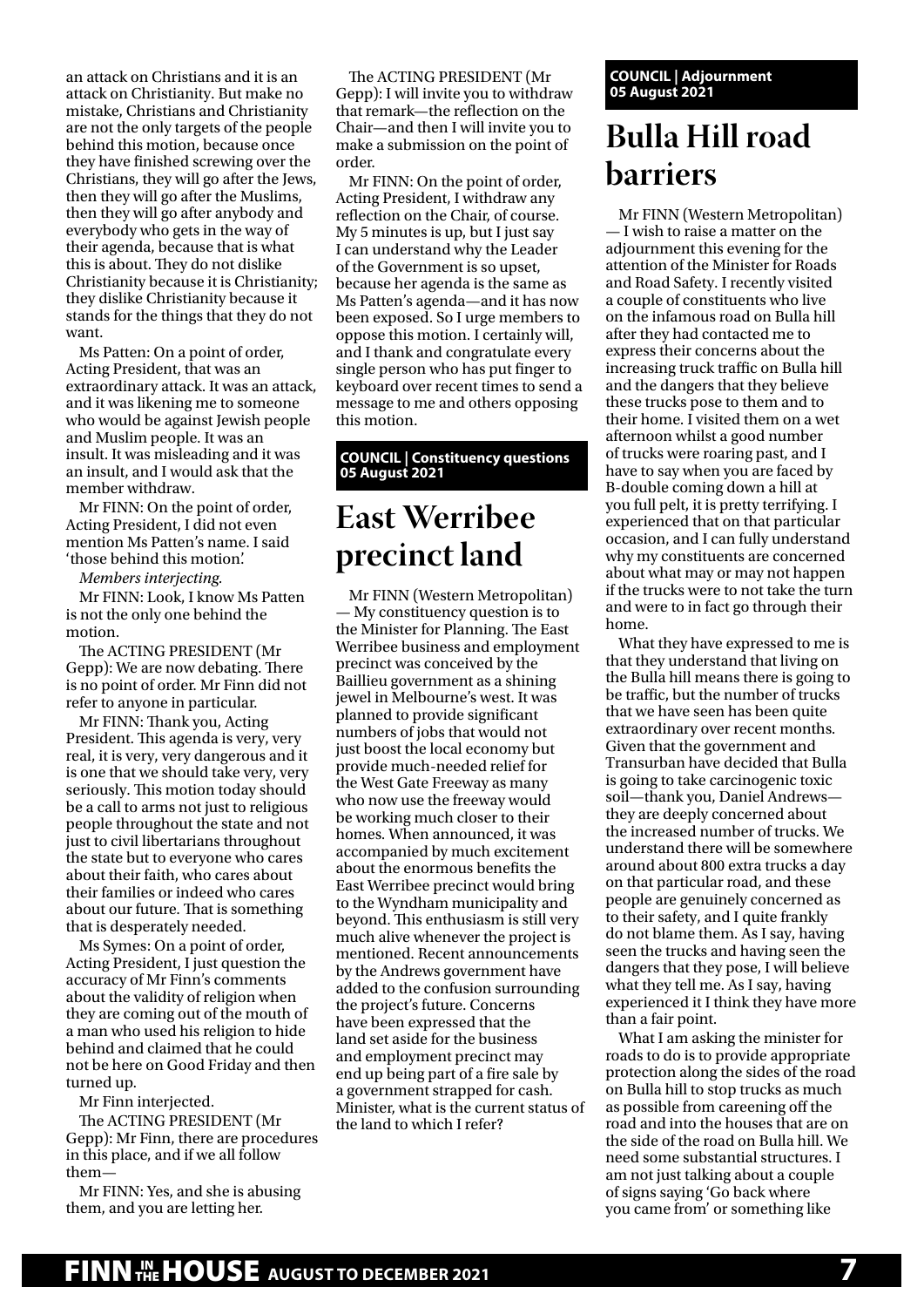<span id="page-7-0"></span>that. What we need are substantial structures which will in fact stop the trucks from careening through these people's homes. I ask the minister to provide that as a matter of urgency.

#### **COUNCIL | Adjournment 17 August 2021**

### **COVID-19**

Mr FINN (Western Metropolitan) — I wish to raise a matter this afternoon for the attention of the Premier, and I will get my comments in hopefully before the government shuts the Parliament down completely. The Premier returned from his sick leave recently and made a statement that from this point on lockdowns would be as a last resort. Since he made that statement Victoria has been in almost constant lockdown.

Small businesses are suffering enormously. Many have gone to the wall. Many have just given up altogether. Many small business people have seen their life's work disappear. They have lost their businesses, they have lost their homes in many instances, they have lost their families and indeed some, tragically, have taken their own lives. This is a direct result of the constant lockdowns that Victoria has faced over the past 18 months. It is impossible for businesspeople to make a dollar or to keep their business profitable if they are not allowed to operate. If they are not allowed to function as a business, if they are not allowed to conduct their business, of course they are going to go under.

That is what has happened in so many instances, and it is just tragic to see, whether it be in the country or indeed in the city. I think in the city, particularly the CBD, it has been devastating. As I have said in this house before, all one has to do is walk down Bourke Street, as I did this morning, to see the devastation that is obvious to all: the number of empty shops, the number of 'For lease' signs and the number of restaurants—some very good restaurants, I might say—that are no longer operating. It is a tragedy. I have to say for every closed shop, for every closed restaurant, there is a story behind that that affects maybe hundreds of people. Whether it be the owners, whether it be the managers, whether it be the waitstaff or the counter staff, whoever it may be, it is something that impacts a huge number of people. It is heartbreaking to see what is going on in this city at the moment, particularly in the CBD. If you want to go out a little bit further, out my way, to Tullamarine airport, the roads in are empty, the terminals are empty, the tarmac and the runways are empty and the skies above are empty. It is a tragic scene by any measure. This has to stop. We cannot keep going like this. It is impossible for anybody to see any future for this state if we continue in this way. I ask the Premier: please, Premier, tell us 'No more lockdowns'.

#### **COUNCIL | Members statements 07 September 2021**

### **COVID-19**

Mr FINN (Western Metropolitan) — I have to say to this house that I love this great nation of Australia but I do not love what Australia has become. The Wuhan virus has given egotistical state premiers the opportunity to indulge their deepest dreams of total power—and haven't they grabbed the opportunity with both hands. These premiers and territory first ministers have effectively defederated our nation. Scenes on the New South Wales-Queensland border this past Sunday were truly astonishing, as children leaned across the great divide to embrace their dads on Father's Day. Embracing Dad of course in Victoria was a criminal offence; one would never try it here. Entry into Western Australia is at the discretion of a totally out of control Premier, and if you do not believe me, ask Eddie McGuire. I am not sure how one gets into South Australia, but then again I am not necessarily keen to get there anyway. The father of Federation, Sir Henry Parkes, would not recognise Australia in 2021. We are now eight competing colonies. It is unbelievable, astounding. I miss Australia, and I want Australia back. Every Australian wants our nation back.

#### **COUNCIL | Constituency questions 07 September 2021**

# **Release of public health advice**

Mr FINN (Western Metropolitan) — My constituency question is for the Minister for Health, and I refer to recent outbreaks of the Wuhan virus throughout various parts of Melbourne's west. These outbreaks have caused significant concern and not just a little inconvenience to many hundreds of thousands of local residents. It has also caused many residents to feel discriminated against and blamed by the rest of Melbourne for the latest extended lockdown. Some heavy question marks hang over the west as we seek to find out what caused the outbreaks and how they can best be handled. Minister, what public health advice do you have on these outbreaks in the western suburbs, and will you release it so that those for whom it is intended—the public—will be able to read it for themselves?

**COUNCIL | Constituency questions 08 September 2021**

### **Sunbury Road truck safety**

Mr FINN (Western Metropolitan) — My constituency question is to the Minister for Transport Infrastructure. The massive number of trucks now using Sunbury Road have made anywhere between Melbourne Airport and Sunbury the place not to be. Large rocks often fall off the back of B-doubles carrying soil from construction sites around the city. I have almost come to grief a couple of times; I have had to dodge these rocks lying on Sunbury Road. My great fear is that one or more of these rocks will soon fall on the windscreen of a car and cause a major crash. It is probably nothing short of a miracle that it has not happened already. As many hundreds more trucks every day carrying carcinogenic toxic soil from the West Gate Tunnel Project will probably soon hit Sunbury Road, the danger will obviously increase. Minister, what are you doing to protect my constituents from trucks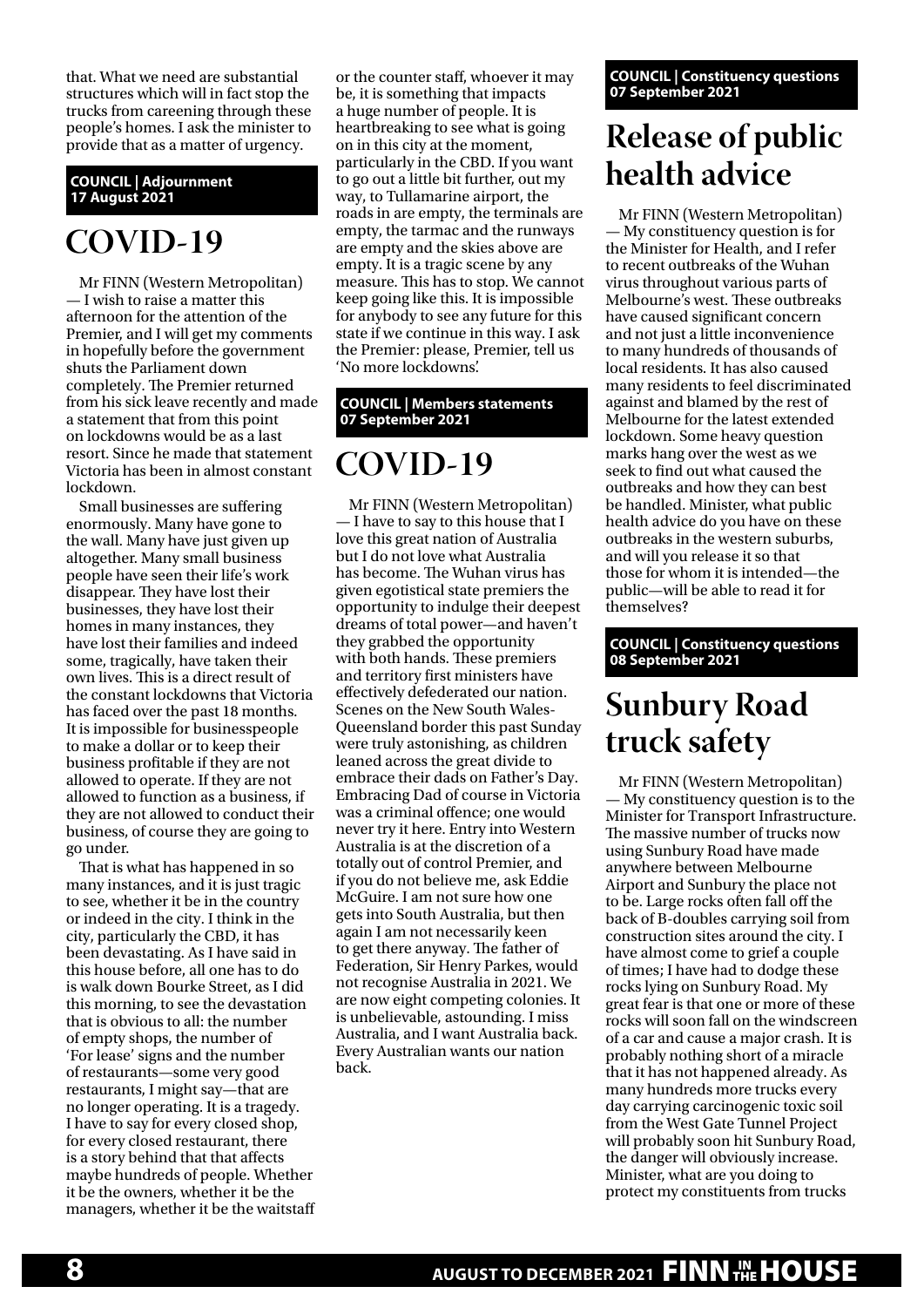<span id="page-8-0"></span>carrying soil from major projects that you are responsible for?

#### **COUNCIL | Adjournment 08 September 2021**

### **COVID-19 Vaccination**

Mr FINN (Western Metropolitan) — I wish to raise a matter for the attention of the Attorney-General. I have been deeply concerned of recent times by statements by the Premier that he will actively discriminate against people who do not consent to being vaccinated or indeed, perhaps worse, those who cannot for health reasons be vaccinated. That seems to me to be very much against the spirit, if not the law, in this state of equal opportunity, and to hear that sort of thing coming from the Premier horrifies me. I have been advising people in my electorate. To those who have asked me about vaccination, I have said, 'Speak to your doctor. If your doctor says, "Get vaccinated", get vaccinated'. That is fair enough. I am fully vaccinated, so I am not an anti-vaxxer. But I am very deeply concerned that we have a Premier in this state who is seeking to actively discriminate against people who make a free choice; that is something that I think we all should be very concerned about. So I ask the Attorney-General to investigate if indeed the Premier's statements are a breach of the law, and perhaps not advise me, not advise the Parliament but in fact advise the Premier, because he is the one that needs to know more than anyone.

**COUNCIL | Constituency questions 09 September 2021**

### **Multicultural media grants**

Mr FINN (Western Metropolitan) — My constituency question is to the Minister for Multicultural Affairs. I welcome the minister's recent announcement of \$1.25 million in grants for multicultural media outlets to assist during these very difficult times. Whilst welcoming these grants, there is one that has been brought to my

attention by constituents in the City of Brimbank. Hakki Suleyman is an individual who creates fear and loathing throughout much of Melbourne's west. I am sure the minister will recall his involvement in the Brimbank council debacle that led to a damning Ombudsman's report and the subsequent sacking of that council. The minister will, I am sure, recall how Hakki Suleyman used then minister Justin Madden's electorate office as a tool in his political weaponry to build his personal fiefdom. Many in Brimbank are horrified that Hakki Suleyman has received any form of government grant. They do not regard him as someone worthy of such funding. Given Mr Suleyman's record in Melbourne's west, Minister, do you agree with my constituents, and if so, why was this disreputable individual the recipient of government largesse?

#### **COUNCIL | Members statements 14 September 2021**

# **COVID-19 Vaccination**

Mr FINN (Western Metropolitan) — Of all the crimes committed by the Andrews government against the people of Victoria, the one recently proposed by the Premier, to declare a sizeable proportion of the population second-class citizens, is arguably the worst. Daniel Andrews's threat to exclude those who will not or cannot be vaccinated from the economic life of this state is an outrageous attack on, if the polls are to be believed, up to 20 per cent of Victorians. This is intolerable. I raise this today not because I am an anti-vaxxer—because I am not—but because I believe in the basic human rights of my fellow Victorians. Every sane person in the state has the right to deny medical treatment. That is a well-established fact in law and in practice. Instead of threatening and bullying, the Premier would better serve the state if he directed his energies to convincing the unconvinced that vaccines are safe and necessary. The Premier should show the Victorian people the respect they deserve, and he should most certainly show them the respect for their rights that they deserve as well. If he cannot, he should do us all a favour: he should visit the Governor and he should resign.

**COUNCIL | Constituency questions 14 September 2021**

# **Brimbank homelessness support**

Mr FINN (Western Metropolitan) — I direct my constituency question to the Minister for Housing, and I also direct the minister's attention to correspondence from the mayor of Brimbank, Cr Ranka Rasic, a copy of which the mayor has very kindly provided to me as well. I endorse Cr Rasic's comments about the need for more homelessness support in the municipality. It has long been a matter of great personal distress to me to see some of the circumstances that many locals are forced into to avoid literally living on the street. It is heartbreaking to see children in particular in this situation. More social housing is clearly the longterm answer, but we need action now. Will the minister agree to implement requests put to him by Brimbank City Council to ease what is a dreadful situation?

#### **COUNCIL | Adjournment 14 September 2021**

# **COVID-19 Vaccination**

Mr FINN (Western Metropolitan) — My adjournment matter this afternoon is for the attention of the Premier. I have to say that I have been absolutely horrified and appalled by the suggestions by the Premier of recent times that he is going to implement some sort of two-tiered Victoria where we are going to have some citizens that are okay to do whatever they like and other citizens that indeed are second class. That seems to me to be appalling in every way, as I say. The suggestion is that people will be locked out of the economy; they will be locked out of their jobs as it were. Another suggestion is that they will be locked out of health care; people who are not vaccinated will not be able to access the public health system. It is just an outrageous attack on the human rights of the people of this state.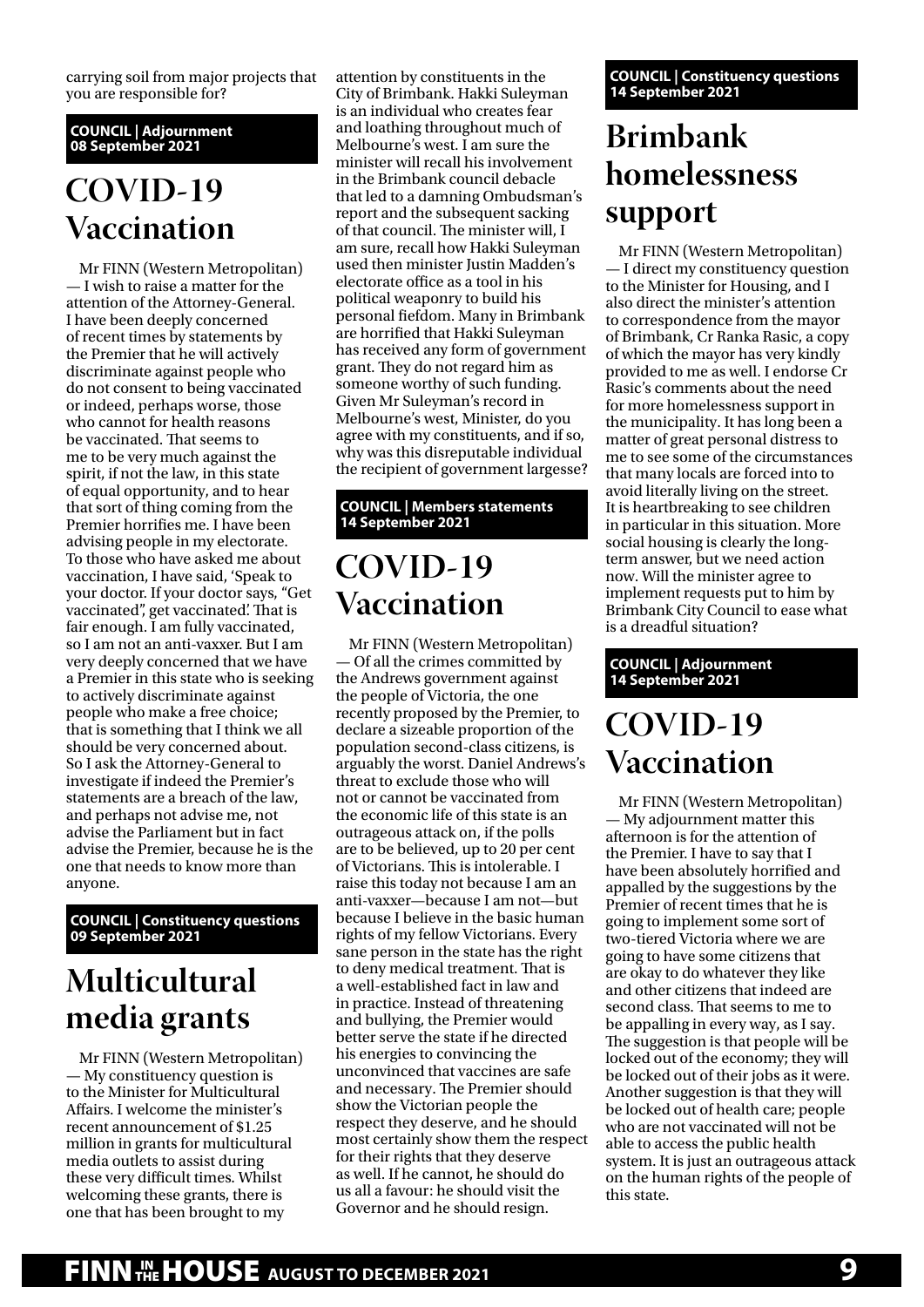<span id="page-9-0"></span>I have to ask: whatever happened to 'We are all in this together'? Whatever happened to that? Here we have the Premier making it very, very clear that we are not, that those who choose not to be vaccinated or indeed, perhaps more importantly, those who cannot are going to be treated as second-class citizens. This seems to me to be overreach of the worst order, and something that cannot be tolerated in Victoria. We have seen a lot of things happen in this state over the last couple of years, but this is way, way over the top and cannot be tolerated.

I am asking the Premier this afternoon to respect the rights of the citizens of this state and to reject any form of discrimination on the basis of who is vaccinated and who is not, and I am asking him particularly to follow the example of the UK government and publicly reject universal vaccine passports in this state.

**COUNCIL | Constituency questions 15 September 2021**

### **City of Maribyrnong commercial venture**

Mr FINN (Western Metropolitan) — My constituency question is to the acting Minister for Local Government. Yesterday the mayor of the City of Maribyrnong, Cr Michael Clarke, proposed a plan by which the council would establish some sort of plant, presumably, for the production of medical cannabis. Last night, much to my surprise, the full Maribyrnong council endorsed Cr Clarke's plan. Now, my support for medical cannabis is on the public record, so that is not the issue. My concern is this municipal council extending itself to risk the ratepayers' hard-earned on a commercial venture. Even in the widest reading of the role of local government it is impossible to see how this enterprise can be justified. I like Cr Clarke, and I am very happy to work with Cr Clarke on a range of matters aimed at bringing benefit to the people of the municipality of Maribyrnong, but this is not one of them. Acting Minister, what is the Andrews government's attitude to

Maribyrnong council's leap into private enterprise, and does it set a precedent for other councils starting their own businesses?

The PRESIDENT: Sorry, members, I am struggling a bit to understand the bells when someone is not here. I know I have got a couple of names on the list in front of me of people who are not in the chamber. I was checking with the Clerk what the temporary orders say. I have to ring the bells for every contribution. I do not think this is on, but I have to follow the temporary orders. I am just putting you on notice. I will look into it.

**COUNCIL | Motions 15 September 2021**

### **West Gate Tunnel**

Mr FINN (Western Metropolitan) — I rise to support the motion moved by Mr Davis on the West Gate Tunnel Project, and I tell you what, when it comes to the West Gate Tunnel Project it is very difficult to know where exactly to start. I think it is worth going back just to give a small precis. I was chair of the committee that oversaw this project some years ago, and I recall thinking to myself then, 'There is something that is very, very wrong here'—and nothing has changed since. I have to say that having seen what I have seen over the last, what is it, five years and I have said this publicly before, so I suppose it should come as no surprise to anybody—it would not surprise me at all if, when this project is fully examined, perhaps by IBAC, somebody or other or more than one person in fact might end up in jail.

There is something desperately wrong with this project, and I am deeply concerned, particularly as a representative of the western suburbs, that the people of the west are getting screwed over here quite comprehensively, because this project was designed by Transurban for Transurban and the only beneficiary of this project in fact will be Transurban. It seems to me that any perceived benefit—and I say 'perceived' because there is not going to be any real benefit—that the people of the west might have from this project is a very, very long way away. That is something that we do not deserve, because we had the promise of the east–west link, which was going to give us the answer to the traffic problems that are strangling the western suburbs of Melbourne. But instead the Andrews government gave this very, very dodgy deal to its dodgy mates at Transurban, and the people of the west are going to suffer.

Not only are many of us particularly in the north-west paying extra tolls—higher tolls on the Tulla, on CityLink—but we are also having to wait for an extended period for a tunnel. Well, you have got to wonder if it is ever going to be finished or not. And even when it is finished, it is quite extraordinary that anybody would have put up a project that is going to do for the western suburbs what the Eastern Freeway and Hoddle Street do for the eastern suburbs. Why would you do that? I do not understand that. I have asked numerous people if they can explain it to me, but they cannot. Members opposite cannot. We had the CEO of Transurban before us when we were on the committee, and Mr Ondarchie will back me up here, because we sat there looking at Mr Charlton thinking to ourselves, 'What have we got here?'—

*A member interjected.*

Mr FINN: And I don't expect you'll get one either, I have to say. We had the secretaries of various departments in. None of them had any idea what was going on. All they did was deny, deny, deny that anything was happening between Transurban and the government. Well, those denials were barefaced lies, and in my view, given they were giving sworn testimony at the committee, and as far as I am concerned, those lies were a contempt of the Parliament because it is very, very clear—and I think I am the only one listening to this—

Mr Ondarchie: On a point of order, Acting President, the contribution of the member is very important to this debate, and unfortunately there are a lot of conversations going on from the front of the room all the way back. I wonder if you could bring the chamber back to order.

The ACTING PRESIDENT (Ms Patten): Thank you, Mr Ondarchie. Yes, we will try and bring the roar down to a steady purr, as it were.

Mr FINN: Thank you, Acting President. I am all in favour of a steady purr. I thank Ms Pulford for her support during that time and also of course Mr Ondarchie, who sat with me through that committee that I have been speaking of for quite some time. Quite frankly, anybody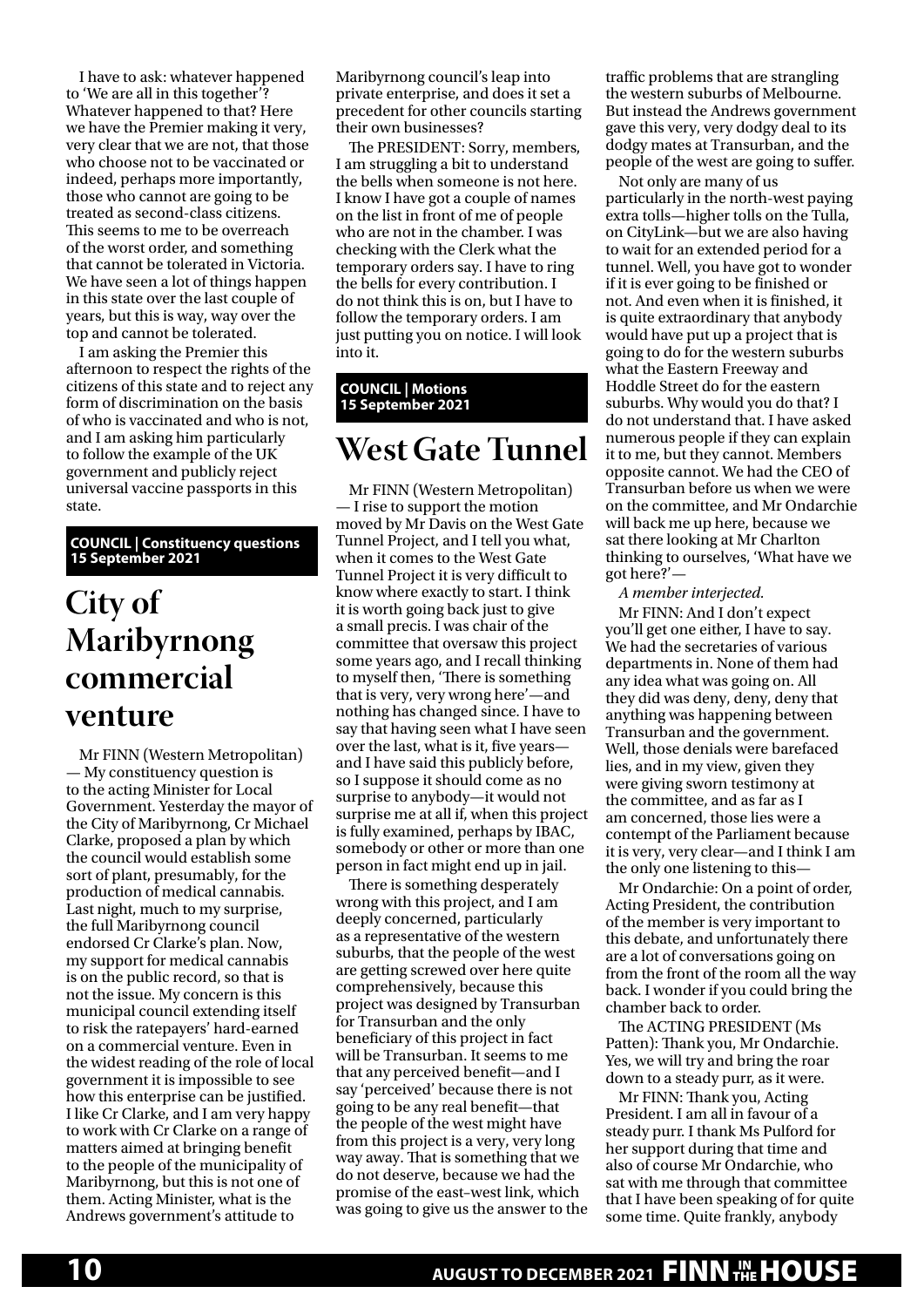<span id="page-10-0"></span>who examines the transcripts of the committee inquiry will come to the exact same conclusion that I have, that there is something very, very wrong with this particular project. It has got worse since we examined it about seven or eight years ago now. It has got worse because we have had the problem—I am not sure exactly how long I have got here—

The ACTING PRESIDENT (Ms Patten): Thirty seconds.

Mr FINN: In that case I will be very, very quick. We have had a problem with the toxic soil, and the people out in my area are going to have this dumped on them—at Ravenhall, at Sunbury, at Bulla. They are going to have this carcinogenic, toxic soil dumped upon them. So the people of the west are copping it left, right and centre and from various angles, and it is disgraceful, it is despicable and it is something that we did not ask for. We do not want it, and as far as I am concerned the government can get stuffed.

#### **COUNCIL | Adjournment 15 September 2021**

### **COVID-19**

Mr FINN (Western Metropolitan) — I wish to raise a matter for the attention of the Minister for Health, so I shall speak slowly. There has been a great deal of speculation of recent times about what could be described as a hard lockdown, a radical hard lockdown, in parts of Melbourne. What I am concerned about is that there may well be this radical hard lockdown in the City of Hume. Now, there are parts of the City of Hume which have a lot of the Wuhan virus—at Roxburgh Park and Craigieburn they seem to have it prevalent—but there are also parts of Hume, such as Sunbury, such as Bulla, such as Gladstone Park and Tullamarine, that do not have it at all. It would be an act of folly if we were to lock everybody down in the City of Hume because a couple of places had more of the virus than others, keeping in mind of course that the people of Sunbury do not even want to be in Hume. The only reason they are in Hume is that this government broke its promise to them in the last term of government. They wanted to get out of Hume, and given half a chance they will still do that. But what I am asking the minister to do is to provide a guarantee to the people

of Sunbury, Bulla, Gladstone Park and Tullamarine that they will not be included in any hard lockdown of the City of Hume that would prevent people from attending medical clinics and would prevent people from attending supermarkets and so forth. It is lunacy in my view, but unfortunately this government is renowned for that, and I am a bit concerned that when these rumours circulate, generally speaking, the next day they become fact. So I ask the minister to give that guarantee.

#### **COUNCIL | Constituency questions 16 September 2021**

### **Government planning consultation**

Mr FINN (Western Metropolitan) — My constituency question is to the Minister for Planning. Planning matters are of particular concern to my constituents in many parts of Melbourne's west. Hume, Melton and Wyndham councils are overseeing boom growth in their respective municipalities and as such have a keen interest in changes to planning policies the minister may have under consideration. For example, the mayor of Melton, Cr Kathy Majdlik, has written to me today expressing very strong opposition to any changes by the government which may remove or hinder the rights of the council and the community to proper consultation on any particular planning application or to object to or appeal planning decisions. I understand that the minister has received similar correspondence. I share Melton council's concerns about any changes proposed, as it will heavily impact development in fast-growing suburbs in Melbourne's west. Minister, will you give a guarantee you will respect council and community rights as requested by Melton council?

#### **COUNCIL | Adjournment 16 September 2021**

### **COVID-19 Vaccination**

Mr FINN (Western Metropolitan) — I wish to raise a matter this afternoon for the attention of the Minister for Education. I have expressed on a number of occasions my deep concern at the constant attempts of this government to undermine parental authority. Parental authority is something in my view that is very important for the protection of children, and anything that undermines that is obviously going to cause problems in the overwhelming majority of cases.

It has been brought to my attention by a number of constituents over the last couple of days that a letter has gone out from the minister's department to parents, to guardians and to carers that the Wuhan virus vaccine is available to children aged between 12 and 15. From what I read in this letter, in certain instances—it may be the majority of instances—parental authority is not needed for the administration of the vaccine. This will be judged by some unknown person who will judge as to whether the child is mature enough to make a decision as to their medical decisions. Apart from anything else, this is a dreadful precedent. There have been a lot of people very concerned for a very long time about what goes on in some schools with school doctors and so forth, where decisions are being made, sometimes by children, sometimes for children, without even the knowledge of parents, much less their authority.

I think in this particular instance we have got to draw the line; we really do have to draw the line. Anybody under 18 in my view who has a medical procedure done should have the authority of their parents or their guardian or their carer. That is something that we should stick to as a rock-solid principle. Unfortunately in this particular instance, and as I say in a number of others I believe, that is not the case. What I am doing today is asking the minister to reinforce the principle of parental authority in schools, to withdraw that letter that went out to however many parents and guardians over recent days and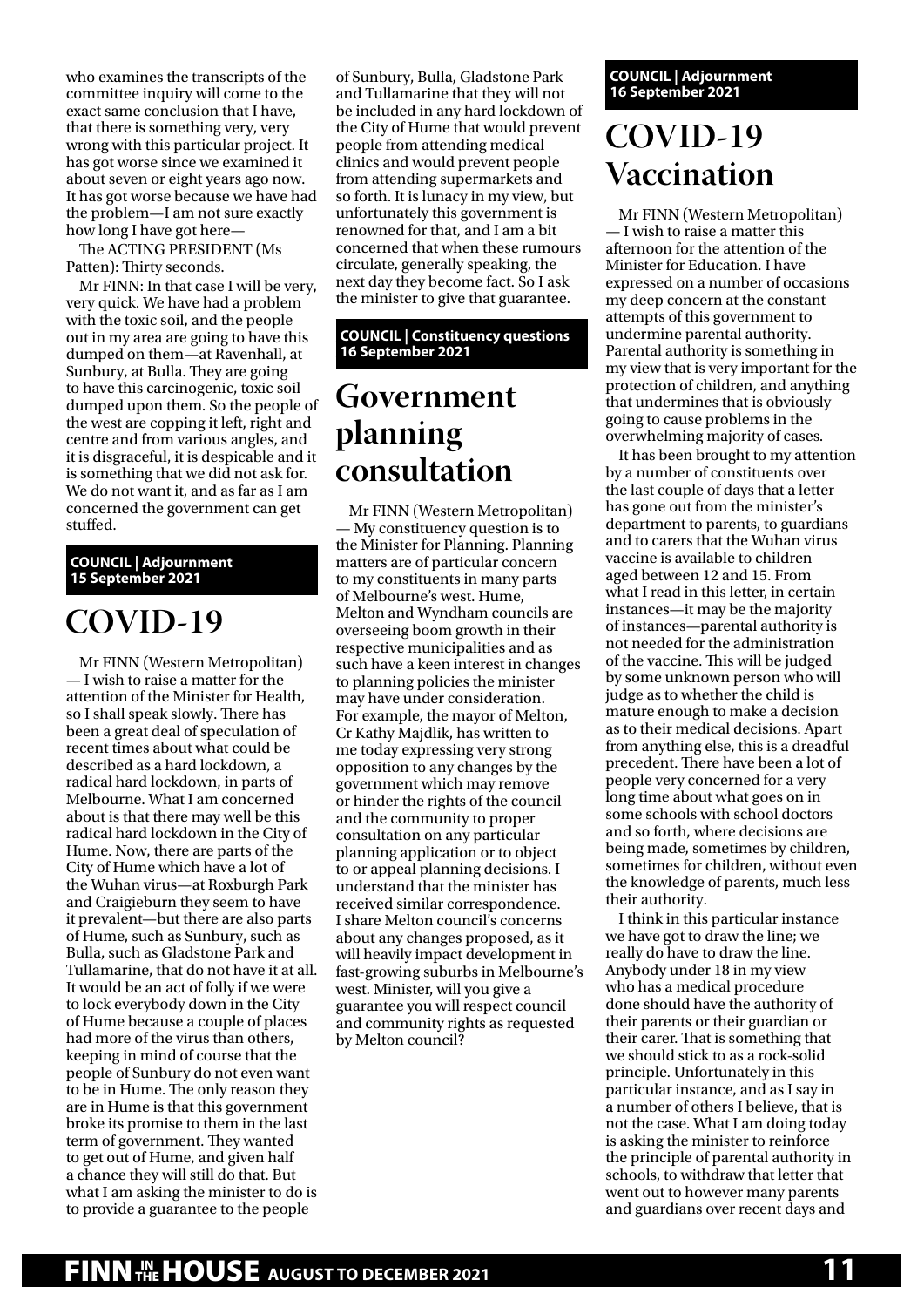<span id="page-11-0"></span>to ensure that for any child, any young person, receiving medical assistance, receiving any form of medication of a nature we are talking about, it only happens with parental authority.

**COUNCIL | Constituency questions 05 October 2021**

### **West Gate Tunnel roadworks**

Mr FINN (Western Metropolitan) — My constituency question is to the Minister for Transport Infrastructure. Thousands of motorists in Melbourne's west have bravely tolerated the building of the West Gate Tunnel. Traffic on the Princes and West Gate freeways and the Western Ring Road is usually bad enough, but locals have had to suffer added delays as the Andrews government's great white elephant slowly plods along. Road closures around this project have made local people's lives a misery, and they have had more than enough. There is only so much my constituents can be expected to put up with. To this point their patience levels have been nothing but totally admirable, but this cannot go on. Minister, we have the West Gate Tunnel Project finishing date constantly blowing out. When can the people of Melbourne's west expect to travel into Melbourne unencumbered?

#### **COUNCIL | Members statements 05 October 2021**

### **COVID-19**

Mr FINN (Western Metropolitan) — I am a proud Victorian. I love this state, and I am heartbroken to see what has happened to it over the past 20 months. 111 000 small businesses have already hit the wall, and at least 100 more are closing every week. The mental health of millions of Victorians, particularly the young, has been severely impacted.

I should at this point thank the many serving and former police officers who went out of their way to let me know they understood perfectly what my recent comment was referring to, and indeed they supported me. Like me, their concern is purely for the effectiveness of Victoria Police and

its reputation in the community. They joined me in expressing outrage at the politicisation of VicPol. This is a direction that must be turned around.

Since our last sitting day, the Melbourne Football Club ended a 57-year premiership drought. I offer my congratulations but also my commiserations to Demons supporters who missed seeing their club win the flag due to the Andrews government's lockdown 6. The government's vaccine mandate is causing great distress across the state, and I stand with those whose human rights should be respected. This matter should be a choice. Nobody should be forced to do it. I pray Victoria may one day recover from Daniel Andrews and his government. In the meantime, Victoria is not a happy place to be.

#### **COUNCIL | Second reading 05 October 2021**

### **Suburban Rail Loop Bill 2021**

Mr FINN (Western Metropolitan) — It is indeed a delight to be here this evening, I cannot begin to tell you, to speak on the Suburban Rail Loop Bill 2021. I have to say, this is not a bill so much as a doorstop, and what a great production this is. If ever there was a tribute to the imagination of the bureaucracy, this is it. This is a ripper. I think it was Mr Hayes a little earlier who mentioned the program Utopia, and I can see Rob Sitch richly appearing in this bill here because there are a lot of people who sat around at a lot of meetings, at a lot of tables with perhaps a lot of bottles of prosecco when they put this legislation and indeed this program together, because this really takes the cake.

It reminds me a little bit, I have to say—in its defence—of when Benny Gale first came to Richmond as CEO. Now, Richmond at that point in time was, I think it would be safe to say, stuffed, and had been for a vast number of years. It was something that none of us really enjoyed, but we did not quite know how to change it. Benny came along and he said, 'We're going to have three premierships in the next 10 years and we're going to have 100 000 members'. Most of us thought that Brendon 'Benny' Gale at that point in time had completely taken leave of his senses, but we did get to 100 000 members at Richmond and we have kept 100 000 members at Richmond even during this year, which was not ideal, and last year as well when the game was not ideal even though we won the premiership.

Mr Ondarchie interjected.

Mr FINN: That was the game against Geelong, Mr Ondarchie. We remember it and we might actually, on these television screens that have not been used today, see if we can get the last quarter replayed a little bit later on, because it is one of my favourite matches of all time. That was pretty spectacular up at the Gabba. The last team to win a premiership in Melbourne and the first one to win one interstate—I reckon that is a pretty good record. It is not quite as good as the Premier's record of Melbourne being the longest, most locked down city in the world, or indeed—

Ms Taylor: On a point of order, Acting President, not that this is not entertaining, but we are here to discuss the Suburban Rail Loop. Just putting it out there.

The ACTING PRESIDENT (Ms Patten): Mr Finn, if you can include some trains in your contribution.

Mr FINN: I will. Look, just across the road from Punt Road you have got the Richmond station, and there they come and they go all day, and when the footy is on there are thousands of them, a hell of a lot of them, from all over the place. Anyway, as I was saying, I am just using an example of somebody who had imagination, who came in and did the impossible. He got us three premierships in four years. He got 100 000 members every year for—I think it was—about the last four or five years, which is quite spectacular, and we will be back next year. I am quite looking forward to that.

So it is not impossible. These things can be done. Even this fairytale here can become a reality. But the bottom line behind this fanciful story is that this is the centrepiece of Daniel Andrews's 2022 election campaign. What this project is about is winning votes next year. That is what it is about. In 12 months they are going to build up a bureaucracy. They are going to print a lot of very glossy brochures. They are going to put some television ads together. They are going to put some radio ads together. They are going to spend a squillion of taxpayer dollars, and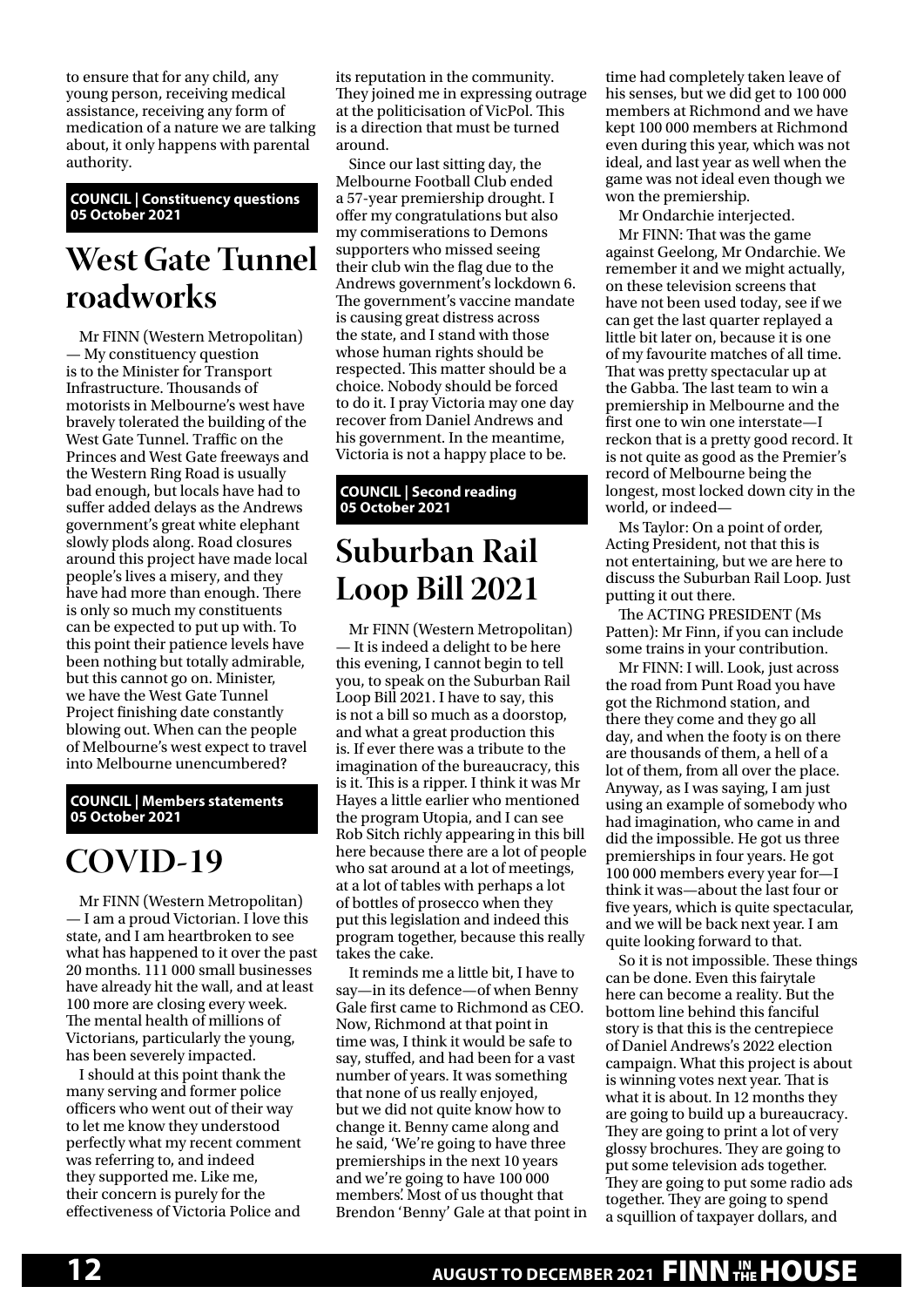in the lead-up to the election next year all we are going to hear about is this project that is so good, that is so wonderful, and of course the week after the election we will not hear of it again. That will be the end of it.

It is an extraordinary thing that this government is putting forward. They insult the intelligence of the electorate so often, and I just wonder when the electorate is actually going to wake up to what is going on here, because the most conservative estimate of the cost of this project is \$150 billion—

Ms Crozier: How much?

Mr FINN: \$150 billion—one hundred and fifty thousand million dollars. Just think about that—one hundred and fifty thousand million dollars, and that will be blown out to the scheissenhausen by the time they are finished—and I am not sure how you spell that. I am sorry, Hansard. But by the time they are finished, it will probably be \$300 billion, maybe \$450 billion. Who would know? We are looking at somewhere around 2055 or something, some ridiculous time frame, by which time none of us will be here, none of us will care.

Mr Ondarchie interjected.

Mr FINN: Speaking of the Fawkner cemetery, most of us will be in it. None of us will actually care about what is going on. Daniel Andrews will be gone and people will say, 'Where the hell did we get this debt from? Where did we get this debt from?'.

We have heard a great deal tonight again promoting this imaginary project. We have even heard how it is going to be good for gender equality. I thought to myself, 'Fair enough' but, well, everybody else is using their imagination, why not? Let's go for it as well. This project is one that is fanciful in the extreme. The government is going to use this next year as a centrepiece of their election campaign. The statutory authority that is being set up here tonight in this legislation is a part of their campaign. It is a part of the Andrews government's campaign for next year. The people who are going to be employed by this authority are going to be integral to the election campaign for the Andrews government next year, all of course paid for by the Victorian taxpayer. And we know, we have seen on numerous occasions the Andrews government not have a problem in the world about dipping their hands into the pockets of Victorian

taxpayers, taking out vast sums of money and using it for party-political purposes. We have seen that time and time again, and one day justice will prevail and somebody will actually put their hand up—well, nobody is going to put their hand up; let's face facts, because, as Mr Ondarchie said, they do not recall anything. None of them have recalled anything they have ever done, which is quite remarkable, because they have done it. We all know they have done it, but they do not actually recall doing it themselves.

So this \$150 billion, which is going to blow out extraordinarily in the time that we have ahead, will be a burden around the necks of taxpayers for generations to come. Even if the government gets to building half this thing, it will still be a huge burden around the necks of taxpayers. It will be a huge burden around the necks of my kids and of my grandkids and quite possibly of my great-grandkids, because in this debate so far a lot of imagination has been used, a lot of flowery language has been used, but not once did anybody say, 'This is where the money is coming from'. Well, I tell you what, there is only one place the money can come from, and that is out of the pocket of the taxpayer. That is where the money is coming from. So when you say to the Victorian people, 'We are going to give you this, we are going to give you that, we are going to give you something else', what in fact you are saying is, 'We are going to take your money off you and we are going to build this thing maybe, maybe not; no, we will just waste it. That is what we are talking about. We are talking about robbing the Victorian taxpayer on another ridiculous scheme that is never going to happen by a government that specialises in these schemes.

It is absolutely extraordinary to think that we are standing in this Parliament or sitting in this Parliament, depending on where you are at the time, debating whether we put forward another project for \$150 billion when the state is already broke. This government, the Andrews government—Daniel Andrews, Uncle Fester, the whole lot of them—has sent the state broke. It is going to take us a very, very long time to pay off the debt that we already have, and they want to add to it by at least \$150 000 million. This is the Labor Party that we have in this state—no care, no responsibility. They just

want a glossy brochure to flash around next year during an election campaign. Daniel Andrews at some stage in the not-too-distant feature is going to take his superannuation pension and he is going to run. We will never see him again, and for that we will be grateful. But the fact is that he will be living off a \$300 000 or \$350 000 a year pension, doing very, very nicely for himself, despite the fact that he has left all these projects half done.

The West Gate Tunnel, for instance: do you reckon that is ever going to be finished in my lifetime or indeed in anybody else's? Indeed, I asked the Minister for Transport Infrastructure today exactly how much longer the motorists in Melbourne's west will have to put up with the West Gate Tunnel construction. We were told that this thing was going to happen—going to be open, going to be finished—next year. Then we were told, 'Nah, not next year. We mean 2023'. Then it went to 2024. Then it went to 2025. I think we are out to about 2026 at the moment, but we have not finished yet, because we have still got a few years. It could blow out. This is something that this government has a knack for. They have really got a tremendous capacity for two things: lying and stuffing things up. They really have got a tremendous ability to do those things. They have not got much ability for anything else, but they certainly do for that.

The one other thing that I want to point out is the impact this will have on the western suburbs. This will be a very, very short summation because it will have very, very little impact on the western suburbs. It will have practically no impact on the western suburbs, because this project will never get anywhere near the western suburbs. Despite the fact that Melbourne's west is the fastest growing region in Melbourne and certainly the fastest growing region in Australia as well, we are seeing a project here, which we are debating tonight, that is never going to see the west of Melbourne. It is never going to benefit anybody who lives in the west of Melbourne. And why is that the case? I will tell you why: because the Andrews government does not give a stuff about the west of Melbourne, and it has shown that time and time and time again. Here we are tonight, and they are doing it again.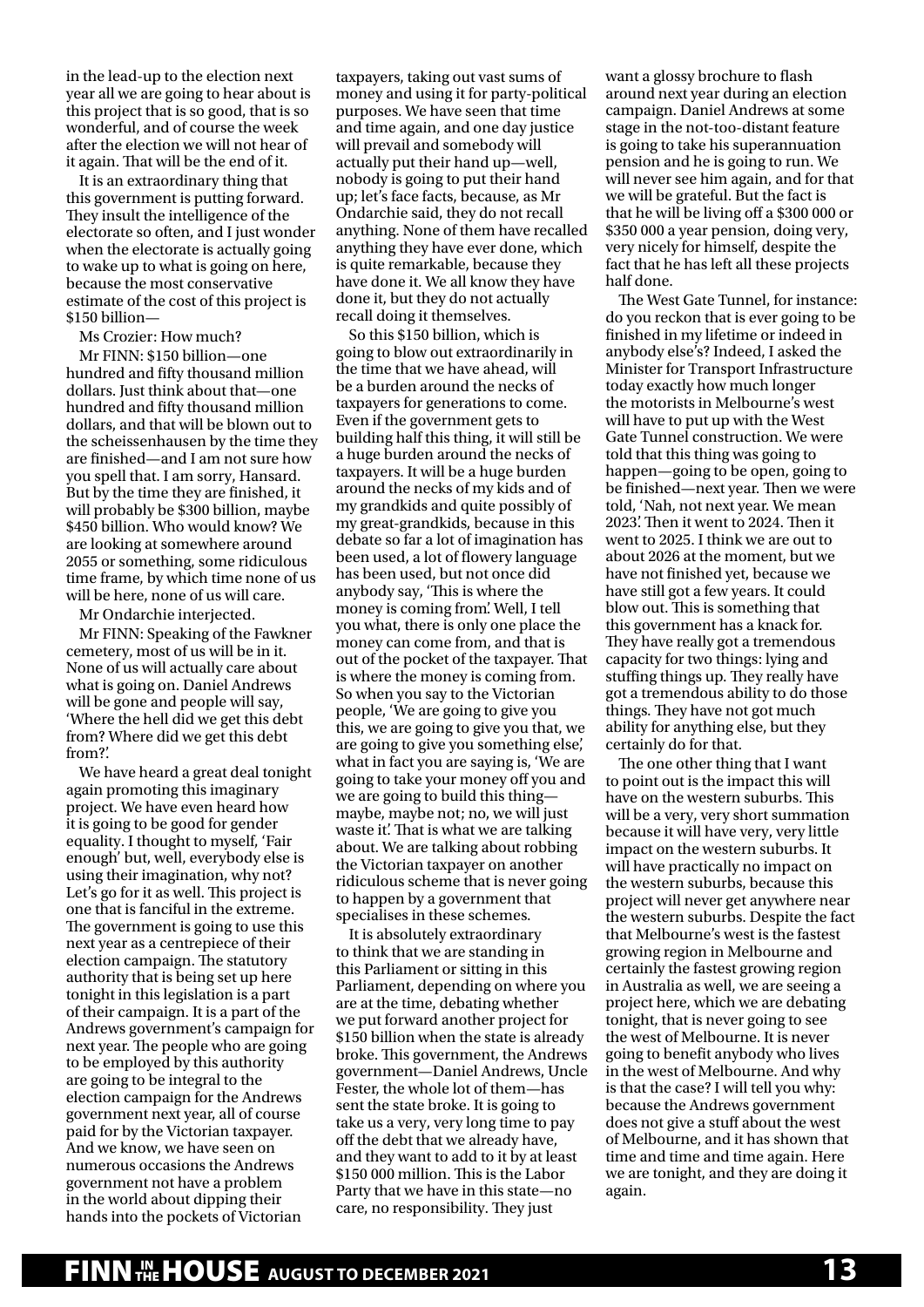<span id="page-13-0"></span>The Andrews government could not care less about the west of Melbourne, because they know that they can treat the west like dirt—I nearly said something else. They know they can treat the west like dirt and the people of the west will roll up and vote for them—or so they think. Because when I go around and speak to people—and I have not been able to do that as often as I would like, given the lockdown that we have seen, lockdown 6—I see a light bulb above their heads and the realisation that an automatic vote for the Labor Party is not something that can be taken for granted in Melbourne's west anymore.

I am certainly looking forward to the next election to see that come to fruition, because I am absolutely convinced we on this side of the house—the Liberal Party—will win seats in Melbourne's west in the lower house at the next election. It is inevitable. People have had enough. When they see projects like this, when they see billions and billions and billions and billions of dollars being thrown around with no benefit to the west at all, they say, 'Hey, what's going on here, folks? We're taxpayers too'. And that is the truth. People in the west have got houses, they have got mortgages and they pay taxes. Why can't they get their fair share? Well, they cannot get their fair share because Daniel Andrews says they cannot get their fair share. That is why they cannot get their fair share.

This bill is a fantasy. It is a dream. It will never happen.

#### **COUNCIL | Constituency questions 06 October 2021**

# **Bulla bypass**

Mr FINN (Western Metropolitan) — My constituency question is to the Minister for Roads and Road Safety. The sirens wailing through Bulla this morning told the story. A horsecarrying vehicle and a garbage truck had smashed head-on as they both attempted to cross the Bulla Bridge. This time we were fortunate that no-one was killed—this time—but deaths on this bridge are inevitable. As I have explained to the house before, this bridge was built when horses were not carried in trucks but indeed pulling carriages. It was built over 160 years ago and is totally inadequate for the traffic volume it

is expected to carry every day. With the prospect of a further 800 to 900 trucks and many B-doubles a day, the bridge and Bulla Road up and down Bulla Hill will not be able to cope. Minister, we have been waiting for the building of the Bulla bypass for as long as I can remember. It has been needed for years. Minister, will you now build the Bulla bypass?

#### **COUNCIL | Production of documents 06 October 2021**

### **COVID-19 Vaccination**

Mr FINN (Western Metropolitan) — I thank Ms Taylor for her contribution, and a very spirited contribution it was, it has to be said. I rise to support the motion put forward by Mr Limbrick and support it indeed very, very strongly. Ms Taylor made mention of us finding information unpalatable. Well, it is very hard to be finding anything unpalatable when you do not get any information to start with. That is actually what this is all about. That is what we want—we want information.

One of the issues surrounding the government's refusal to hand over advice from the chief health officer is: why all the secrecy? I mean, if we were at war and you did not want the enemy to find out, yes, you would have secrecy. That is fine. You could cope with that. And we have heard in previous months that the virus is quick, it is clever. It can even climb through windows. Apparently it can now read as well. Why otherwise would you not want us, the people of Victoria, to know why the decisions have been made? This is why people have just given up on this government, have walked away, have said, 'We're not going to take this anymore', and are just doing their own thing—because the government will not take people with them. That is the problem. We have a Premier who gets up there every day bullying and abusing people and blaming and castigating and chastising them for anything and everything. All he has to do is get up, explain what he is doing and explain why he is doing it and I think he would get a far better reaction from the people of Victoria than he is getting now. I am absolutely convinced of that.

It is a bit like the vaccinations. I mean, we have heard a number

of people in a number of areas express deep concerns about the vaccinations. Now, I have to say to this house, as I have before, that I am not an anti-vaxxer—I have my full vaccination quota for this year in fact—but there are a lot of people out there that are deeply concerned about the vaccination. Now, all the Premier needs to do is to explain to people that this thing is safe, that this thing will not hurt them. Instead he gets up there and he is belligerent and he is obnoxious, everything that we have come to expect of Daniel Andrews, and he refuses to explain to people what their concerns are. He will not address their concerns. There is all this secrecy. That is one thing about this government, apart from the stuff-ups and the lies—there is secrecy about everything.

What this motion is seeking to do today is to break down a bit of that secrecy, and for that Mr Limbrick has my support and indeed my admiration. I think this is a particularly good motion because it does refer to the COVID-19 Mandatory Vaccination Directions (No 1), and (No 2), (No 3), (No 4) and (No 5) as well—almost as many directions as indeed there have been lockdowns—and it refers to the human rights charter assessments, health advice and other data or correspondence that the public health team considered in drafting these directions. Now, I think when you lock up nearly 7 million people you had better come up with a pretty good reason for doing it, not just 'Because I say so'. That is what the Premier says—'Because I say so. Because you must follow my orders'. That is what he says. That is not the way to bring people with you. You need to explain what you are doing. This motion is actually attempting to help the Premier. It is actually attempting to get the message across to people, to find out exactly why these things are happening.

As I say, I do not understand all the secrecy. I do not understand why the Premier is so reluctant to explain to the people of Victoria exactly why he is doing what he is doing. Now, for example, with the curfew we know there was no reason, we know there is no reason. The curfew is a nonsense. There is no medical reason for the curfew. There is no law and order reason for the curfew, although I understand crime is down as a result of it. I suppose, if you do not have people outside their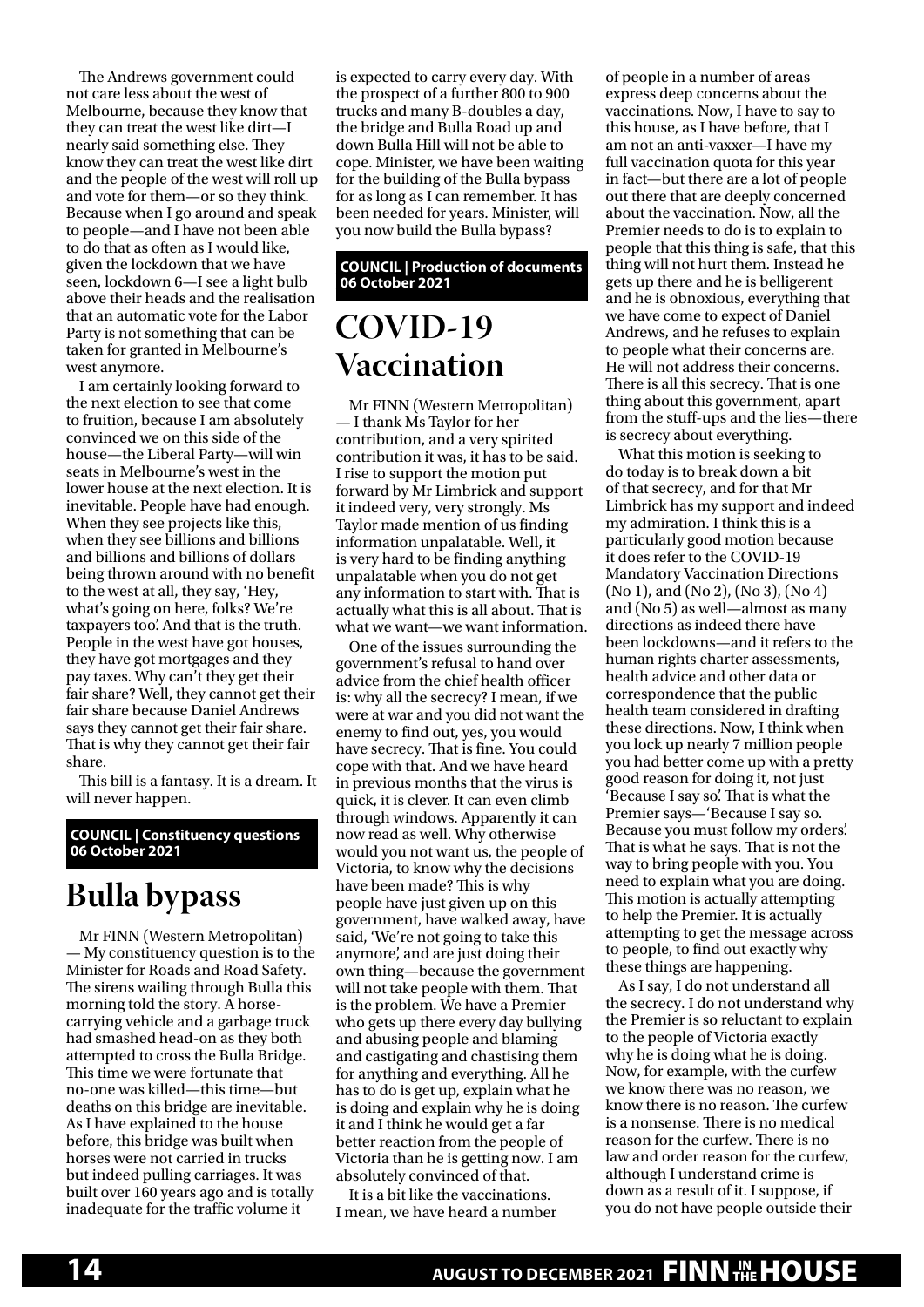<span id="page-14-0"></span>homes, they probably cannot burgle somebody else's. It is extraordinary that we have this curfew. We did not even have a curfew during World War II, but here we have a curfew imposed by a Premier for no reason at all, or for only one reason: because he can. That is why he is doing it: because he can.

This Premier, more than anything else, is a bully. He wants people to do what he wants them to do irrespective of the reason. I would welcome any information at all coming from the Premier on this, particularly with regard to the vaccination mandate because it is causing a great deal of grief to a lot of people right around the state. I can understand why those employed in aged care and perhaps the health professions have to be vaccinated, but I do not understand why gravediggers or bus drivers or whoever have to be vaccinated. It makes no sense at all. I think we need to find out why. That is what this motion is about. It is about finding out what the medical advice is so that people know exactly what is going on.

Before I conclude my remarks I just want to make mention of a term that I find particularly repugnant, and that term is 'authorised workers'. If that is not straight out of Stalinist Russia, I do not know what is. 'Authorised workers'—why do we need to be authorised to work? Everybody has the right to work. For God's sake, there are not enough people working who should be. Why do we have this? Mr Tarlamis is over there saying, 'There's nothing wrong with that'. Well, from the Socialist Left perspective I can understand authorised workers would be fine that would not be a problem at all. But I find that attitude that we have to be authorised by the government in order to earn a living—to look after our families, to pay our bills appalling. I find that despicable. Here we have a government that is just using that to crush people, to destroy people, and it has been doing it now for 20 months, and they will not tell us why. 'Purely', says the Premier, 'because I told you so, because you are doing the wrong thing'. 'You must have a civic responsibility', he says. He says all these things every day, but he will not tell us why, and I want to know why he will not tell us why. There has got to be a reason. Mr Tarlamis might know; I do not know. Somewhere

somebody has got to know. The Premier has an opportunity from this point on to back himself in, to actually explain to people why he is doing what he is doing and to take people with him.

Already we have seen riots in the streets, scenes that I never thought in a million years I would see in Melbourne, Australia. We have seen international condemnation of what is happening here in Victoria. We have had press conferences in Poland, we have had protests in the United States, we have had protests in the United Kingdom—not against China or North Korea, but against Victoria, against Daniel Andrews. And the reason that people are protesting, the reason that people are getting so annoyed with the Premier, is that he is so arrogant, he is so belligerent, he will not take people with him, he will not explain his actions. He just refuses, and he does not see why he should have to explain to the people of Victoria why he is doing what he is doing. Why the secrecy? That is what I want to know: why the secrecy? I am hoping that this motion will go some way towards removing that secrecy.

I commend Mr Limbrick again on moving this motion, and I sincerely hope that this house will support it in the hope that we can go on in this period in our history with a view to sharing information that should be shared among the people of Victoria.

#### **COUNCIL | Adjournment 06 October 2021**

### **Waste and Recycling Management**

Mr FINN (Western Metropolitan) — I wish to raise a matter for the attention of the Premier, and it is an issue that has been brought to my attention by a constituent who of course has been in lockdown now for some time. She took—with vigour, I might say—to cleaning up her house and also to buying a number of things online, which led to a good number of cardboard boxes being found and being added to by the online buying. So what she did was one day she got busy and she packed it all into the car, a wagon, and she headed off to the tip, only to be told when she got to the tip

that she had to turn around and go home again because the tip was not taking rubbish from residents of that particular municipality because of the lockdown.

Now, this seems to me to be quite ludicrous. The tip, of course, is in an open area. It is rare that huge numbers of people gather at the tip, and it could be easily organised anyway, I would have thought. So the woman involved, my constituent, turned around and went home, and she tells me that the great pile of cardboard that she had accumulated and that she had found is now sitting at her back door and is clearly a fire hazard and indeed possibly a hazard for mice and rats. That is something we just do not want to see.

What I am asking the Premier to do is to lift the ban on tips being used, because this poor woman is concerned for the health of her family. Particularly with the rats around the place, she is very, very nervous about that. I just cannot see any good reason to ban the use of tips during this lockdown. It just does not make any sense to me at all. If the Premier has some good health reason for doing it, I welcome that information, but for the life of me I cannot understand why you would not be able to go to the tip. If anything else, it is a health issue. If the Premier is concerned about our health, this is something he should be considering as well.

*A member interjected.*

Mr FINN: Yes, absolutely. So, Premier, I ask you to remove this ban on people using their municipal tips.

**COUNCIL | Constituency questions 07 October 2021**

# **Sunshine Technical College**

Mr FINN (Western Metropolitan) — My constituency question is to the Minister for Education, and I draw the minister's attention to efforts by the National Trust, Brimbank City Council and community groups to protect the historic Sunshine Technical College buildings, which may soon be demolished. The Sunshine Girls Technical School was built in 1938 and the Sunshine Technical School boys wing in 1941. So strong is local opposition to the destruction of these buildings that Brimbank City Council has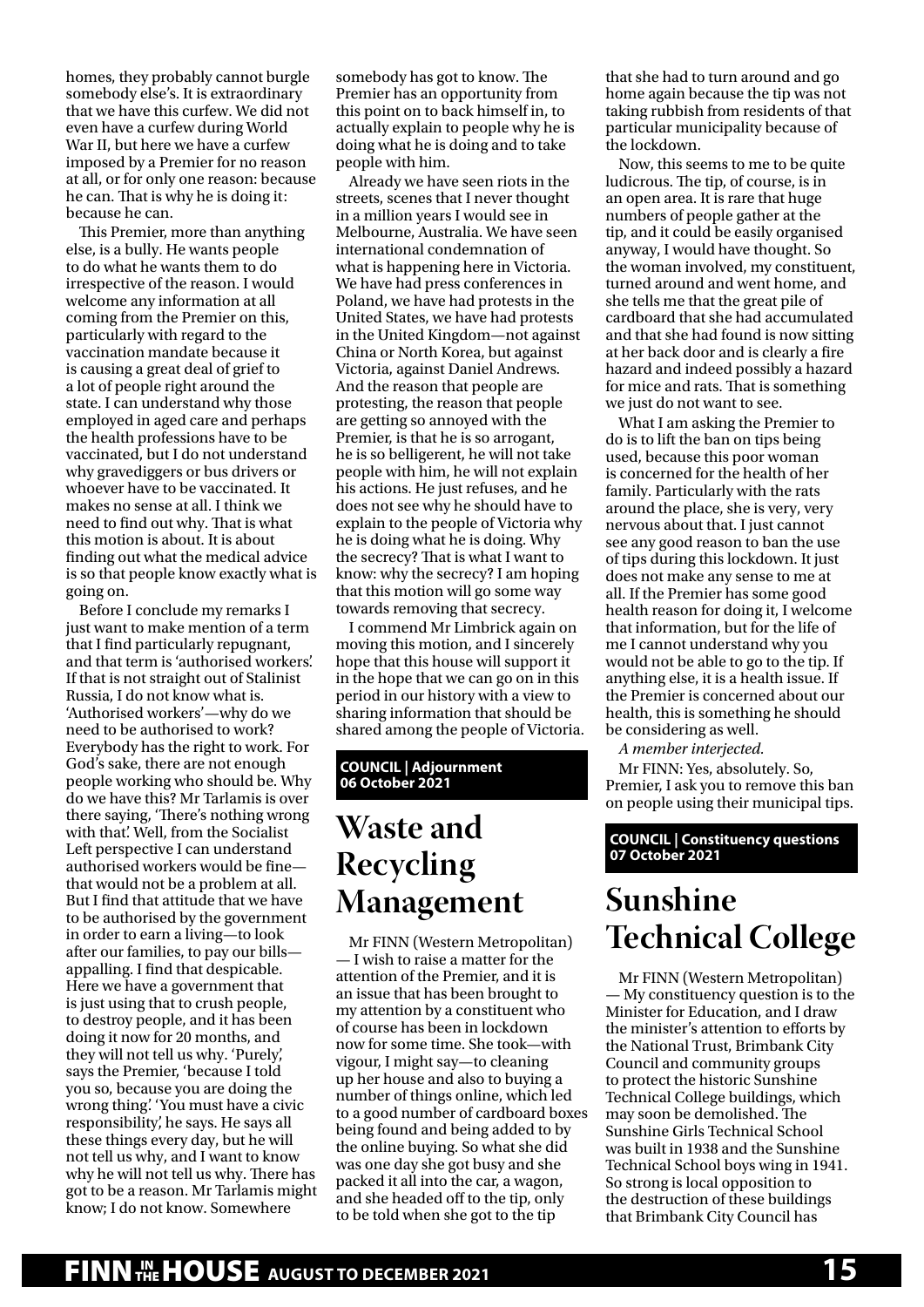<span id="page-15-0"></span>nominated them for inclusion on the Victorian Heritage Register. These buildings are significant in the history of Sunshine and surrounds. The CEO of the National Trust, Simon Ambrose, is quoted as saying the buildings are:

… of national historical and social significance as part of a suburb created by Australia's leading industrialist, HV McKay …

Mr McKay was of course owner of the Sunshine Harvester Works and donated the land on which Sunshine College's senior college sat until recently. Minister, will you give my community the assurance that these buildings will be protected?

#### **COUNCIL | Members statements 12 October 2021**

### **Dominic Perrottet**

Mr FINN (Western Metropolitan) — I rise to offer my very warmest congratulations to the new Premier of New South Wales, Dominic Perrottet. I have known, liked and admired Dom for some time and was delighted by his elevation to lead his state. He will do an outstanding job and has already started by beginning the reopening of Sydney. Millions of Melburnians have looked at their television sets in stunned amazement as they have seen Sydney residents drinking in a pub, dining in a restaurant, having their hair cut, working out at the gym or even going shopping—some have even visited friends and family—all things banned in Melbourne and with very little hope of happening anytime soon.

Victorians would love a Premier like Dom Perrottet—someone who respects them, somebody who will give them freedom, somebody who will not use lockdown as a blunt instrument with which to bludgeon the community into submission. Melburnians are green with envy at our Sydney cousins' experience. They are experiencing exactly what we used to take for granted. As businesses continue to crash, as our kids continue to suffer, as families crack under the pressure, Victorians need a Premier with vision, with activity, with energy—

Ms Crozier: And honesty.

Mr FINN: and honesty, indeed. Unfortunately that Premier is in New South Wales.

#### **COUNCIL | Adjournment 12 October 2021**

### **Sunbury Day Hospital**

Mr FINN (Western Metropolitan) — I wish to raise a matter this evening for the attention of the Minister for Health. Every day—or just about every day, anyway—I travel to Sunbury via Bulla Road and Sunbury Road. Over recent times I have noticed the building of the toxic soil dump that has been going on, and it looks like it is coming to completion. I am amazed at the size of the thing, to start with. I would be surprised if you could not actually see it from the moon. It is quite a substantial development. On the other side of the road, of course, there are other developments. There are residential developments. There is one that is directly opposite the toxic soil dump, there is one that is next door and another one that is next door, and they are all building homes. They are all building homes that families will move into, and of course they will all be breathing in the toxic dust because, as we know, Sunbury and Bulla are very, very windy places—I can vouch for that and the wind will pick up this stuff and carry it.

Mrs McArthur interjected.

Mr FINN: That is right. As I travelled into Sunbury I then passed the Sunbury Day Hospital, a proposal that I first put up back in 1996, a long time ago.

A member: Last century! Mr FINN: It was last century. It was put up and finally built, but in no way was it built to reach its full potential, and this is what I am asking the Minister for Health to actually finalise tonight. My view is that this day hospital needs an oncology ward. If the government is going to create a situation where the people of Bulla and the people of Sunbury are going to be exposed to carcinogens and they are going to be exposed to the possibility of contracting cancer, the very least this government can do is to provide an oncology unit at the Sunbury Day Hospital to treat the local people when they contract cancer.

**COUNCIL | Constituency questions 13 October 2021**

# **Wyndham infrastructure**

Mr FINN (Western Metropolitan) — My constituency question is to the Treasurer. I draw the Treasurer's attention to a new report from Infrastructure Victoria that indicates very clearly that without immediate government investment the City of Wyndham's booming population will continue to suffer. Melbourne's west has been neglected for decades, as we know, and this neglect is only too evident in Wyndham. Wyndham has one library per 60 000 residents, compared to the statewide average of one per 41 000. The situation with aquatic and recreation centres is worse still. The report shows Wyndham has one such centre for every 149 000 residents, compared to the state average of one per 65 000 people. The Treasurer may have driven past the AquaPulse centre in Hoppers Crossing. That attracts over a million a year. Treasurer, will you familiarise yourself with the pressing needs of Wyndham and provide the cash injection called for?

**COUNCIL | Motions 13 October 2021**

### **Employment**

Mr FINN (Western Metropolitan) — I rise to support the motion, motion 646, moved so very well indeed by my friend and colleague Mr Ondarchie. I have to say right at the beginning that if anybody in the general community is listening to this this afternoon, I feel very sorry for them, because listening to government members this afternoon, they would be absolutely convinced that we have a government that is so totally out of touch with reality that there is no chance that they will ever stray back to it. They would think that members of this government actually believe what they say when they say Victoria is booming. They would think as they look around at their local shopping centres and they see empty shop after empty shop after empty shop, 'For lease' sign after 'For lease' sign—

Mr Ondarchie: Empty car parks.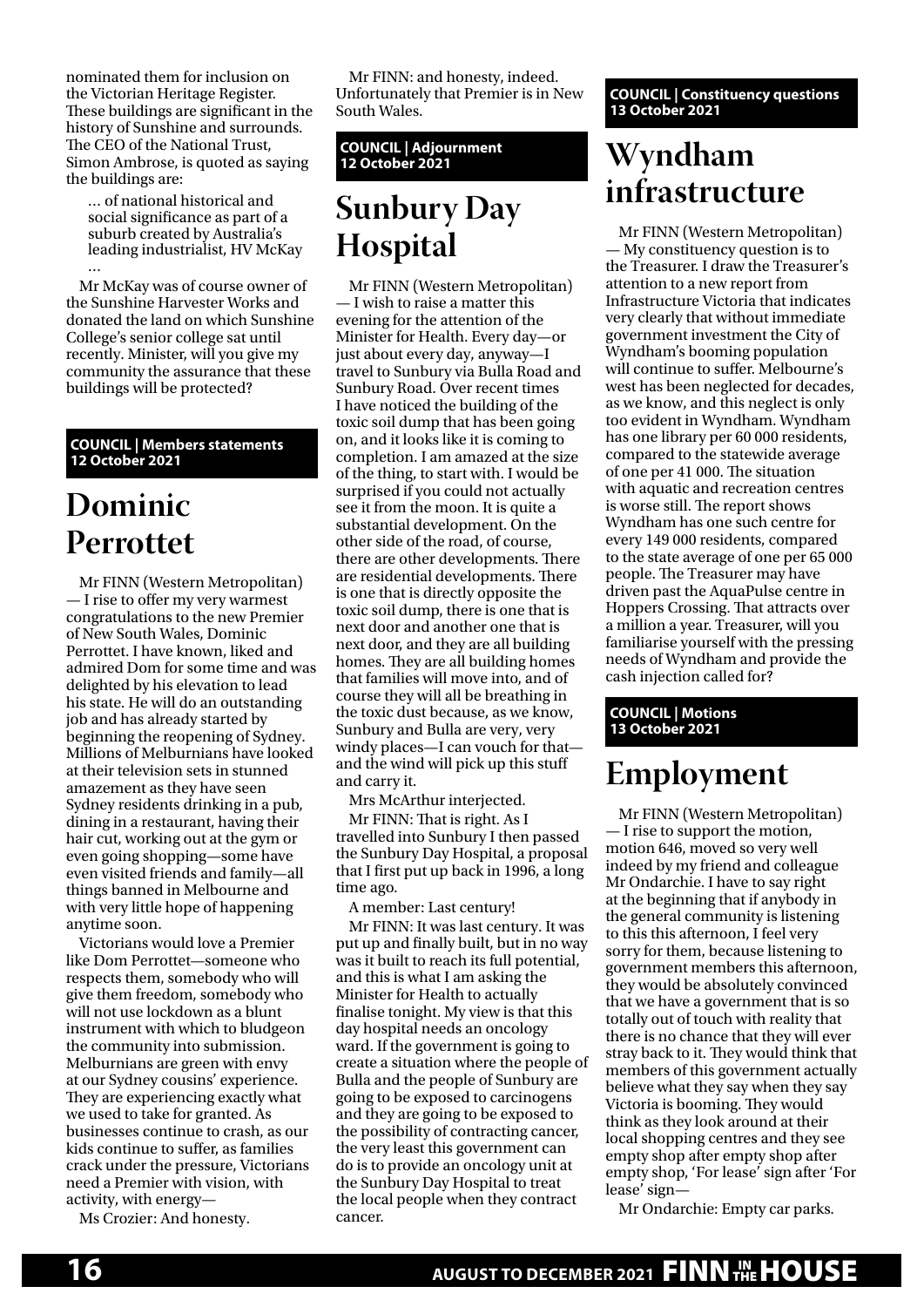Mr FINN: Empty car parks, indeed, Mr Ondarchie. They would look at that, and they would then listen to members of this government telling them how good things are in Victoria. They would be wondering what the hell is going on here, and they would be justified in wondering what the hell is going on here. In fact I am wondering what the hell is going on here. It is extraordinary.

I have said this in the house before, and I have suggested to government members that they do it. Obviously they have not, but they really should: go for a walk down the steps here at the front of the building. Go for a walk down Bourke Street. Ms Shing is obviously going for a walk down Bourke Street. That is good. She should go for a walk down Bourke Street, and she should—indeed all government members should count the number of empty shops, the number of closed restaurants, the number of 'For lease' signs that there are in Bourke Street, and that is just one street—

Ms Shing: On a point of order, Deputy President, I would like Mr Finn to withdraw the assertion that I am leaving the chamber to go for a walk down Bourke Street, please completely untrue. I am not going to leave a parliamentary sitting to go for a walk down Bourke Street, Mr Finn. That is a reflection—

Mr FINN: I think you should. It would help your general knowledge.

The DEPUTY PRESIDENT: Mr Finn, we do try to avoid reflecting on other members, and if the member has taken offence, I do ask you to withdraw.

Mr FINN: I am very happy to withdraw, Deputy President. But I think it would just add to the perception of the electorate that this government is totally out of touch if they think going for a walk down Bourke Street is an insult. I mean, that is just extraordinary.

Ms Shing: On a point of order, Deputy President, Mr Finn is flouting your ruling. I have just been issued with a conditional withdrawal. I would really just like for him to withdraw what he said and to move on.

The DEPUTY PRESIDENT: Mr Finn, I did ask you to withdraw, and if you could—

Mr FINN: Well, I did withdraw. I said, 'I withdraw'. But I just find it extraordinary that somebody would find going for a walk down Bourke Street as insulting. I find it extraordinary.

The DEPUTY PRESIDENT: Mr Finn, no qualification to it. Can you just move on with your—

Mr FINN: No, there isn't any qualification.

The DEPUTY PRESIDENT: Well, can you just move on with your contribution without referring to Ms Shing, please.

Mr FINN: If I could go the rest of my life without referring to Ms Shing, I would, believe me. I would be very pleased.

Ms Shing: On a point of order—

The DEPUTY PRESIDENT: There is no need for a point of order. Mr Finn, you are flouting my ruling. I have asked you not to refer to Ms Shing. Can you please just move on with your contribution—on the motion, not about Ms Shing, please.

Mr FINN: Dear me. Well, Mr Melhem might be going for a walk down Bourke Street, because members of the government should go for a walk down Bourke Street and they should count the empty shops, they should count the closed restaurants, they should count the 'For lease' signs that are down Bourke Street and Swanston Street and Elizabeth Street and all the other streets in the city. The CBD is dead. It is dead, and this government killed it. Daniel Andrews killed Melbourne, and they get over here and they have the audacity to get up and tell us how great things are. What world are they living in? They are certainly not living in Melbourne.

This is just an extraordinary exhibition by government members today of denying reality. The reality of the matter is Victoria, as things stand today, is stuffed. It is stuffed, and Daniel Andrews stuffed it. Whether it be country areas, whether it be suburban areas or whether it be the CBD, as I said, it is all the same story. Victoria—if it is not dead it is on life support and they are about to turn it off. That is the tragic situation that we are in today.

That is why Mr Ondarchie brings this motion to the house today. It is not about government MPs grandstanding, as some of them are particularly good at. It is about expressing concern about Victoria's future. It is about getting a plan for Victoria's future. We all know that Daniel Andrews is just making it up as he goes along. I mean, it is quite extraordinary when you consider

that some people might actually vote for this bloke next time, if indeed he is still around. It is quite extraordinary given his track record. I mean, he has monumentally screwed this up. Even the Age—hardly a great fan of the Liberal Party—has said this is an example of how not to do things; it is a template indeed of how not to do things. When the Age says that about a Labor government, you had better believe that something is desperately wrong, and it is. And you do not have to go very far in Victoria to find out. Again, go for a walk down Bourke Street and ask people, if indeed you can find anybody, if indeed—

Mr Ondarchie interjected.

Mr FINN: Well, apparently you cannot go for a walk. Some people will take a point of order and say going for a walk down Bourke Street is apparently obscene or something. I do not know. It is all very odd. This government is getting weirder by the day, it has to be said, and nothing is quite as weird as what we are seeing here today. It is the most bizarre thing I think I have ever seen in 22 years in Parliament.

But the fact of the matter is that Victoria needs new direction. Victoria needs new energy. Victoria needs a new government. The old one is broken, and it cannot be fixed. Just have a look at the IBAC inquiry and you will find out just how broken it is. While Victorians are suffering under their sixth lockdown—you know, the seven-day lockdown that has gone for nearly four months—while they are losing their jobs, while they are losing their businesses, while they are losing their homes, while they are losing their families and tragically while some are even losing their lives, this government is all about itself. It is all about branch stacking. It is all about fixing preselections. It is all about the internal machinations of the ALP, and unfortunately that is what the Premier excels at. He cannot do much else, but he is pretty good at manipulation of internal ALP instruments. He is really good at that, but he is not much good at anything else, sadly. I urge members of the house to support Mr Ondarchie's motion—

Mr Ondarchie: Mr Davis's. Mr FINN: Mr Davis's motion, so ably moved by Mr Ondarchie. I urge the house to support this motion. I think it is a very, very important one, and I think it is one that the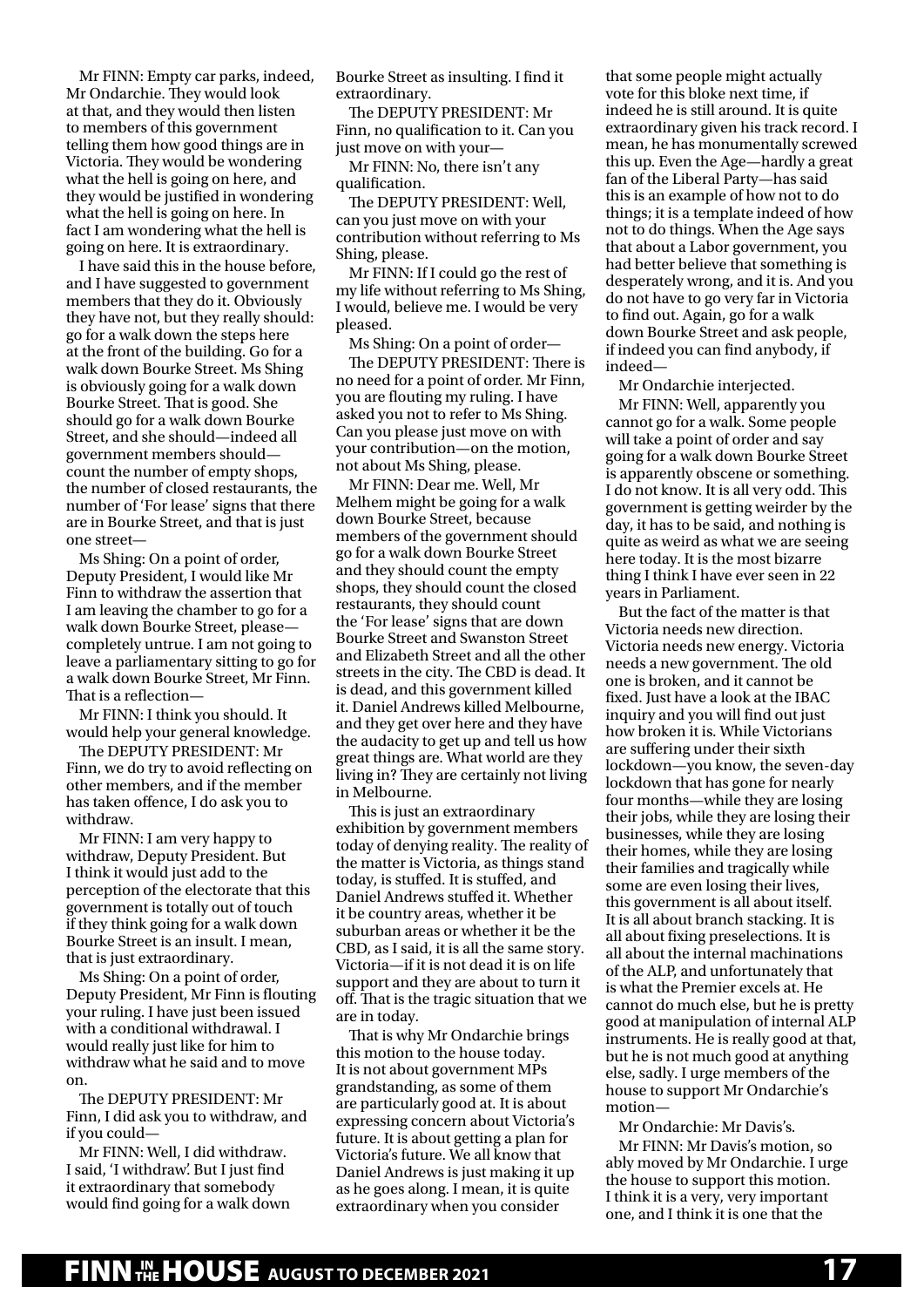<span id="page-17-0"></span>people of Victoria are actually crying out for. They are looking for leadership. They are looking for direction. At the moment they look at Daniel Andrews, they look at the Labor Party, and there is none—there is none, there is zero, there is zilch. As I say, he is making it up as he goes along. From day to day, almost minute to minute, he is making the whole thing up, and there is no vision, there is no hope, across Victoria. There is no hope, and that in itself is a tragedy. You just have to go to a playground and talk to a few kids, and they will tell you their future is gone, as far as they are concerned. It is tragic—it is absolutely tragic. What has happened in this state is criminal—quite literally, I think but what we need to do is get our act together or Victoria will never recover. Unfortunately under this government, under this Premier, it will not.

#### **COUNCIL | Adjournment 13 October 2021**

### **Mental Health funding**

Mr FINN (Western Metropolitan) — I wish to raise a matter this evening for the Minister for Mental Health. Listening to speakers on Saturday at the annual March for the Babies I was reminded of the severe impact of abortion on the mental health of many women. We heard from Professor Priscilla Coleman from the United States, as well as grief counsellor Anne Lastman and a young lady who had been through the process and had been through a severe case of depression following her abortion. It reminded me in fact of what I said to this house some years ago when the bill was passed in 2008. I reminded the house that the world's biggest abortion provider baby killer, call them what you will warned that suicide is a side effect of abortion. This is a major issue in the minds of many women who have been through this process. I am not sure exactly of the numbers, because these numbers and figures in this particular area are pretty murky, but certainly I am aware of a number of women to my own knowledge that have either attempted suicide or have actually succeeded.

So I really think that we need to put a lot more effort into helping women who are in this particular situation. We owe it to them to provide the support that they need, given that we all too often tell them that they have no choice, that they have to go down this particular path, and that in itself is a major mental health issue. So what I am asking the Minister for Mental Health to do is to fund a study into this particular illness, post-abortion grief, which as I said affects so many women in such a savage and unrelenting manner. I mean, some women have had it for 40, 50, 60 years. It is just beyond belief. We really do need to do something about this, and I am asking the minister to do studies into this and to provide the degree of support that is needed by women in this situation. I ask him to do that as a matter of urgency, because there are a lot of women who regard it as a matter of urgency, and I could not agree with them more.

**COUNCIL | Constituency questions 14 October 2021**

### **Crisis accommodation in Melbourne's West**

Mr FINN (Western Metropolitan) — My constituency question is to the Minister for Housing. Minister, there is a desperate need for more crisis accommodation in Melbourne's west. Despite increased funding during the pandemic there are still significant problems related to homeless people being temporarily housed in poor-quality and unsafe private properties. I recall visiting some of these types of properties some years ago, and I have to tell the house, I was horrified. No human being should be forced to live in those conditions. It is both tragic and heartbreaking when children are involved. Everyone deserves the right to a home where they can feel safe. Sadly, that is not the reality for far too many of my constituents. Suburbs such as Sunshine and St Albans urgently need more social housing and they need it now. Minister, will you provide this housing so many more of my constituents can be and feel at home?

#### **COUNCIL | Motions 14 October 2021**

### **COVID-19 Vaccination**

Mr FINN (Western Metropolitan) — I rise to speak on this government motion today to mandate the vaccine for members of Parliament under threat of suspension from this chamber. I should just start by, I suppose, letting everybody know that I am fully vaccinated. I have mentioned that a couple of times before, but I will mention it again. It seems to be the topic of the moment. But despite the fact that I am fully vaccinated, can I make an appeal for tolerance? We have a government which is involved in conflict to a huge degree; it is part of its business. 'Divide and conquer' is the old way of saying it, and nobody does that quite like Daniel Andrews and his government. But could I put out an appeal for tolerance? We have had people—and I have seen people on Facebook and in newspapers and all over the place—ripping into each other, vaccinated versus unvaccinated, anti-vaxxers versus pro-vaxxers. Hey, this should be a decision that everybody is entitled to. That should be respected by everybody else. That is what it is about.

I know that Daniel Andrews does not respect you if you do not agree with him, if you do not do what he tells you to do. But let us not stoop to the standard of Daniel Andrews, shall we? Let us lift ourselves up to a much higher plateau. Let us respect each other as human beings, respect each other as individuals and respect each other's choices. That is what we should do. We are Australians. That is what Australians are known for throughout the world, until recently. We need to get back to that.

I have to say to you that apart from those in aged and health care—where I believe a vaccine is, well, logical; it protects patients, it protects elderly people and of course it protects the workers as well—I do not believe that there should be any mandate of the vaccination at all. I believe that that is a breach of human rights. I believe that that is something that we as a Parliament should not be condoning. If we are fair dinkum about looking after people, we should not be telling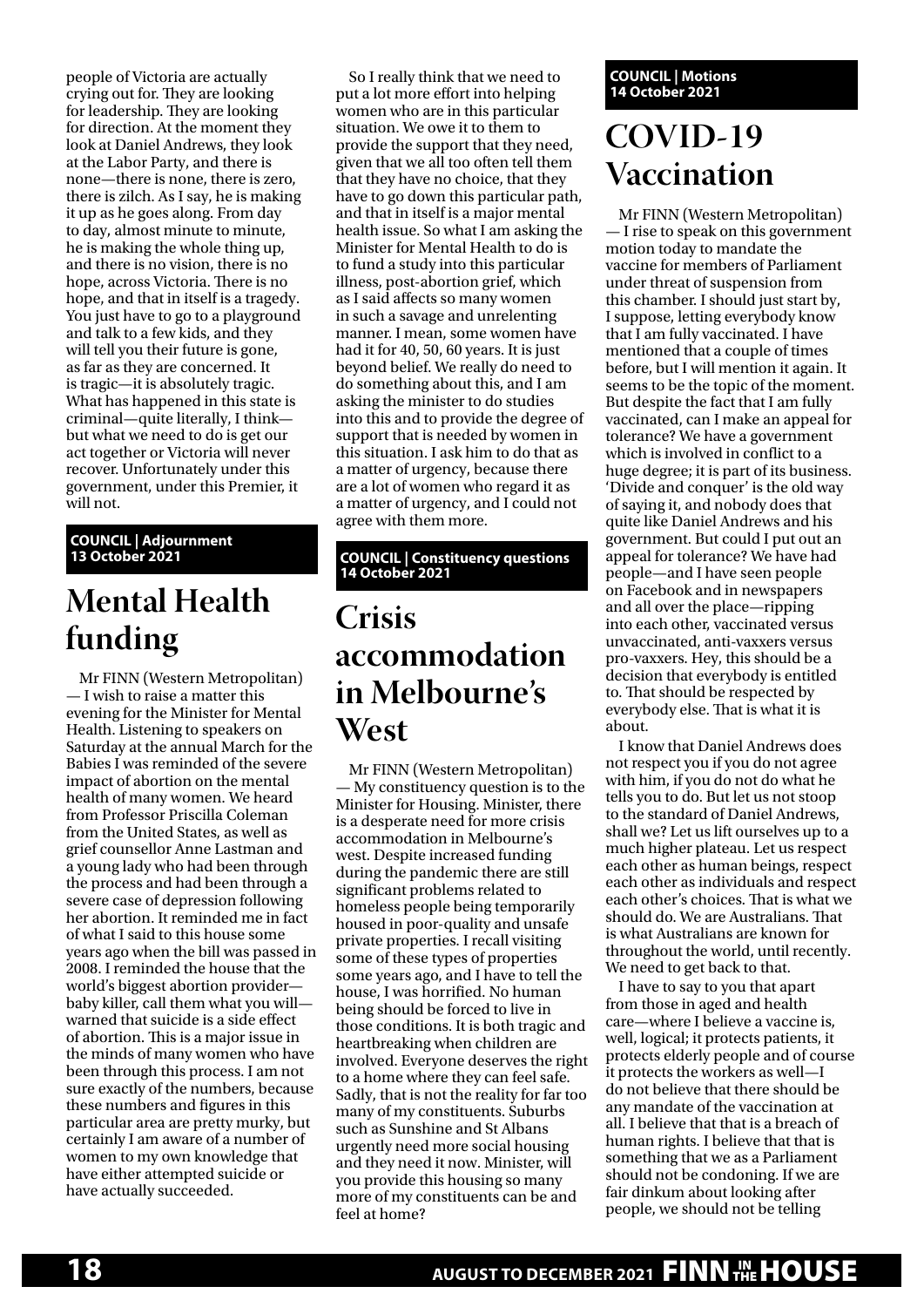them what they can and cannot do with regard to their own personal health. That to me does not make a lot of sense. We should encourage people, if we want to, but let us not force them. Let us not force them to do anything,

When people have contacted me expressing their views one way or the other on the vaccine, I have given them one piece of advice: 'Go and talk to your doctor. I don't know. I'm a politician. I'm not a doctor. Go and talk to your doctor. Do what I did. Go and talk to your doctor. See what he or she says, and follow that advice, if you are so inclined'. I think that is probably, if I do say so myself, the best piece of advice that anyone can offer, to go to your doctor.

Instead, we have from this Premier a heavy-handed approach, the bullying approach—and doesn't he love being a bully? This bloke that we have as Premier of this state is one of the greatest bullies that we have ever seen in public office in this nation—if not the biggest. Quite frankly, it disgusts me. I understand why people are so angry at him. I understand why people, who are about to lose their jobs tomorrow, are so livid. I understand some of the more extreme language, I suppose. I do not support it, but I can certainly understand the sentiment behind it.

People should not be discriminated against because of the medical decisions they make. It is a pretty fair and reasonable thing. But here we have a motion before this Parliament today to do just that, to discriminate against members of Parliament on the basis of a decision that they have made about their personal health. It is just beyond imagination. You know, if somebody had told me this a couple of years ago, that this would be happening in the Victorian Parliament now, I would have had them possibly committed—because this is just way beyond anything that one could have possibly imagined.

I have been told for many, many years that the doctor-patient relationship is sacrosanct, absolutely sacrosanct. If you go to your doctor, what you discuss between yourself and your doctor is sacrosanct. We now have a situation where Daniel Andrews is turning it into a threesome. He wants to impose himself into every conversation between a doctor and their patient. That is not on. That breaches every level of reason, in my view.

This motion fails on a number of counts, and one of the biggest ones is the total lack of justification. As Mr Davis said, and as I think Ms Crozier said as well, where is the chief health officer advice on this? Is this another curfew? Because we know that there is no justification for the curfew. We know that. We found that out last year. There is no medical justification for it, there is no law and order justification for it. This was an idea presumably from the Premier to lock people up overnight. Is this another idea of the Premier's—to kick his political opponents out of Parliament if they do not do the right thing? Is this what the Premier is proposing?

Mr Rich-Phillips: We've seen it before.

Mr FINN: Yes, we have seen it before; yes, indeed we have. This is something that we cannot possibly support, unless of course the government can come up with the public health advice to support it—but it cannot; it will not. Why not? What is the government hiding, and why has it been hiding it for so long? It is totally mystifying, and you can understand the level of disgust that people in the community have toward this government.

Banning elected MPs on the basis of their health status is in fact an attack on the people of Victoria. It is not an attack on MPs; it is an attack on the people that we all represent. It is saying to the people of Victoria, 'You don't matter. We can turf your representative out'—because, let us face it, we are here, whatever our views might be, whatever our region might be, representing the people of Victoria. What this government is saying in this motion is, 'Your views, certain views, don't matter'. Now, we know that the Premier honestly believes that. He honestly believes that his view on everything trumps everybody else's. We know that. Again, he is a bully of the first order, and that is something I have to say I just cannot tolerate. I have strongly been of the view for a very long time that bullies should never be rewarded. There is only one way to treat a bully, and that is to stand up to them. That is what I am doing here today to the Premier of Victoria. I will not be bullied by Daniel Andrews, and nor should any of us be bullied by Daniel Andrews. It is not on. It cannot be tolerated.

Now, I can rationalise a lot of things, and we do in this place to make our lives perhaps a little bit easier from time to time.

Mrs McArthur: Sometimes.

Mr FINN: Yes, sometimes; we can do that. But you cannot rationalise this. I mean, there are some very, very important principles involved here. I have to say to the house and this has probably been a major failure of mine throughout my career—that when it comes to principle or politics I will go with principle. It has probably cost me not probably but most certainly has cost me—enormously over the years, but that is the way it is as far as I am concerned. There is no doubt that the principles involved here cannot be ignored; they must not be ignored. The use of coercion to force a medical procedure on someone against that person's will is wrong. It is totally wrong, totally unacceptable. To deny Victorians representation in the Parliament is wrong. I mean, who could possibly argue that that is okay? It is totally wrong.

Discrimination—now, we talk a lot about discrimination, don't we. Everything is about discrimination here—discrimination against this, that and the other thing. But here we have a classic case of discrimination on medical status. Now, where else but the Parliament of Victoria would you see that happening, would that be allowed, would that be encouraged—where else? Nowhere else. Here it is. We are supposed to be the leaders of the community, and here we are attempting to legislate for discrimination based on somebody's medical status. It is just unbelievable. The world has gone mad. The world has absolutely gone mad. It is wrong—totally wrong. To violate somebody's right to medical privacy is so totally wrong. To say that unless you can prove you are vaccinated you cannot come and sit in the Parliament is so wrong.

This motion is possibly one of the worst pieces of material that we have seen—I nearly said something else—come before this Parliament. Now, I am looking forward to seeing and thinking about some of the amendments that are coming up, and I am hoping that we might be able to adopt some room for movement, as it were. I am very much looking forward to that, because as things stand at the moment, as this motion is at the moment, I cannot support it. I cannot support it, and I will not support it. Unless it is amended to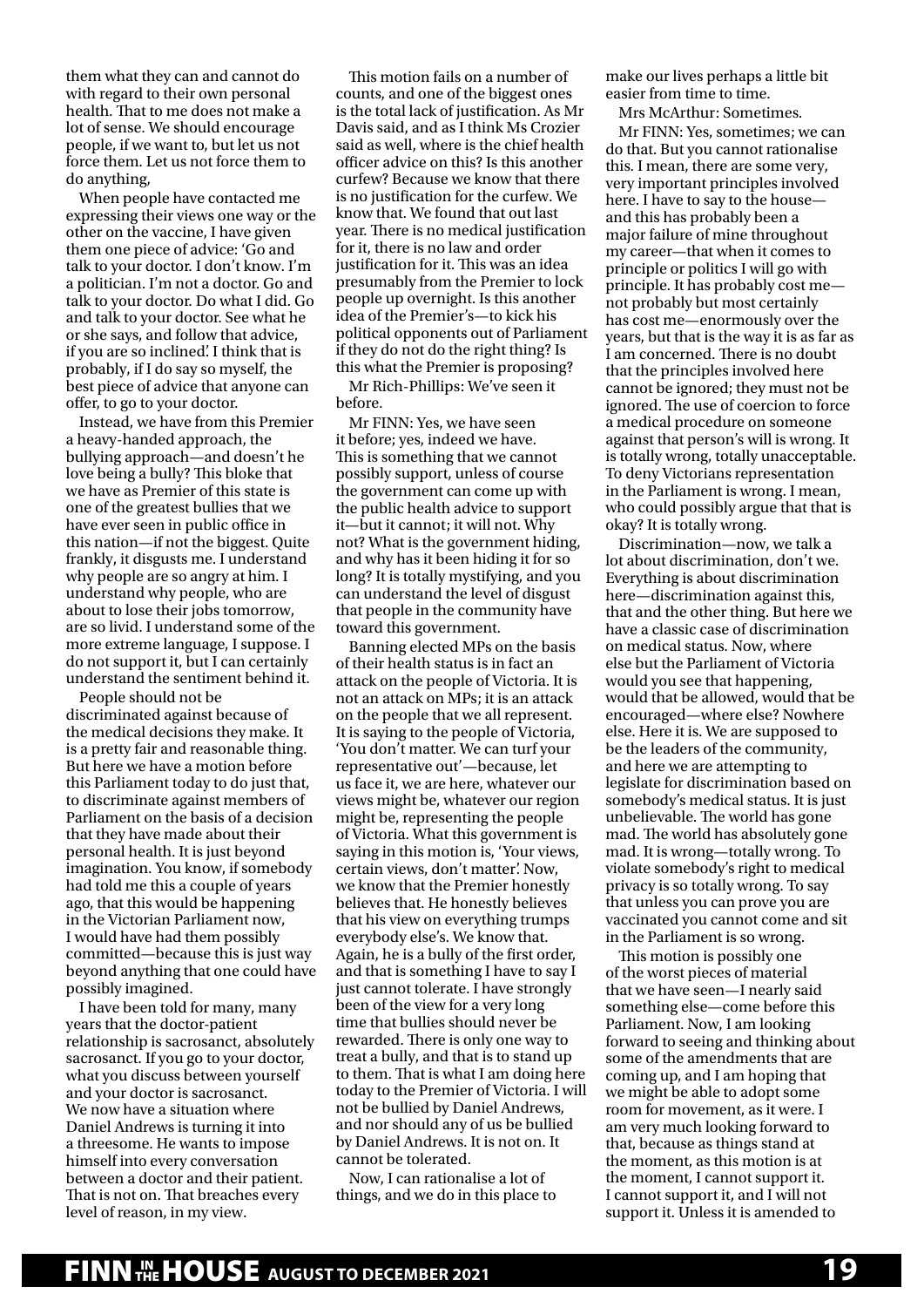<span id="page-19-0"></span>the point where I am happy with it, I will not support this mandate—for MPs or for anybody else apart from the limited number of people that I spoke about earlier—for vaccination. I will most assuredly oppose this motion.

**COUNCIL | Constituency questions 26 October 2021**

### **Toxic soil: community anger**

Mr FINN (Western Metropolitan) — My constituency question is to the Minister for Planning. The west of Melbourne is one of the major growth centres of the nation. Planning decisions every day impact upon the lives of many of my constituents. Whether it be the approval of a toxic soil dump right across the road from new residential developments or the possibility of major social housing developments in established residential suburbs, many locals are becoming increasingly angry about the minister's apparent refusal to listen to them at all. Minister, this is not good enough. My constituents need and deserve better. Ignoring them is something that I for one will not tolerate. Minister, will you turn over a new leaf and listen to and act on my constituents' concerns?

#### **COUNCIL | Members statements 26 October 2021**

### **Australian Labor Party**

Mr FINN (Western Metropolitan) — The Australian Labor Party was founded in 1891, and it takes great pride in being the oldest political party in Australia. It is worth considering what those who gathered under a tree in Queensland 130 years ago would make of the ALP in Victoria in 2021. The champions of working people may well be spinning in their graves at the actions of the current Premier of Victoria. How would they feel about a Labor leader who arbitrarily dismisses workers on the basis of their health status? What would the founders of the ALP think of a Premier who puts hundreds of thousands out of work for months on end on a whim? What would they

think of a Labor leader who crushes protests by those who object to being treated in this way by a supposed Labor government? Those bastions of the Labor movement would shake their heads in disgust at a Premier who has trashed everything the ALP is supposed to stand for. Looking at the current Premier of this state the founders of the Australian Labor Party would be well entitled to ask: why did we bother?

#### **COUNCIL | Public Accounts and Estimates C'tee, 27 October 2021**

### **Inquiry into the Victorian Government's Response to the COVID-19 Pandemic**

Mr FINN (Western Metropolitan) — It is always good to know that the government is reading the talking points and that the same arrogance that we have come to expect from the Premier is also being shared by the members of the backbench. The arrogance is full on. After they have destroyed this state they get up here and they have the audacity to lecture us, just as the Premier lectures us just about every day. He does not do it quite as often as he did last year, but he gets up there and he lectures and he berates and he abuses and he blames us and he carries on like a two-bob watch. The people of Victoria quite frankly have had a gutful of this Premier and they have had a gutful of this government simple as that.

Ms Shing interjected.

Mr FINN: I'm sorry, I can't hear you. You're sounding a bit muffled. We are all sounding a bit muffled at the moment.

I rise to support Mr Limbrick's motion. I commend him for bringing this motion to the house today, although I am tempted to amend it. I will not, but I am tempted to amend it and set up a separate standing committee altogether, because I think this issue actually calls for that. What we have seen over the last two years in this state is the greatest hit on society that we are ever going

to see in our lives—any of us. I am not sure if the Public Accounts and Estimates Committee—and no reflection on PAEC—is quite up to the task of examining this in the way that it needs to be examined. I mean, we have had six lockdowns in the last two years—six lockdowns. We have become, courtesy of this Premier and this government, the most locked down city on the face of the earth. I mean, instead of being the sporting capital of the world, instead of being the culinary capital of Australia, the arts capital, all of those things, we are now the most locked down city on the face of the earth, and this government has done that.

Let us face facts. The virus is not the biggest threat to Victoria; the Andrews government is. Just look at what they have done. Just look at what they have done over the past well, it is less than two years, isn't it. At the beginning of last year we were going along hummingly. Certainly there were some problems with the government spending and so forth. We knew that the government was in debt. That all predates the virus. But then the virus hit and the Premier had his—what would you call it— Napoleon moment, I suppose, where he thought he would step forward and save us all. And he would indeed save us—by burning the place down. That is what he did.

You just have to have a look at the economic impact of what he has done to this state. I would invite members to go down Bourke Street, but we know what happens if you do that. You do not want to do that, because members of the government object very strongly if you suggest that you walk down Bourke Street and actually have a look at what has happened down there.

Mr Ondarchie interjected.

Mr FINN: Well, I am not going there, Mr Ondarchie. I am not going there. As late as last night I walked down Little Bourke Street. Now, we are told by members of the government that things are back to normal. You know, 'Everything is beautiful again in Melbourne. The place is booming'. Well, that is just bulltish. The fact of the matter is if you walk down through the city as I did last night, as I said—Little Bourke Street used to be the most vibrant place in Australia. It was absolutely amazing; the vibe in the place was just extraordinary. Last night the number of restaurants that were closed, despite a crack of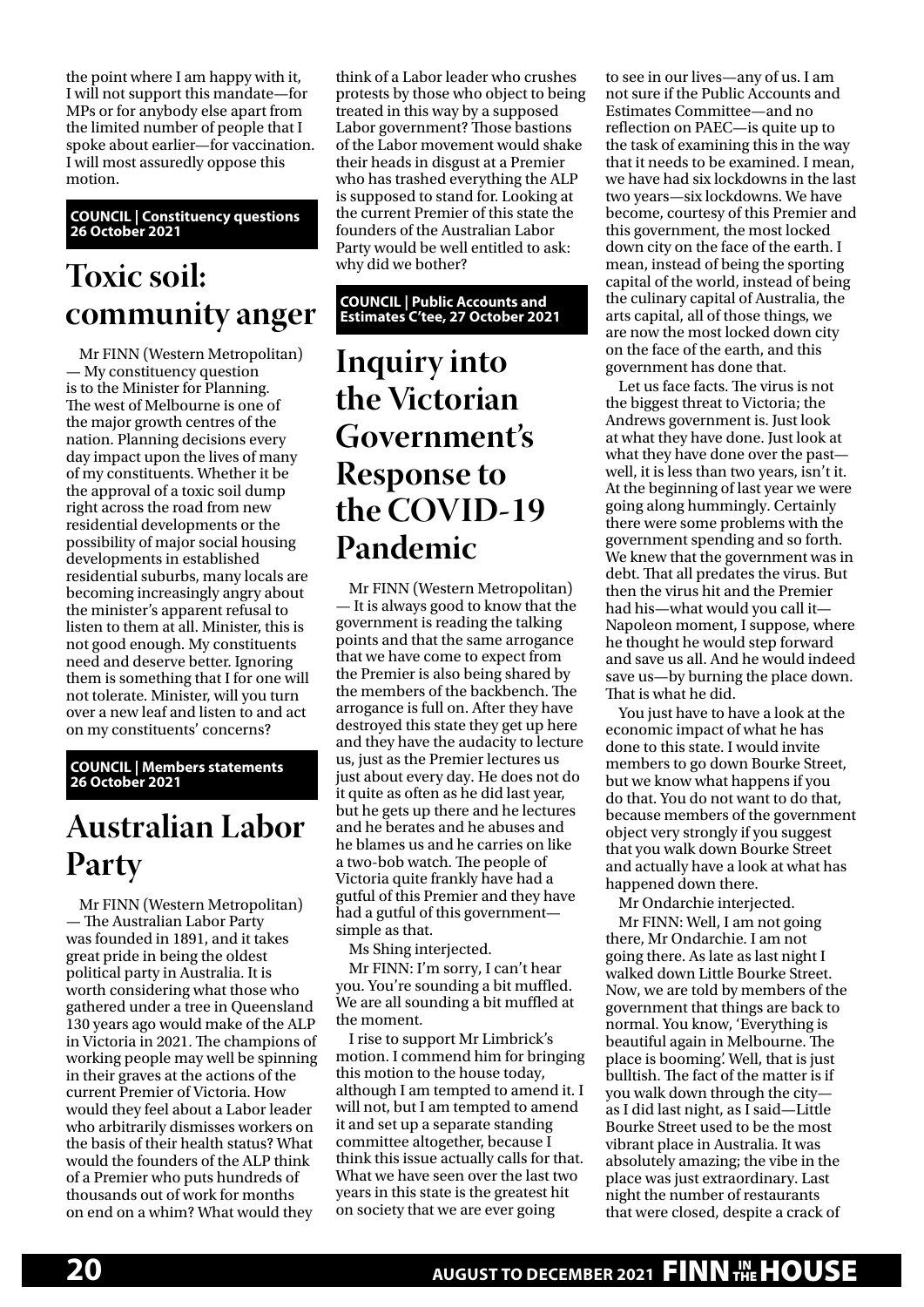<span id="page-20-0"></span>freedom that we can see, was quite astounding. And I suspect there will be a lot of restaurants in Little Bourke Street, throughout Melbourne and throughout Victoria who will not be reopening at all. They have had a fatal hit from this government.

It is not just in the CBD. If you go to any suburban shopping centre, you will see the empty shops and you will see the 'For lease' signs. We have not been able, of course, to go to any country regions or any country centres of late, but I am looking forward to doing that, and I suspect that we will see the same thing in those centres.

You know, we are supposed to be overjoyed that we can go shopping again as of Friday. Well, I tell you what, I do not know too many small business operators that are actually jubilant that this has come to pass, because they have all had to put up with the economic impacts of this government. Prior to this current lockdown—and it is still a lockdown—we lost 111 000 small businesses in this state, and we are losing small businesses at the rate of at least 100 a week. You fear to think what has happened to the owners and the employees of those small businesses. It is, and it continues to be, absolutely devastating for them and for the economy of this state.

The human rights abuses that we have seen have been astonishing absolutely astonishing. There is nothing that the government can be proud of in that regard, nothing whatsoever, when you consider the number of people who died last year. The WorkCover investigation—what has happened to that?

Mr Ondarchie: I can't recall.

Mr FINN: Mr Ondarchie cannot recall. None of us can recall, apparently, what has happened to the WorkCover investigation. I would dearly love to know.

And of course we have seen riots in the streets. We have seen the police, who I have been a strong supporter of and I am still a strong supporter of, use weapons and use tactics, I suppose, that normally we would not see. I was told by one police officer's family that that was an order that came straight from the Premier's office. It did not come from the chief commissioner. It did not come from police command. It came straight from the Premier himself.

Ms Crozier: The power-hungry Premier.

Mr FINN: The power-hungry Premier, as we know. So much for politicians not interfering in operational matters of the police—just appalling. Now he has introduced medical apartheid. Those who are not double vaxxed cannot sit in Parliament, cannot go to the footy, cannot go to the pub—they are second-class citizens. I never thought in this state, in this country we would have a situation where we would have a two-tiered society, where some people have rights and others do not. I never thought I would see that in my lifetime—just extraordinary.

We could go on to talk about the education destruction, and there are going to be a lot of kids who are going to be suffering for a very long time. When you consider that this has been going on for two years, you just think of those kids who were just about to finish their last two years of education. That has been destroyed. I know with my own two daughters who are still at school, it has totally disrupted their studying habits and their learning habits. It is pretty diabolical.

We then have the mental health crisis in this state. It is a huge crisis. It was big before; it is absolutely huge now—purely because we have a government that just does not care about that. Then of course, just as we see, as I mentioned before, a crack of freedom through the opening door, the Premier comes in and says, 'Well, I'm going to introduce a permanent pandemic bill. I am going to be all powerful. I am going to control your lives forever'. Good God, it is absolutely horrifying. So we do need this motion to pass. I can understand why the Andrews government does not want this motion to pass, because the last thing that Daniel Andrews wants is accountability. The last thing he wants is to be held accountable by the people of Victoria or by this Parliament. I support the motion.

#### **COUNCIL | Second reading 27 October 2021**

### **Local Government Amendment (Rates And Charges) Bill 2021**

Mr FINN (Western Metropolitan) — I thank Mr Erdogan for his apology. It is accepted. Mr Erdogan has much to apologise for, and I thank him for that indeed. I just wonder, listening to Mr Erdogan's address to the house, did he actually mention local government at all? He rabbited on about what the Andrews government was doing and what it was not doing and did not go anywhere near what he should have been talking about. I am not actually sure if he mentioned local government at all. That is the crux of this bill and what it is about. It is about the impact of local government on its ratepayers and particularly small business.

I have always said that the best form of government is a good local government, the worst form of government is a bad local government—and I have experienced both. I remember when I was first elected to the other place back in 1992 there was a shire that I represented, the Shire of Bulla. Mr Ondarchie well remembers the Shire of Bulla. That was an extraordinarily well-run council. It was a council that I was very proud to work with. It did a great deal for the local community but also a great deal for small businesses. John Watson, Kathy Duncan, a whole range of people on that council, Phillip McMahon—I could go all day, there were so many of them. They all did a great job for the Shire of Bulla and it really was a delight to be able to work with those people because they actually understood what was going on in their community. I suppose the crux of a good local government is the understanding of what the local community needs, what it wants and the ability to balance perhaps the two. I often look back and think back to the days of the Shire of Bulla and deeply regret that it no longer exists.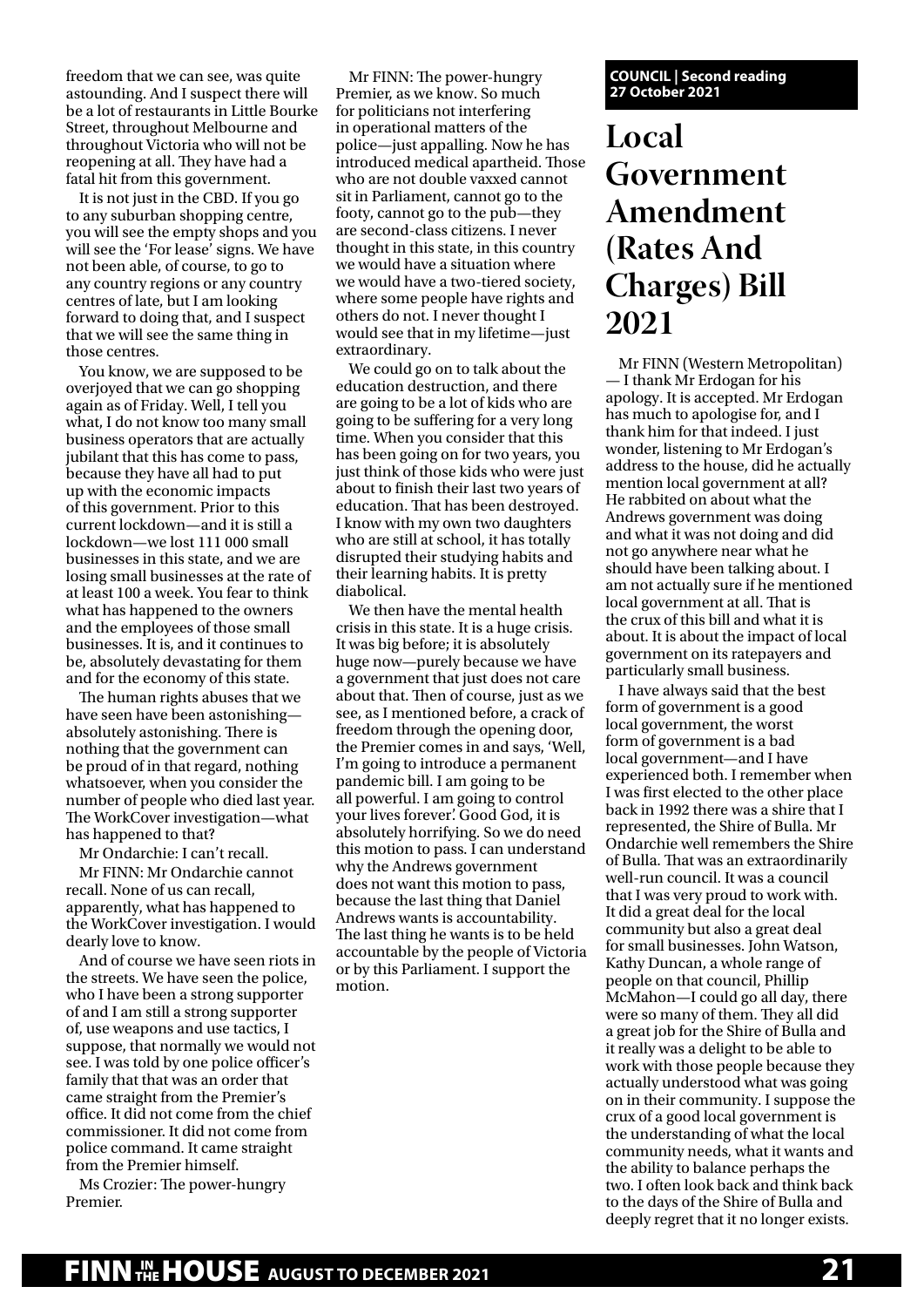Despite the best efforts of Sunbury to get out of the City of Hume that, of course, has been thwarted by this government. The Labor Party prior to the 2014 election promised the people of Sunbury that they could get out of the City of Hume, they could establish their own municipal future. Then, of course, when they were elected the government turned its back on that commitment—not for the first or the last time, I hasten to add. But that is something that I know the people of Sunbury and the people of Bulla will not forget in a hurry. That is a tragedy, in my view, because the people of Sunbury and Bulla have really missed out in the Hume conglomerate—missed out in comparison to, say, Craigieburn or Broadmeadows. That is the unfortunate fact of life. To go from the Shire of Bulla to the City of Hume was a hell of a culture shock for a lot of people and we still have not quite recovered from it, it has to be said, and I think that is probably going to be the way for quite some time.

The Shire of Bulla is an example of a good council, of a good local government. I could go on for quite some days about some of the examples of bad local governments. The City of Wyndham is a classic example.

Ms Lovell interjected.

Mr FINN: Deputy President, I have looked back in stunned amazement at the City of Wyndham as its councillors have brawled and have put their own personal agendas and catfights ahead of the welfare of the people of that municipality. I have often called for the council to at least be held accountable if not sacked by the government, but of course that has not happened, which is a great pity and not surprising. They were sacked years ago, but they have not been sacked lately and that is a pity.

Ms Lovell interjected.

Mr FINN: Not Wyndham, no. That was Brimbank.

Ms Lovell interjected.

Mr FINN: Whittlesea, was it? Yes, Whittlesea. Well, look, let's face it, there is no shortage of local governments that probably could come into that category, but Wyndham is a classic example. We have had Brimbank, and we know what happened in Brimbank and unfortunately some of the shenanigans in Brimbank are creeping back in.

Thankfully we have councillors like Cr Trung Luu and also Cr Maria Kerr on the Brimbank council, who are holding the powers that be to account. They are doing a great job. And next door in Melton we have Cr Julie Shannon, Cr Moira Deeming and Cr Goran Kesic, the deputy mayor, who are also doing a brilliant job—also Cr Kathy Majdlik, the mayor there. They are doing a good job, a great job, for the community, and I commend them. I wish we had more councillors like them instead of some of the ones that we have around the place who regard themselves as some sort of little tin gods—you know, people like Jack Medcraft from Hume, who regards himself as perhaps more important than anybody else on the earth. We need people like the ones that I mentioned before who really take the people seriously, take their jobs seriously but do not necessarily take themselves too seriously, and that is extremely important as far as I am concerned.

I mentioned before one of the big issues that we face with local government and that this bill deals with is the impact of local government and its actions on small businesses. Small business particularly at the moment is really struggling. I have run a small business myself. I know how difficult it can be. I know what it is like to hang around—we do not have to hang around waiting for the cheque to arrive anymore, but I remember in the old days we had to do that—and then race down to the bank and pay the extra money needed to clear it earlier so we could actually eat. Members opposite would not know what I am talking about because I do not think any of them have actually run a business, but I have been there. I have experienced that, and I fully understand what many small business people are going through now. It is horrendous. I mean, it is a horrible, horrible situation for small business right across this state, and so many have already gone to the wall. Sadly, so many small business people already have taken their own lives as a result of what has happened in the last two years or a little less, and that is an untold tragedy of this pandemic. It is an untold tragedy that hopefully one day will be told. We will be able to look at this entire situation with honesty and we will be able to examine with some degree of truth what has occurred during this time. I do not wish to overly politicise this, but I feel that that will

be after the political demise of the Premier, because at the moment truth and honesty are something that we are not going to get from this government or anybody associated with it. And that is a sad thing for the people of Victoria.

But the small business community is suffering in a huge way. The last thing it needs is local government firing up and inflicting more pain on people who are in many ways just hanging on by their fingernails, and I am sure there are members from right around the state who can back this up. People in metropolitan areas, country areas—they know people, as indeed do I, that are hanging on by their fingernails. They are really scratching just to survive. The last thing they need is local government slapping more rates on or more taxes, more charges. That is the last thing we need, and that is what this bill sets out to prevent. It is about protecting those small businesses and the people that those small businesses employ. That is what this bill is about.

Mr Ondarchie before mentioned the City of Yarra. How could we not mention the City of Yarra when we are talking about bad, bad local government. I mean, if you are talking about bad councils, shocking councils, disgraceful councils, then you are talking about the City of Yarra, because the City of Yarra, I do not know if it has got clowns, I do not know if it has got elephants, but it is a circus, let me assure you. The latest commitment by the Yarra council and Mr Ondarchie might be able to help me as to how much we are looking at for that artwork—

Mr Ondarchie: Nearly \$72 000.

Mr FINN: \$72 000 for a piece of artwork to tell us all about the climate emergency, which of course we all know does not exist. So I do not know where these councils get off with this stuff. You might as well put up a painting of Donald Duck. It would be just as effective. So here we have these councils pushing along their political barrow irrespective of the truth or otherwise. They do not care. It is a political point to be made, and they will probably go to—I was going to say some sort of fest—some conference at some stage and they will all get a round of applause and a pat on the back, and the comrades from here, there and everywhere will all raise a glass of the finest French champagne to their honour.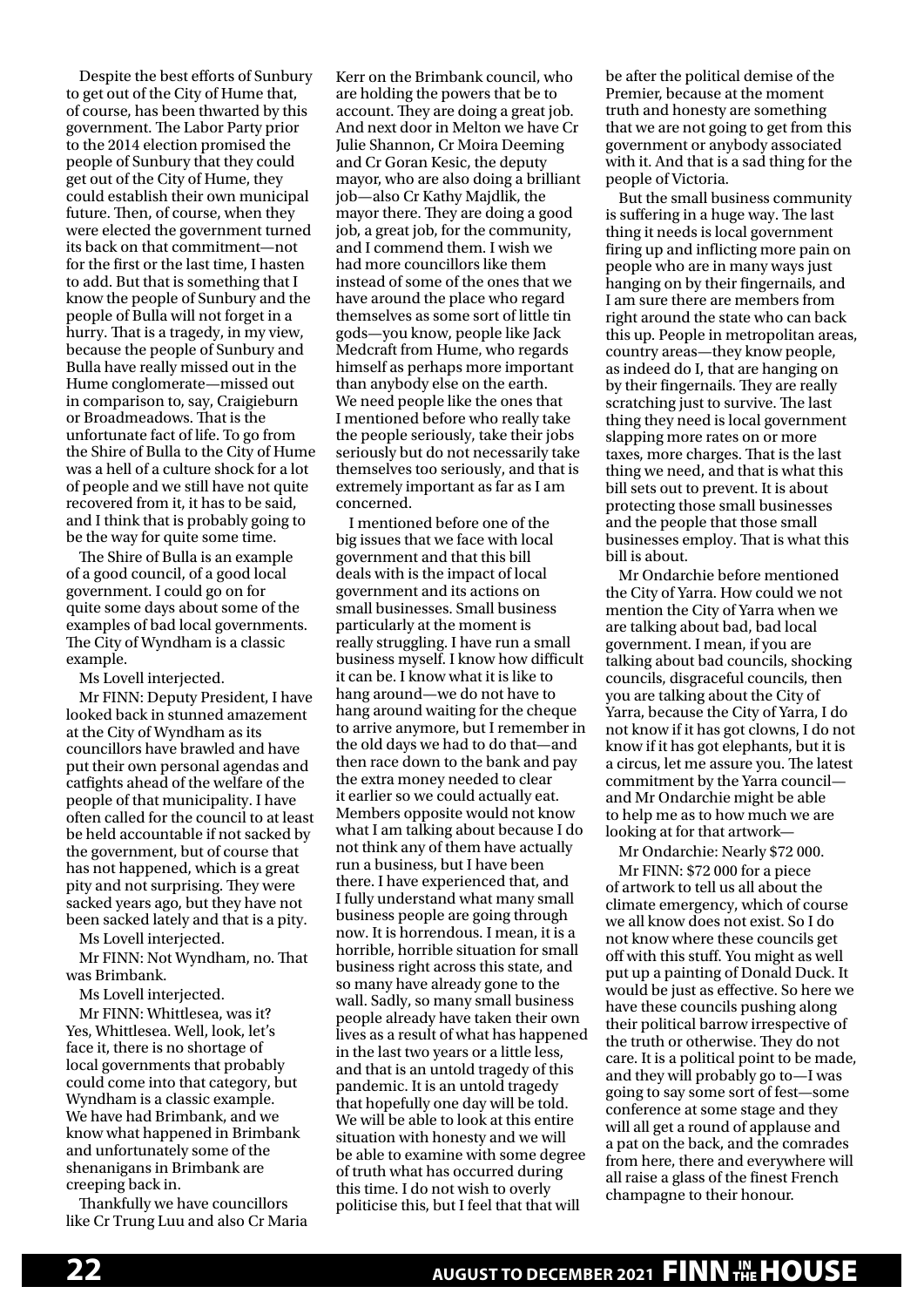<span id="page-22-0"></span>It is a wonderful thing to be a Green. I tell you what—I have said this before—I wish I could afford to vote Green. I would not; I just wish I could afford to, because you have got to have a lot of money in the kick to even consider voting for them, because you know it is going to cost you an arm and a leg. You just have to talk to the small business people in Richmond and Collingwood and so forth. They will tell you what sort of council the Yarra council is. I have friends, as you might expect—a number of friends—in Richmond, who are in despair at what their council is up to. They tell me stories that fair dinkum would curl your hair and have almost done the same to me from time to time. It is quite astonishing. If only the Yarra council would stick to putting up black and yellow lights on the town hall at grand final time, we would be happy with that. I know you, Deputy President, would be as happy as I am at the prospect of that.

I think we really have to look at the role of local government, because there seems to me to be a lot of councils that have actually gotten away from their key role. I know there is a lot of cost shifting on. I know state governments have put a lot of responsibility on councils and not given them the appropriate funding in order to support them. I know that goes on. But that does not take away from the fact that there are a lot of councils who are involved in things that quite frankly they should not be, and political campaigns are among them. It is not up to councils to spend their ratepayers money on pushing political campaigns, on pushing their own barrows. It is a criminal waste, in my view, and I have long been frustrated, annoyed, furious, at councils that do this. It seems to me that those councils are invariably of the left—almost always of the left. In fact I cannot remember a council not of the left that has done this.

Mr Ondarchie: Ask Rick Garotti.

Mr FINN: We will get to Rick Garotti. Oh, we have not got enough time to get to Rick Garotti, sadly. Members opposite have to realise that councils are there for more than branch-stacking purposes. That is something that members opposite should learn. We know that it is not just the Labor right that are involved in this. We know the left is involved in it as well. I see Mr Tarlamis over there—I suspect he knows it too.

But that is, I suppose, beside the point. I wish to get back to the bill, and the bill is a very important one. It espouses a very important principle, and that principle is that small business operators and their employees have a right to do their business without local government screwing them over.

#### **COUNCIL | Adjournment 27 October 2021**

### **Keilor Downs development**

Mr FINN (Western Metropolitan) — I wish to raise a matter this evening—this afternoon, almost for the attention of the Minister for Planning. It concerns a number of items of correspondence that I have received from constituents in Keilor Downs who are deeply concerned about a development at 21A Copernicus Way in Keilor Downs. I know that is not how it is pronounced, but it is the best I can do late on a Wednesday afternoon. They are very, very concerned about the 47 units that are going to be built on this site.

It is a social housing development built by Baptcare. They are not opposed to social housing, not at all, but they are very concerned about this particular development, and I can understand that. Having spoken to Cr Maria Kerr of Brimbank council and having received, as I say, a number of items of correspondence on this from locals in the area, I can fully understand why they are expressing their concerns. One of the reasons they are expressing their concerns is that they basically have not been consulted properly. You know, this is something that we have seen time and time and time again under this government. Consultation does not seem to exist, or at least proper consultation does not seem to exist. I am very hopeful that on this occasion we might be able to do something about it, because this is something that affects a great number of people.

Keilor Downs is a great area. A great number of families live there. It is a very, very nice area, and they obviously have concerns about the impact this development, or the size of this development, will have on their lives, and you can understand that. So what I am asking the

minister to do tonight is to join me and Cr Kerr to meet with the locals in Keilor Downs. Let me know a date, and I will organise it. Certainly the minister will be given a very warm welcome, but he will leave in no doubt as to the views of local people. As I say, they are not against Baptcare, they are not against social housing; they are expressing their deepest concerns about the size of this development and the impact that it will have on traffic and other utilities. It is something that really they should be heard on, and I am hoping the minister can see his way clear to join us on this occasion.

**COUNCIL | Constituency questions 28 October 2021**

### **Keilor Downs social housing concerns**

Mr FINN (Western Metropolitan) — My constituency question is to the Minister for Planning, and I refer the minister to considerable disquiet among residents of Keilor Downs who have had a proposed social housing development in Copernicus Way in Keilor Downs. I have received a number of emails from constituents, some expressing concern about the size of the development, all expressing anger about the lack of consultation with local residents. We know that the Andrews government does not hold consultation in high regard—that is somewhat of an understatement and I am keen to ensure that the people of Keilor Downs are heard on this occasion. In raising this matter, I commend Cr Maria Kerr of Brimbank City Council for her advocacy for her community on this and many other issues. I wish we had more councillors just like her. Minister, the concerns of Keilor Downs residents must be aired. Will you join me and Cr Kerr at a meeting of locals so that they can have their say on this proposed development?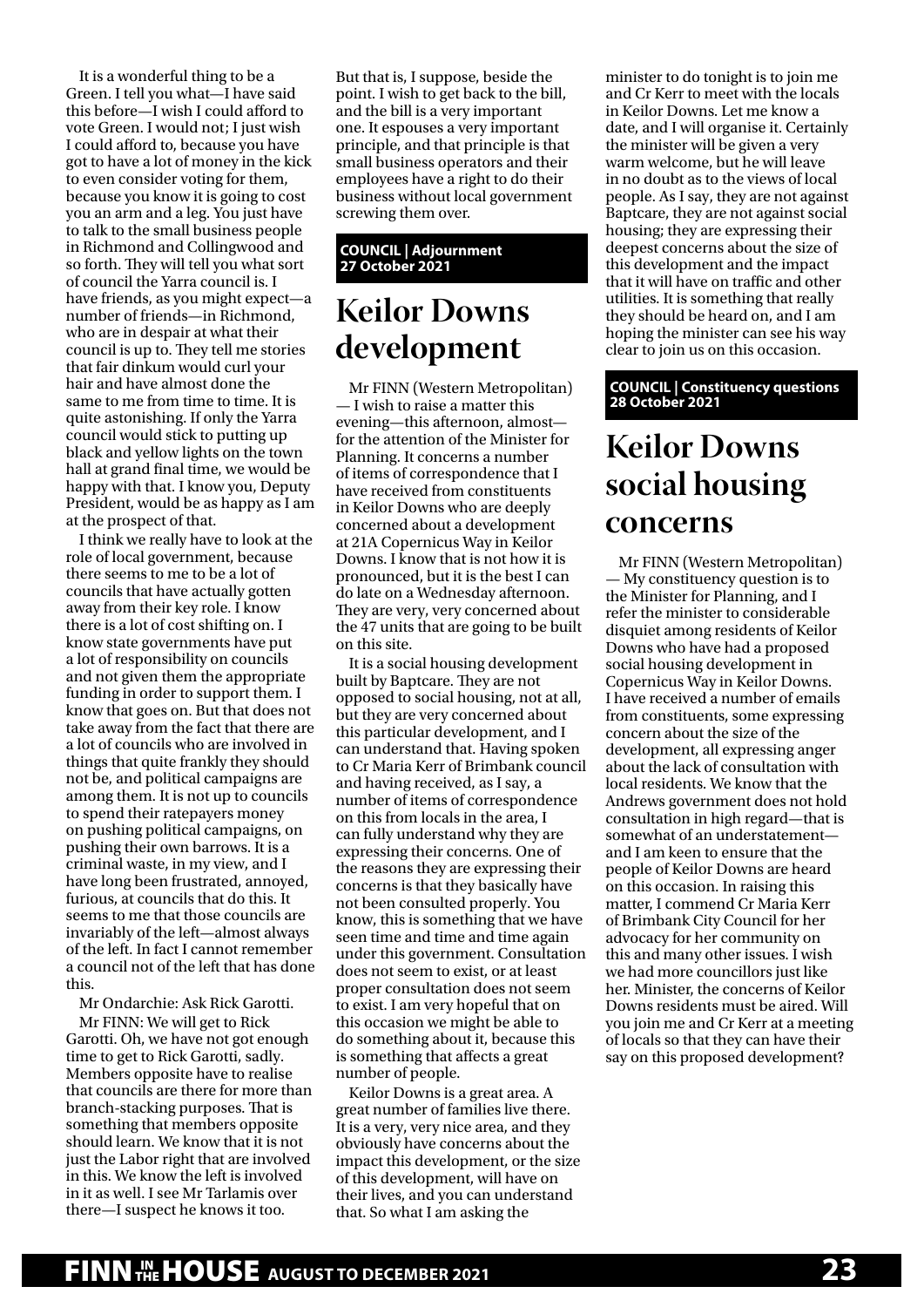#### <span id="page-23-0"></span>**COUNCIL | Adjournment 28 October 2021**

### **COVID-19 Vaccination**

Mr FINN (Western Metropolitan) — I wish to raise a matter on the adjournment this evening—I am sorry that she is packed up and ready to go—for the attention of the Attorney-General. I have not hidden the fact that I have some considerable contempt for the actions of the Premier in institutionalising discrimination in the way that he has set up a system of persecution of those who either have decided not to be vaccinated or indeed medically cannot be vaccinated. I think it is appalling that we have a two-tiered system in this state where some people have all the rights and a minority have no rights at all. It is just beyond the realm of any form of decency, in my view, that we have come to allow this to happen here in Victoria. I shake my head in disbelief. But I particularly shake my head when I hear reports that some doctors are refusing to treat people who are not vaccinated. Some doctors are even refusing to treat some children who are not vaccinated. That brings another component into it altogether, when children are involved. But I think we have got a particularly bad situation, an evil situation in fact, if doctors are refusing to treat patients who are not vaccinated.

What I would like the Attorney-General to do is to give us a ruling, if you will, on the legality of that. I do not know whether that is legal. I do not know whether you can discriminate. If medical doctors can discriminate against people, can deny them life-giving treatment, on the basis of whether they are vaccinated or not, it seems to me that we have an anti-discrimination law in the state that is not worth two bob. It is not worth a pinch of anything. I ask the Attorney-General to give us a ruling, taking into consideration the anti-discrimination laws, taking into consideration the charter of human rights and taking into consideration all the legal infrastructure that we have in this state. I ask her to give us a ruling as to whether this treatment of people, or non-treatment of people, is legal.

**COUNCIL | Constituency questions 16 November 2021**

# **Health Department raid on local doctor**

Mr FINN (Western Metropolitan) — My constituency question is to the Minister for Health. On Wednesday of last week one of my constituents was raided by so-called authorised officers at his surgery in Sunshine. Dr Mark Hobart is a respected and much-loved GP of 30 years. This raid on his surgery has shocked and indeed horrified many locals. They cannot understand why the government would take such action against their family doctor, who they know to be a very good man. What has disgusted them in particular is the seizure of their confidential health records. Minister, do you and the government respect the sanctity of the doctor-patient relationship, and if so, will you ensure that my constituents' medical records are returned immediately from where they were taken and allow Dr Hobart to continue to serve them into the future?

#### **COUNCIL | Members statements 16 November 2021**

### **COVID-19**

Mr FINN (Western Metropolitan) — 'I don't know what half of them are protesting about'. So said Premier Daniel Andrews earlier this year when demonstrations against his regime began on the streets of Melbourne. What a pity he was not out the front of this building last Saturday afternoon. He would have been left in no doubt that he is the subject of their anger, and in particular his attempts to claim all power over just about everything. It was my very great honour to address a crowd of, according to police estimates, 90 000, all committed to freedom for Victoria. The crowd was huge—it was absolutely huge. In fact I stood on the back of a truck and I could not actually see where the crowd finished. I have not seen a protest that size since the dying days of the Kirner government. Is history repeating itself?

It was also diverse—a word that the Labor Party like to use. There were young, there were old, there were female and male—people from every part of Victoria, from every background, the vaccinated and the unvaccinated, singles and families. Such a magnificent gathering was the people expressing—peacefully their opposition to the Andrews government and its ongoing attempts to shaft Victorians. Thousands have returned again today, and I invite the Premier to walk down the steps to speak to them. It just might do him a world of good. Indeed it might do us all a world of good.

#### **COUNCIL | Second reading 16 November 2021**

**Public Health And Wellbeing Amendment (Pandemic Management) Bill 2021**

Mr FINN (Western Metropolitan) — I rise to speak on the Public Health and Wellbeing Amendment (Pandemic Management) Bill 2021, the pandemic bill as it has been referred to the length and breadth of the state over recent times. I have to commend Ms Patten. She almost kept a straight face there for a while, and I think given what she was saying that was a damn good effort, because if I was coming out with the nonsense that she was coming out with, I certainly would not have been able to keep a straight face in the manner that she almost did. It reminds me of the last time we debated the state of emergency towards the end of last year when Ms Patten gave the immortal quote, 'This is not about lockdowns'. That was before lockdowns 3, 4, 5 and 6, before the Premier made Melbourne the most locked down city on the face of the earth. Look, I do not wish to be too harsh on Ms Patten, but when we come to this subject I think we can take what she says with a grain of salt, and that is certainly what I intend to do.

What I also intend to do is to quote Henry Wadsworth Longfellow from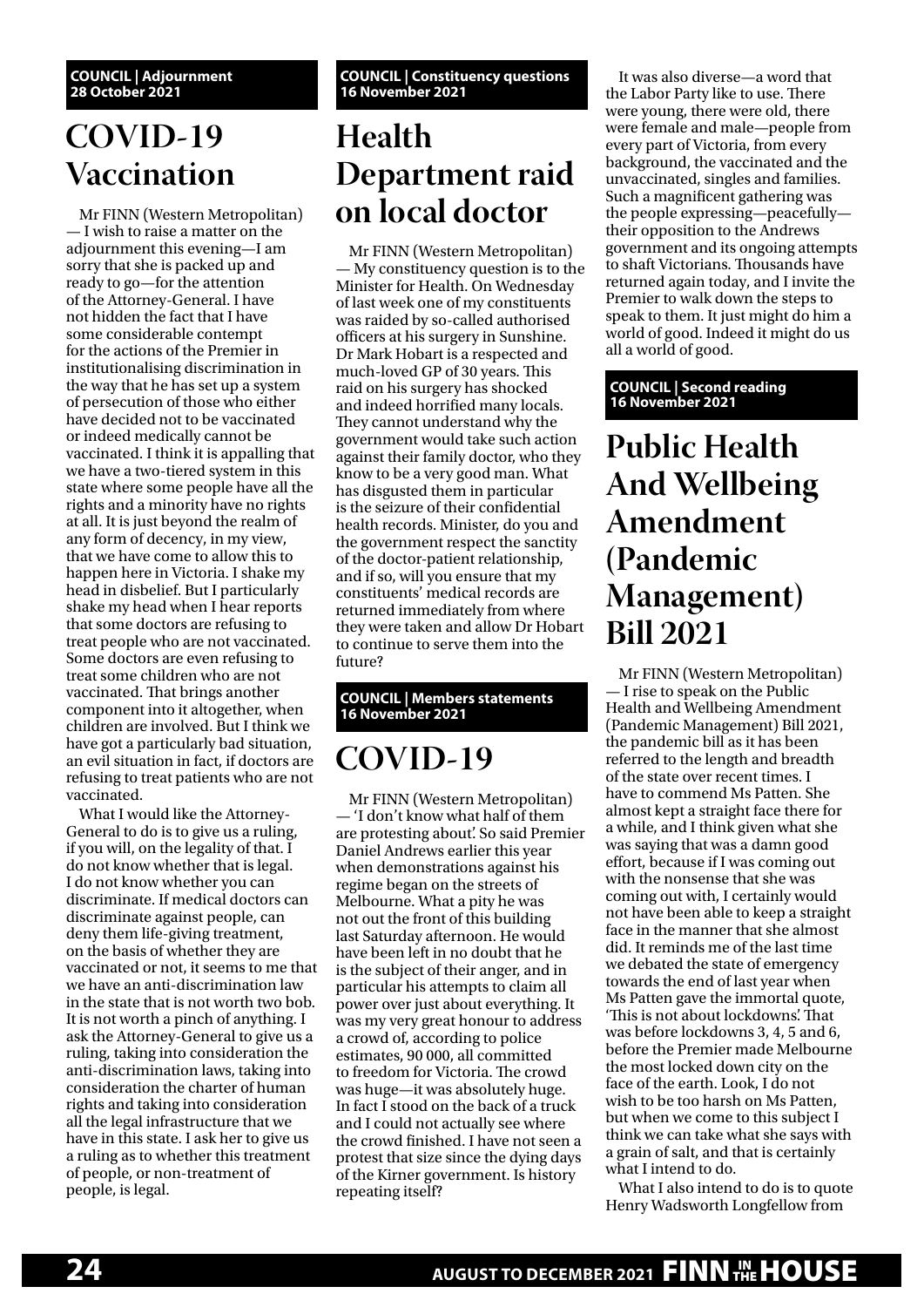the Masque of Pandora—and that is not entirely inappropriate, the Masque of Pandora—from 1875. The quote is: 'Whom the Gods would destroy they first make mad'. I reckon there is a fair chance he was looking into the future and thinking about Daniel Andrews when he wrote those words. Does he seriously think people are going to cop this? Does he seriously think that Victorians are going to wear what he is trying to pull here today? Does he seriously think that Victorians are mad? I tell you what, if he does, he is the mad one if indeed he does. The Premier has his lapdogs on the crossbench, and fair enough, that is all very well, but people in the streets, in the suburbs, in country Victoria, will not wear this. They will not wear this.

I was at a rally on Saturday where there were some 90 000 people according to Victoria Police. And if you had been there, you might have estimated a few more because it was, as I said this morning, the most massive crowd I have seen at a demonstration since the anti-Kirnergovernment demonstrations of 1992. We know what happened at the end of 1992, so it may well be that history is repeating itself. We can certainly hope so.

But let me tell you, the people that were in the streets in such enormous numbers on Saturday are not going to wear what this government is trying to pull here, what this Premier is trying to pull. The people out the front now are not going to wear it. It is quite extraordinary that here on a Tuesday you have got people who are prepared to sleep, to camp overnight, on the steps of Parliament in a vigil against this legislation, such is their commitment. Let us face it, the majority of people in this state, and indeed in this country, do not have a great involvement in politics, nor do they have a great interest in politics. But I tell you what, what Daniel Andrews has done, what this government has done, is give the people of this state a reason to have an interest in politics and a reason to get involved in politics, and that is what is happening. Every cloud has a silver lining, and that is the silver lining—the number of people who are getting involved in politics now because they want to get rid of this Premier, they want to get rid of this government, and I say good on them. Those people will be there again all night tonight, I understand, and I wish them well. I hope it does not rain as it did on us on Saturday.

I commend them. I commend them for their commitment. I commend them for taking a stand in support of freedom in this state, because God knows, somebody has to—so well done to them.

Now, there is no doubt that the Premier has way too much power in this state already. Already he has way, way too much power, but if this bill is passed, he will have control of just about everything. There is not much that he will not be able to control. And he will be able to call lockdowns at—

Ms Terpstra: On a point of order, Acting President, I would like to understand what Mr Finn is trying to say when he says the Premier will have—

Mr Ondarchie interjected. Ms Terpstra: Excuse me, can I finish? Could Mr Finn please explain what—

*Members interjecting.* The ACTING PRESIDENT (Mr Bourman): Order! Everyone, can I just hear the point of order in silence, please.

Ms Terpstra: What part of the bill is he referring to when he says the Premier has uncontrolled power?

The ACTING PRESIDENT (Mr Bourman): That is not actually a point of order. But, Mr Finn—

Ms Terpstra: It is misleading the house.

Mr FINN: It is not misleading the house, and you know damn well it is not misleading the house, because that is what this legislation is about. It is giving a megalomaniac more power; that is what it is about. And there is no question about that.

Mr Leane: On a point of order, Acting President, Mr Finn referred to the Premier as a megalomaniac, and I think he needs to withdraw that and maybe get closer to the bill. I am sure he has no idea what is in it, but he should have a crack.

The ACTING PRESIDENT (Mr Bourman): Mr Finn, can I get you to withdraw the 'megalomaniac' comment without—

Mr FINN: Look, I am happy to withdraw the word 'megalomaniac' with reference to the Premier, but I invite Mr Leane to go down the steps of this place and take a straw poll and see what the people down there think of that word—and I tell you what, there would be a few others that they would throw around as well.

This bill is purely a matter of trust, and you have got to ask: why would the people of Victoria put their trust in Daniel Andrews? After everything he has done to this state over the past two years, after everything he has done to the people of this state over the past two years, why would anybody trust him when he says, 'Oh, no, I'm not going to lock you down'? Remember earlier this year—we were all very excited when he came back from his accident; we were all very excited. On the first day he said, 'There's going to be no more lockdowns'. Within a week he had us back in lockdown, and he has rarely had us out since. Why would anybody believe him? Why would anybody trust him? This bloke—one day I am going to introduce him to the truth, and they will both get a shock. It will be quite stunning for both of them.

Now, what has happened over the past two years has happened of course before this legislation has gone into law. God knows what will happen to us once the Premier—and I nearly said something else—has the sort of power, the sort of total control, that he wants under this legislation. On Wednesday of last week seven authorised officers and don't you love that word; it is a bit like 'authorised workers', very Stalinist Russia; you have got to be authorised to do this, authorised by the government to do that—raided the medical surgery of one of my constituents, Dr Mark Hobart. I know Dr Hobart not well, but I know that he is a very well respected GP in the Sunshine community. I know that he has been serving the people of Sunshine for 30 years, and there are many, many hundreds if not thousands of people in the Sunshine area who rely upon him for their medical needs. It is stunning that you have a situation where a doctor's surgery can be raided by these authorised officers, where confidential medical information can be taken by these people—and God knows where they have put it; God knows what they are doing with it. But the fact of the matter is that there are potentially thousands of people in my electorate, thousands of my constituents in the Sunshine area, whose medical files are wandering around somewhere—we do not know where—all as a result of the power of these authorised officers.

If that can happen now, what is going to happen when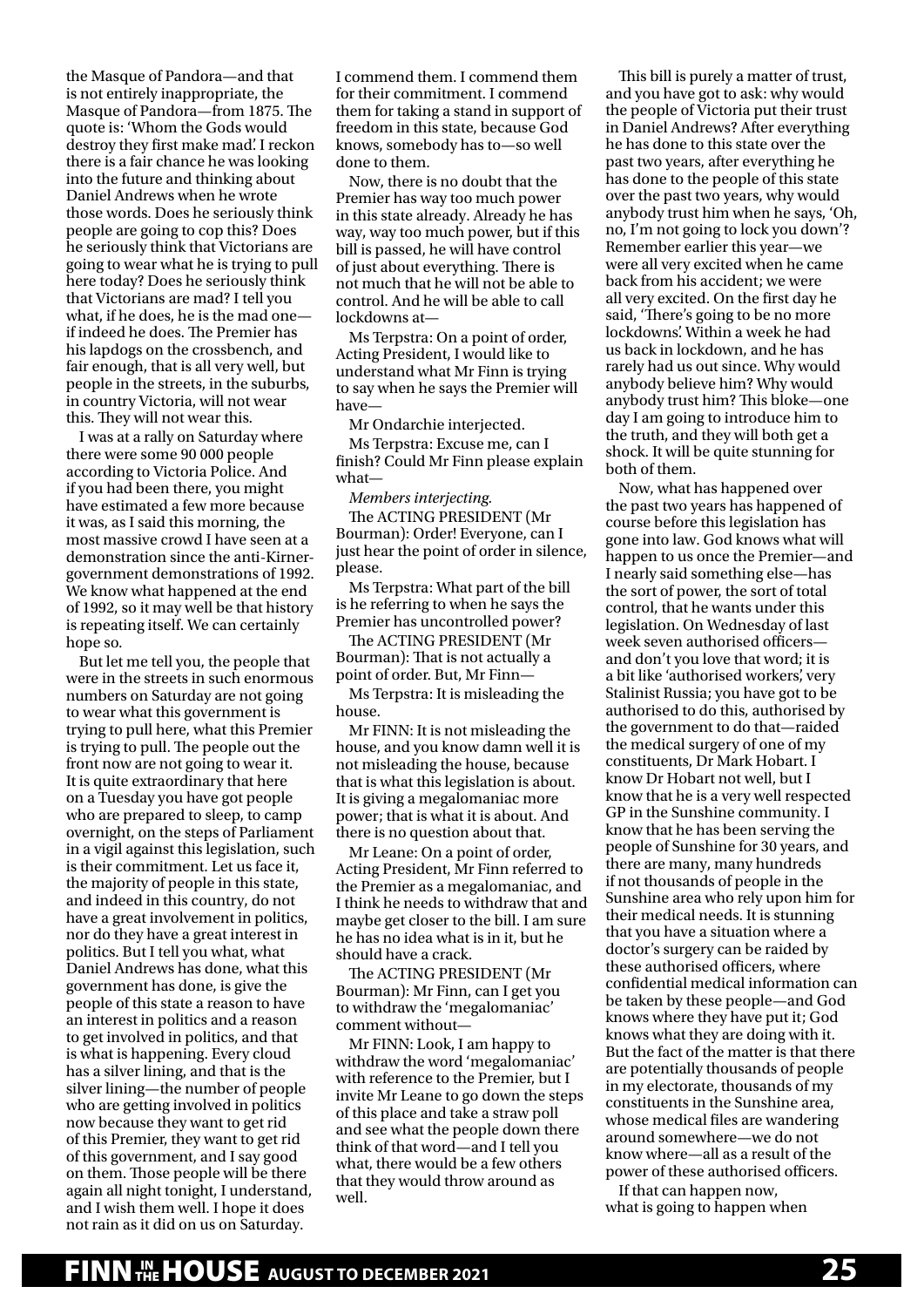<span id="page-25-0"></span>this legislation—if indeed this legislation—is actually passed? What is going to happen? It is just extraordinary to even contemplate. If Daniel Andrews is sending blokes in jackboots into medical surgeries to raid people's medical files now, what is he going to do with the legislation next week or the week after? What is he going to do?

Mr Leane: On a point of order, Acting President, Mr Finn needs to withdraw that Daniel Andrews has been sending authorised officers with jackboots into premises. It is actually quite offensive.

Mr Ondarchie: On the point of order, Acting President, Mr Leane has absolute ability to debate this as part of the second-reading debate, so I would invite him to do that rather than continue to interject on Mr Finn and tie up his time.

The ACTING PRESIDENT (Mr Bourman): Mr Finn, can you withdraw the 'jackboot' comment, please.

Mr FINN: Are you aware of what they were wearing, Acting President? Okay, the thonged authorised officers. They were wearing thongs. Are you happy with that? Next you will be talking to Ms Shing about walking down Bourke Street.

The ACTING PRESIDENT (Mr Bourman): Mr Finn, withdraw the comment, please.

Mr FINN: I withdraw. What an extraordinary thing, when you cannot use the word 'jackboot' in the Parliament of Victoria—just extraordinary.

Many people have used the word over the past 18 months, two years, 'unprecedented'. I am absolutely sick to death of the word 'unprecedented'. Everywhere you go you hear it—'unprecedented'. But here we have a Premier and a government who are seeking unprecedented power for itself and indeed for himself. And I tell you what: given his record over the past two years, he does not deserve it. The damage that he has caused this state is indeed unprecedented. He does not deserve the power that he seeks. And if you do not want to believe me, ask the Victorian Bar Council, ask the Ombudsman, ask the Victorian Equal Opportunity and Human Rights Commission, ask the 60 QCs who have come out condemning this legislation. Sixty QCs—how the hell does anybody get 60 QCs to agree on anything? That is unprecedented. It is just absolutely extraordinary.

On the matter of trust, the Victorian people see this crowd over the road here and they remember the red shirts rorts. They remember the refusal of members opposite to cooperate with the police. They remember the quarantine inquiry where nobody remembered anything. And now the Premier is saying, 'Trust me'. Well, I tell you what: they will not, and I do not blame them one little bit. The people are marching in the streets not because they are some sort of rightwing Neo-Nazi or white supremacist or something; they are ordinary Victorians who are frustrated, who are angry and who have been ignored by Daniel Andrews for far too long, and they have had enough. They are being pushed to breaking point. They are being pushed to a position where they are doing things that they have never done before.

The overwhelming majority of people who were out the front there on Saturday had never marched before. They had never been at a protest before—never. But that is something that we have come to accept, that that is now apparently a way of life. Why would anybody trust the Premier when he will not release the public health advice that he uses to lock us down, to lock down our businesses, to put us out of work and to have medical apartheid in this state? Why would anybody trust Daniel Andrews when he will not tell us the medical health advice that he based his curfew on, when he locked us in our homes all night? Why would anybody trust him? It is just extraordinary. This bill is appalling and this bill should be defeated. I will vote to kill the bill.

#### **COUNCIL | Motions 17 November 2021**

### **Independent Broad-Based Anti-Corruption Commission**

Mr FINN (Western Metropolitan) — Acting President, you will have to excuse the laughter that you heard when Ms Taylor rose and accused the opposition of playing politics, because if anybody plays politics in this place, it is the Premier. Everything he does is about politics. Do not worry about the public good. Do not worry about what is right or wrong, just what is good for his political survival and indeed political advancement. That is what we have come to expect from him, and he always delivers.

The Andrews government is coming up to almost eight years in office, and after eight years the level of public confidence in our system, the level of public confidence in politicians, is at rock bottom. I do not recall it ever being so low. That has a huge amount to do with the activities of this Labor government. The general view in the community is that the Andrews government is putrid. It is putrid, or, as somebody said to me this morning, rancid—I think that is probably a good word. Either way the majority of Victorians see the Andrews government and believe that it stinks to high heaven.

We have seen a situation over recent years where corruption and the Victorian ALP have become synonymous. You cannot separate them. You cannot have one without the other, a bit like love and marriage, as they say. You have Victorian Labor, you have corruption; you have corruption, you have Victorian Labor. That is just the way it is.

Before we get to IBAC, let us have a look at some of the incidents that they have been involved in of recent years. The red shirt rorts scandal, where they ripped off the Victorian taxpayer and then spent a million taxpayer dollars to try to stop the Ombudsman. They actually took it to the High Court to try and stop the Ombudsman investigating what they had done, and of course that was part of their campaign to get themselves elected in 2014. They have been crooked from day one. In fact they have been crooked since before day one, and that is indisputable. There is no doubt that people would accept that the length and breadth of Victoria.

When there was an investigation and the Ombudsman raised her concerns, and rightly so, after the High Court battle to stop her by a government that is very, very keen to cover up what it has done, what the Ombudsman discovered was that we have a government that is not on the up and up. Just to prove that, when the police investigated this matter members of the ALP, members of this house and members of the other house, refused to cooperate with the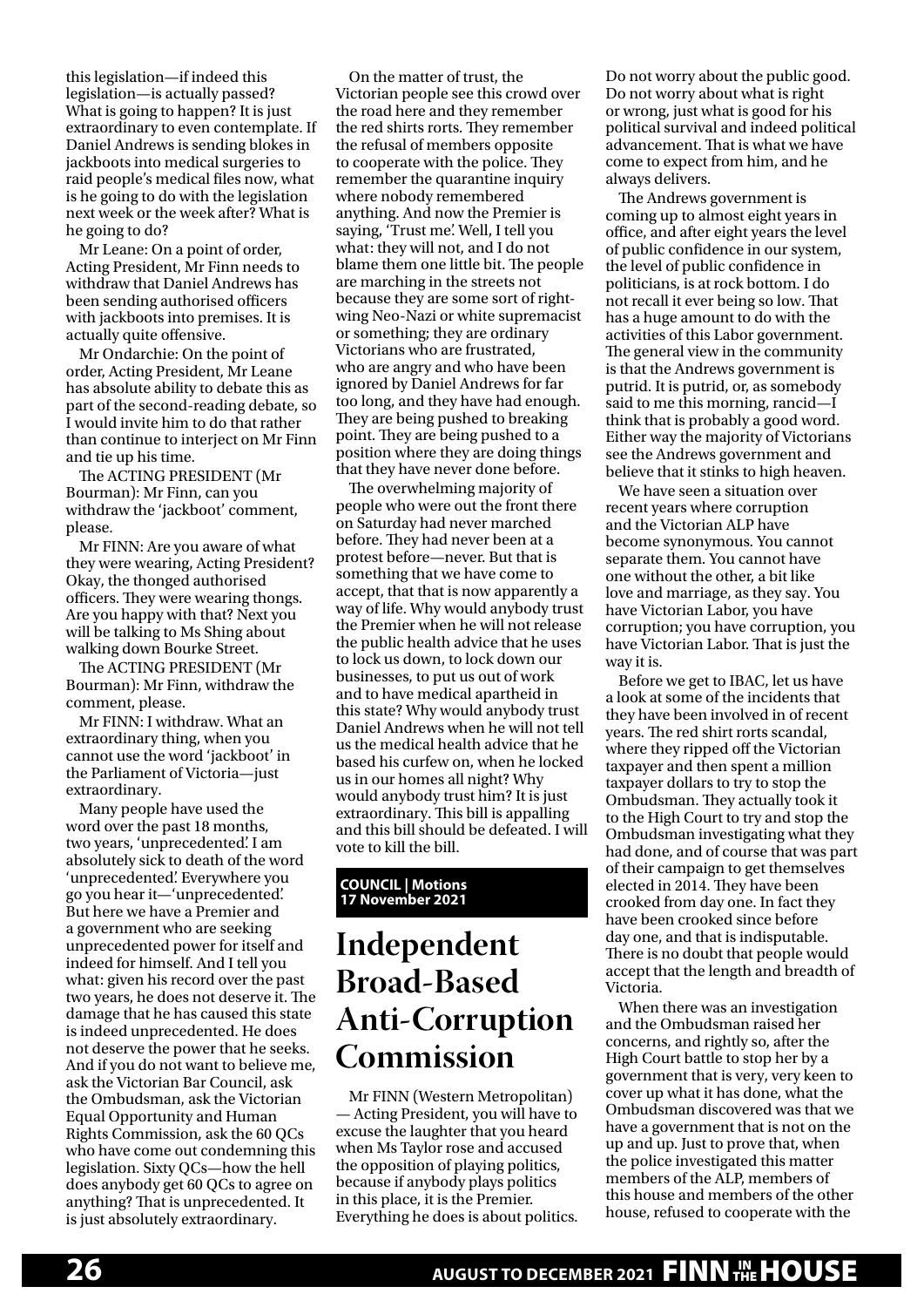<span id="page-26-0"></span>police. Now, I have to say to you that there is only one reason, in my view, that you would refuse to cooperate with police in a police investigation, and that is if you are guilty, if you have got something to hide. That is the only reason that you would refuse to cooperate with the police.

Ms Symes interjected.

Mr FINN: The Attorney-General has found her voice all of a sudden, and it does not surprise me that the Attorney-General has found her voice because she knows that her government is guilty. She is aware of what has happened within her government and she is aware of the cover-ups in her government. I do not wish to cast aspersions on the Attorney-General, but the fact of the matter is that it may well be that she is aware of the cover-ups that are still going on within her government.

We have seen the refusal of ALP members to cooperate with the police, and—this was in the ALP's own organ, the Age—they announced just last week that police command has been involved in covering up for the ALP. How far does this corruption go? You have got to ask, and I think there is an increasing number of Victorians asking that very question: just how far does the corruption in Victoria go? This is something that I am sure will come out in the fullness of time, and I am quite looking forward to that.

Last year we had the quarantine inquiry, which was designed to prevent us getting to the truth, and it did that quite successfully—very successfully. We had the Premier, we had various ministers get up—

Ms Symes: On a point of order, Acting President, whilst I have become somewhat desensitised to the dulcet tones of Mr Finn, on my way out my point of order would be that he is making a contribution that is very far ranging and not relevant to the specific motion, which is pretty clear on what we are supposed to be talking about.

Mr FINN: On the point of order, Acting President, the fact of the matter is that corruption is central to this particular debate, and that is what I am talking about. I can fully understand why the Attorney is sensitive. I can fully understand why the Attorney-General is trying to shut me down, just like she has tried to shut everyone else down, but on this occasion she is wrong. On this occasion she is totally wrong: I

am very much debating the issue at hand.

The ACTING PRESIDENT (Ms Patten): Mr Finn, you are debating right now, but I just ask for the 3 minutes that you have left that we stick to the points of the motion.

Mr FINN: Okay. Well, look, we will do that. We will do that because we do not want to talk about what happened at the quarantine inquiry. I can understand why the Attorney-General is heading for the door. I would be ashamed of what she has just done, too. But anyway, that is just par for the course with the Victorian ALP, isn't it—just par for the course for the way that it operates.

We have seen over recent weeks at the IBAC inquiry a theme develop very, very quickly that has been strengthened enormously over the last couple of weeks, particularly by Mr Somyurek, of a culture within the Victorian ALP which is quite disgraceful. Interestingly enough, there is only one side of the ALP that seems to be involved in this culture. I find that very hard to believe. I find it very, very hard to believe that it is only the Labor right that is involved in the branch stacking and the dirty deals and looking after staff and family members of other people. I find it very hard to believe that the Premier's own faction has apparently never been involved in any of that. Well, Mr Leane, who is a man of the world, knows what is going on and has been going on in the ALP. He knows they have been at it for years. If the Labor right has been branch stacking, they need to have been branch stacking against somebody. I mean, you just do not branch stack against yourself. So I am looking forward to Mr Leane's contribution on this, I really am.

We have seen over recent weeks at the IBAC inquiry a definite trend that became apparent very, very quickly that there is a culture of corruption within the Victorian Labor Party, and that is something that we need to fully expose. If we want to regain the confidence—and I say 'we' as a member of the system, as it were—of the public, of the community, then we have to expose fully this culture of corruption that the ALP has and remove it, destroy it. It is a cancer within our system, and there is only one way to treat a cancer, and that is to cut it out. That is what we have to do with this culture that the ALP has brought to

government—that the Premier has brought to government—because we cannot have a situation where members of this government, leaders of this government, are just all about themselves and to hell with the rest of the community.

*Motion agreed to.*

**COUNCIL | Constituency questions 17 November 2021**

### **Small business vaccination privacy**

Mr FINN (Western Metropolitan) — My constituency question is to the Minister for Small Business. This morning I received an email from a constituent, who posed a problem that may be about to become a recurring theme, I feel. My constituent runs a small business at the Footscray Market and has done so for some 15 years. She recently received a demand by an authorised officer—I hate that term—of the Department of Justice and Community Safety, demanding she present to the department her record of vaccination status. My constituent regards this as a breach of both privacy and her human rights. My constituent now faces the very real prospect of having to close her business altogether. Minister, she clearly does not wish to shut up shop, and I ask what advice you and your department can offer my constituent in dealing with the dilemma that she faces.

#### **COUNCIL | Adjournment 17 November 2021**

### **Point Cook Village**

Mr FINN (Western Metropolitan) — I wish to raise a matter this evening for the attention of the Minister for Consumer Affairs, Gaming and Liquor Regulation, and it follows a visit that I paid to the Point Cook Village. It is a retirement village, surprisingly enough in Point Cook. I met with a number of residents of that village recently, and they expressed to me some very grave concerns that they have about a number of disputes that they have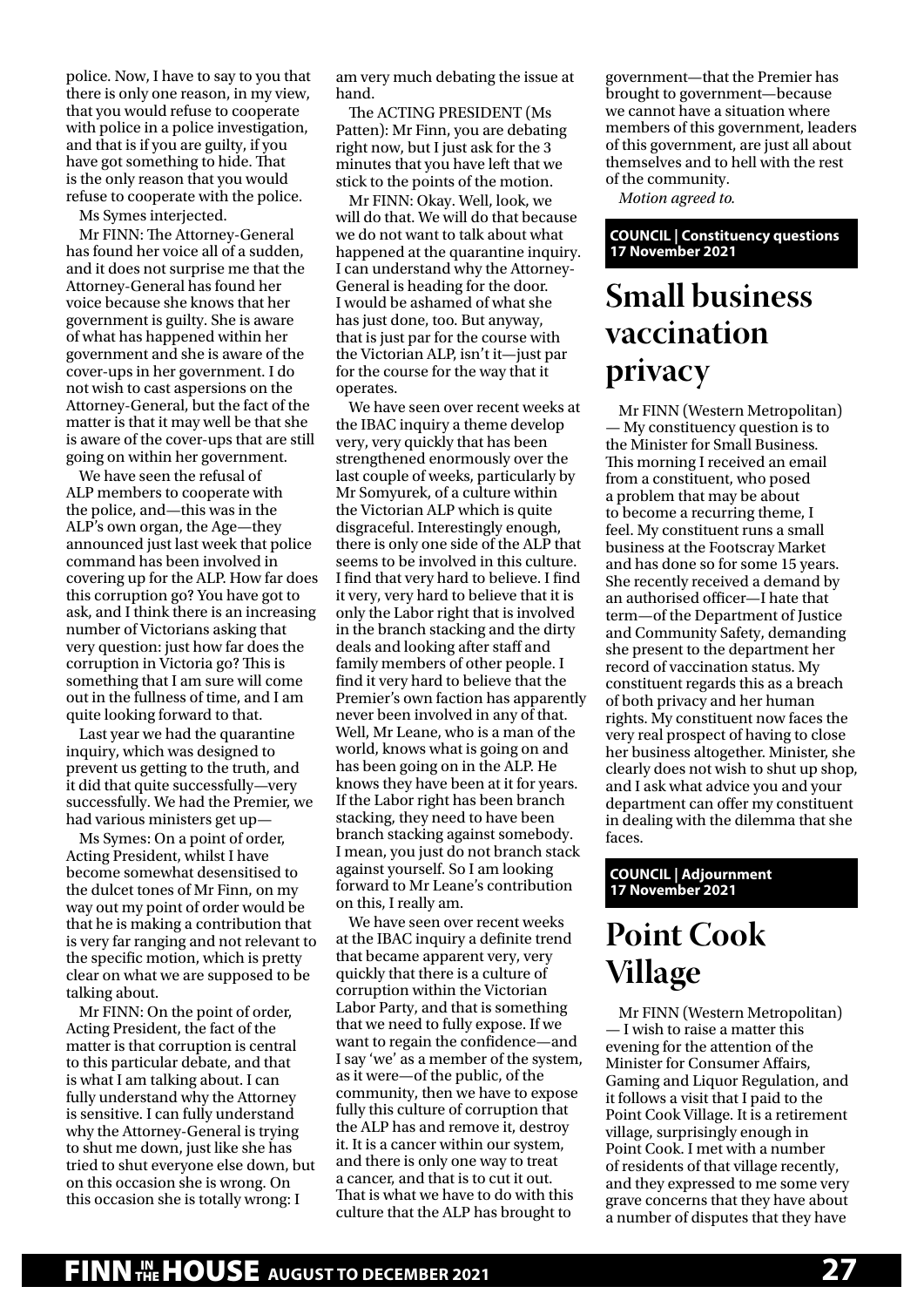<span id="page-27-0"></span>with the committee of management and the management itself of the retirement village. One that jumps up at me quite extraordinarily is the decision by the management to sack the nurse who comes to visit, who came to visit once a week or twice a week. The decision was made to sack the nurse—during a pandemic, in a retirement village. Now, I do not know what they were thinking, but it seems to me that that is just insanity. That is just absolute insanity.

There are a whole range of issues that they are in conflict over, and they involve the maintenance of units. They involve the sale of units. It seems to me that there are a whole raft of issues that need to be addressed. Now, I have always been of the view that people in their retirement years should be relaxed. They should be enjoying life. You know, they should be enjoying the fruits of their labour over many years. They should not be forced to go through this form of conflict with management of the retirement village.

So I am absolutely gobsmacked at what has occurred here. What I am asking the minister to do is to intervene and to bring the parties together in a way where they can reconcile their differences so both parties can be happy with the results. We have over 400 residents in the village. It is a great village, I have got to say. It is in Point Cook, strangely enough. I might have mentioned that a couple of times, as a matter of fact. It is quite an impressive place, but there is just this culture of conflict and it is not good. So I am hopeful that the minister might be able to put on perhaps her industrial hat, go to the Point Cook Village and bring the community, the residents and the management together so that we can have a degree of harmony that is necessary for people in their latter years to have a sense of relaxation and a sense of comfort that they are due after a lifetime of work.

**COUNCIL | Constituency questions 18 November 2021**

### **Hobsons Bay City Council: precinct 17**

Mr FINN (Western Metropolitan) — My constituency question is to

the Minister for Planning, and I draw the minister's attention to the vote of Hobsons Bay City Council to reject applications for development of precinct 17 at 571–589 Melbourne Road in Spotswood. I am informed by locals the minister has previously approved these developments of the old Victorian Railways workshops without any proper consultation or indeed any master planning of the site. Council has conducted the appropriate consultation with its residents and has come to the view that this proposal is not in the best interests of locals. In particular I commend the new mayor, Cr Peter Hemphill—and congratulate him on his recent election—former mayor Jonathon Marsden and Cr Daria Kellander, who I might be so bold as to suggest would be an outstanding mayor in future, for the work that they have put into representing the public interest in this matter. Minister, will you now respect the decision of Hobsons Bay council and reverse your decision to develop precinct 17?

**COUNCIL | Adjournment 18 November 2021**

### **Melbourne Regional Landfill**

Mr FINN (Western Metropolitan) — I do not need a survey to know what my constituents around the Ravenhall tip are concerned about. I raise a matter this evening for the attention of the Minister for Energy, Environment and Climate Change. It has come to my attention very recently that Cleanaway, the operators of the landfill at Ravenhall, are now moving towards dumping asbestos at that particular landfill. Already they are dumping PFASinfected soil at that site, and of course it is not far, not very far at all, from residential housing. But as we have seen with the toxic soil dump in Bulla, residential housing does not seem to be a problem to this government. They can dump all manner of poison near residences and apparently get away with it. But I really think the minister has to draw the line at asbestos. We all know what asbestos is capable of doing to people, and we all know what dreadful trauma it can cause, the deaths that it can cause. There is no doubt in anybody's mind as to

what the danger is of this particular material.

I was just horrified, I have to say, when I heard that Cleanaway was going down this path. I think we really have to start putting people's lives before companies' profits. That is really something that is extremely important, and I would have thought from a Labor government that that would have been something that would have come to them naturally—but clearly not. As I say, we have seen this in Bulla. We are seeing it now in Ravenhall with first the toxic soil—the PFAScontaminated soil—and now with the prospect of asbestos being dumped in the middle of residential areas.

It is beyond the pale whichever way you look at it. It is totally intolerable that we would have to put up that—that local residents would have to put up with that. How would anybody feel if they were to get a notice in their letterbox saying, 'We're going to dump asbestos across the road'? I mean, how would anybody feel if they got that sort of notice and they knew that the government would let them do it? It is not good enough. So, what I am doing tonight is I am asking the minister for the environment to step in to stop this material being dumped—to protect the lives and the health of local residents around the Ravenhall tip, because it is so important that we put them first.

**COUNCIL | Constituency questions 19 November 2021**

### **Sunbury Road duplication**

Mr FINN (Western Metropolitan) — My constituency question is to the Minister for Roads and Road Safety and I have to say that time appears to be running out for action on this, but I will give it one last try. The government's planned duplication of Sunbury Road between Bulla Hill and Sunbury is seriously flawed. It is only achievable by moving a bottleneck a little further up the road. As such it will be a monumental waste of public funds and cause major traffic issues for an extended period, for no positive result at all. I detest waste, and this is gold standard waste. Without the Bulla bypass this proposed duplication is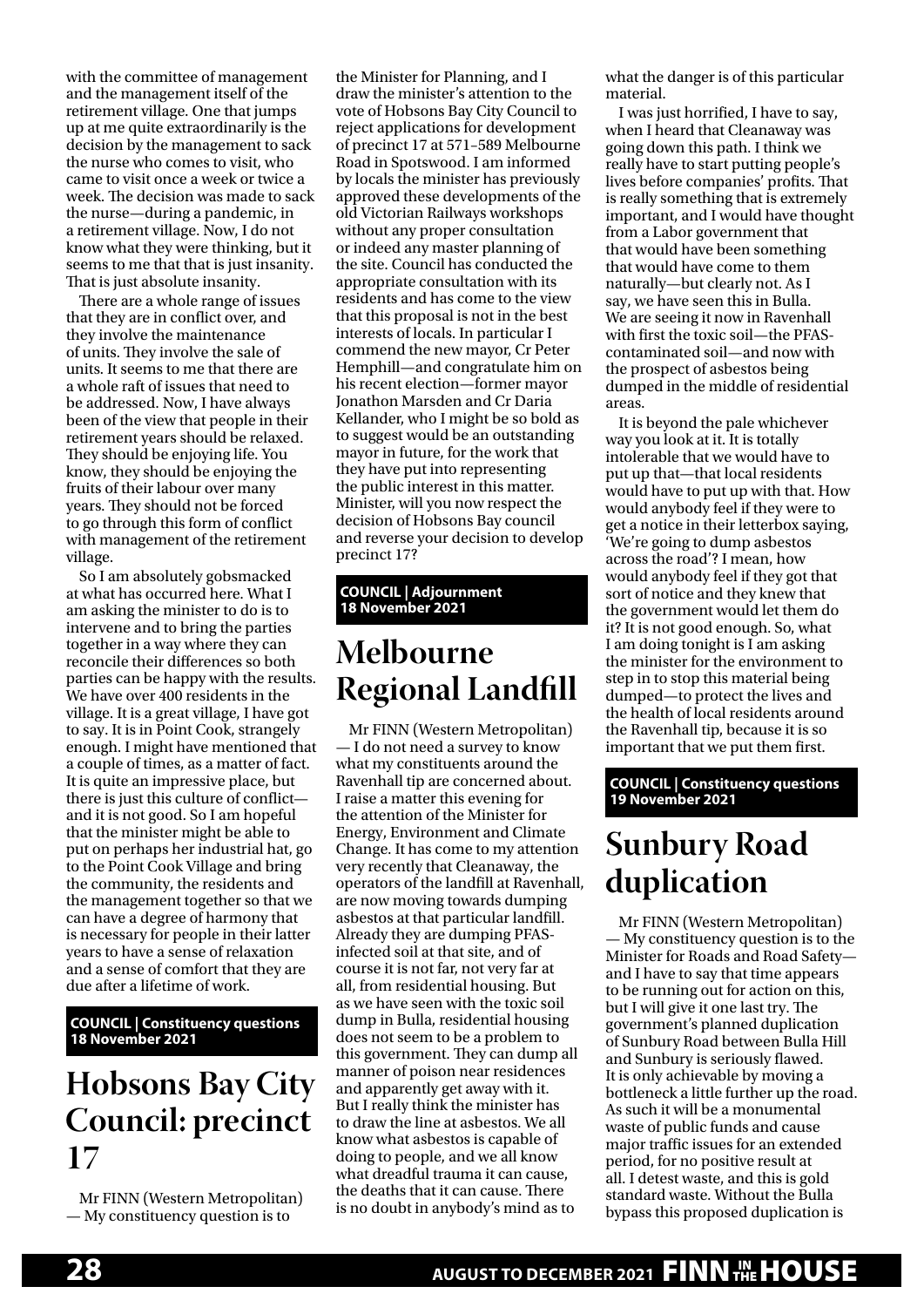<span id="page-28-0"></span>a very expensive joke. Minister, will you postpone these roadworks until such time as the Bulla bypass can be built and we can get the sort of road that local motorists both want and need?

#### **COUNCIL | Adjournment 19 November 2021**

### **COVID-19 Vaccination**

Mr FINN (Western Metropolitan) — I wish to raise a matter this afternoon for the attention of the Premier. I raise it for his attention on the basis that I am someone who does care about the human rights of minorities. Unfortunately in this state at the moment there is a minority whose human rights are being abused, and we are seeing that on a daily basis. Whilst we are rapidly getting to 90 per cent of full vaccination, which I think is a very good thing, there are still a number who for various reasons are not vaccinated, and they are—well, they are not in danger of having their human rights abused, they are having their human rights abused. They are being denied full membership of the Victorian community. That, to my way of thinking, is wrong. People cannot access what many of us would describe as pretty basic services. People cannot even access medical facilities in certain instances. It is just not good enough.

We like to think of ourselves as an egalitarian society. We like to think of ourselves as a society that does respect the rights of all. At this point in time in Victoria—and indeed in other states, but we will just stick to Victoria for the moment in terms of this particular contribution—it is not happening. It is just not happening. I know people who feel like they are some sort of underclass. Indeed they are being treated as some sort of underclass. How that sort of thing can happen in Australia in 2021 is absolutely beyond me. This is the sort of thing we would have expected in the US perhaps 100 years ago or maybe in South Africa or somewhere. But for it to be happening in Victoria, for it to be happening in Australia, I think is an absolute disgrace.

I think it is appalling that the government has taken this attitude toward a significant section of

those it is supposed to represent. It is supposed to be looking after their interests, but in fact they are being frozen out by a government that is hell-bent on bashing its way to whatever end goal that it wants. So what I am asking the Premier to do this evening is to drop the vaccine mandates. We do not need them, clearly. Please start taking the community with you, stop the bullying, stop the threats and stop the vaccine mandates so that people can get on with their lives and each and every Victorian can feel a whole part of the community.

**COUNCIL | Constituency questions 30 November 2021**

### **More support for carers**

Mr FINN (Western Metropolitan) — My constituency question is to the Minister for Disability, Ageing and Carers, and I draw the minister's attention to the naming of one of my constituents, Aristea Havelas, as a 2021 young carer ambassador for Victoria. She has been helping her brother Kon for most of her life and is very keen to see more support for carers in our community. I have to say I have known Aristea's mum, Despina, for some years. She has done a remarkable job over a very long time to help families with autism and indeed is a former Brimbank Citizen of the Year, and richly deserved that was. She is truly amazing, and it is not surprising her commitment has been handed down to her daughter. As for Kon, he is a champion. Minister, what actions do you have in mind to increase support for carers of people with disabilities in Melbourne's west, and when will you put those thoughts into action?

#### **COUNCIL | Business of the house 30 November 2021**

# **Orders Of The Day**

*(Debate on the government motion seeking to postpone several matters including debate on the Public Health and Wellbeing Amendment (Pandemic Management) Bill 2021)*

Mr FINN (Western Metropolitan) — I have to say that in the time that I have been in this Parliament, in both houses of this Parliament, I do not recall a bill that has had a greater level of public interest than this legislation today. I have received well in excess of 15 000 emails. Now, that is almost unheard of—15 000 emails. And yes, I have responded to each and every one. Interestingly enough, no members of the government appear to respond to those emails, to those constituents reaching out to them offering their opinion on what is going on. And now we have a situation where the government is attempting to—after dealing with one Independent, it seems, for an extended period—debate a bill which is substantially different to the one that we debated two or three weeks ago. It is just absolutely nonsensical. You know, I am getting a lot of emails from people saying, 'When can we see the amendments? When can we consider the amendments?'. Well, the government says, 'We'll let you see them, but we won't let you consider them'. Now, that is a nonsense.

In a bill this important—and let us face facts: this is a very important bill. This is a bill that is as farreaching a piece of legislation as has ever been before this Parliament. This legislation gives the Premier of this state unparalleled power. It gives the Premier of the state almost total control over every aspect of Victorians' lives. Now, if Victorians are not allowed to take time to consider and time to have consultation on this, you have got to wonder what the hell is going on, because this is something that does involve every single Victorian—simple as that, every single Victorian—and every single Victorian who wants to have a say should be allowed to do it.

Now, by rushing this through today—and keep in mind we were very happy, with the original bill, to debate it at the last sitting week, but the government did not want to do that. No, the government did not want to do that. No, but they want to do it today. This is largely a new bill, but the government wants to debate it anyway. Consultation and the Andrews government are not exactly great bedfellows, it has to be said. They do not consult on anything. You just have to listen to people from a wide cross-section of the community to understand that this government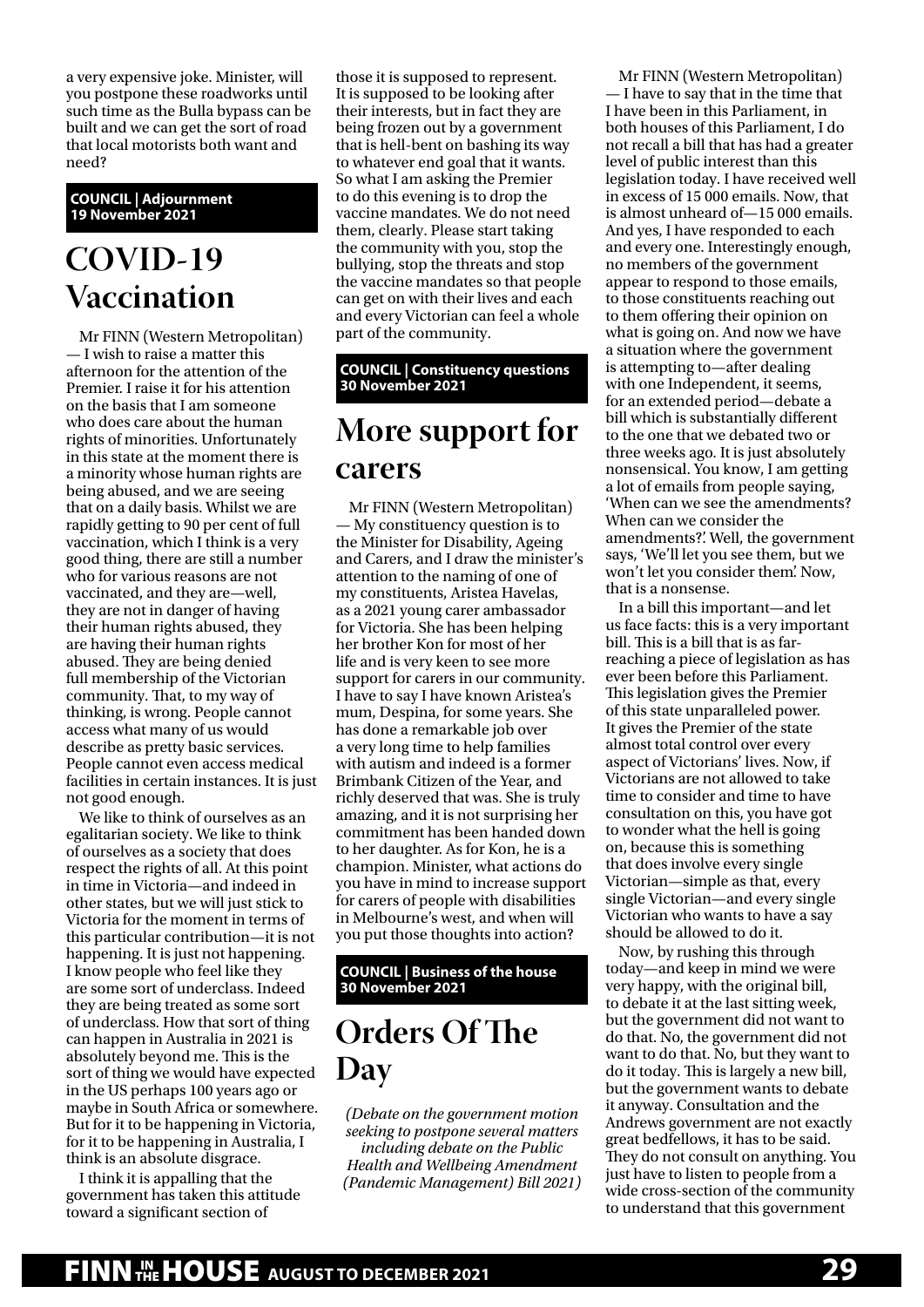<span id="page-29-0"></span>is just not interested in consultation. And here they are again today, trying to speed this through before anybody knows exactly what is going on.

I urge the government to have a rethink on this, and I particularly urge Ms Symes to have a rethink on this. I think she is hopefully more of a reasonable person than is her leader—well, it would not be hard, I suppose—and I would hope that she would consider that the overwhelming majority of Victorians are very keen to have a say in what this legislation proposes and indeed more importantly what this legislation means for their future and their families' future, because that is what it does. We are talking about detention. We are talking about lockdowns. We are talking about a whole range of measures, all in the hands of the Premier. I was going to say 'and the health minister', but the health minister really does not know what is going on. It is all in the hands of the Premier, and that sends chills down the spine of every Victorian because we all know that the Premier of this state is addicted to power. He is addicted to control. He is looking forward to this legislation, and he is going to run amok.

So we need the time to consult with our constituents. We need time to fully and properly examine these amendments ourselves so that we can fully understand them. This matter is too important to be rushed through because, 'Hey, Labor's got the numbers'. It is too important for that, and I urge the government to take that into consideration. I urge Ms Symes in particular to do what she was talking a little bit earlier in the week about, and that is proper process. It is time that she implemented that with this bill.

**COUNCIL | Committee stage 30 November 2021**

### **Public Health And Wellbeing Amendment (Pandemic Management) Bill 2021**

*Contributions duing the Committe stage of the Bill*

Mr FINN (Western Metropolitan) — Attorney, by way of explaining the question that I am asking, I want to reference a couple of people that I know and the difficulties that they have faced of recent times as a result of the vaccine mandate. One is my little sister. She has been suffering from breast cancer for some 2½ years now. We thought last year that she had beaten it, but it came back, and she has been admirable, extraordinarily admirable, in her battle against this insidious disease. The tumour was shrinking, and it was looking good until she was vaccinated. It had such an impact on her that the tumour grew.

She obviously was deeply concerned by that, as anyone would be in that situation, I am sure. She went to the doctor to ask for an exemption, given that she did not want the tumour to continue to grow, and the doctor said no because the doctor had been told by the authorities that he could not do that. So much for the doctorpatient relationship—just absolutely extraordinary. So here we have a situation where a woman with breast cancer is in fact putting her life further in danger if she double vaxxes. That to my way of thinking is something that should not be an allowable or a tolerable thing in this state, but according to the Premier she is not allowed to go anywhere or do anything unless she is double vaxxed.

Another friend of mine, a man of about 40 or 41, I suppose, has very severe rheumatoid arthritis. Now, he has over a number of years had severe breakouts of this arthritis, and when he was vaccinated recently the breakout of the arthritis was

horrendous. He was in agony. He could barely walk, much less do anything else. Now, as you can imagine, he is not at all keen to get a second dose of this, given what the first one did to him. Anybody else in his situation I am sure would feel exactly the same. He was in a pretty bad way. He had never felt the sort of pain that he felt as a result of the vaccination having an impact and flaring up his rheumatoid arthritis.

I find it impossible to believe that the Premier would demand that he be double vaxxed in order to live a normal life. I mean, we are not talking here about people who have chosen not to be double vaxxed for whatever reason; we are talking here about two people who have very, very solid health grounds not to be double vaxxed, and they are being frozen out of society for their health problems. Now, this seems to me to be absolutely extraordinary and something that in Victoria in 2021 is surely inconceivable. It is just extraordinary. Attorney, what I am asking you is: how can the government insist that these two people go ahead and have another vaccination shot, given the difficulties that they have felt as a result of their first vaccination?

Mr FINN (Western Metropolitan) — Once again, I think, Attorney, this in fact is well within the bill, because what we are talking about is the Premier endorsing a process whereby a couple of people who are suffering from acute illnesses are frozen out of society. Now, that is something that I find impossible to believe in this day and age, in 2021, in a supposedly civilised state. It is just extraordinary and certainly within the powers as prescribed in this particular legislation.

 $\overline{\phantom{a}}$ 

On another matter, I wish to draw to the Attorney's attention something that happened in my electorate just very recently, and I am sure the Attorney will be very aware of what I am talking about—that is, a raid by authorised officers of the government. 'Authorised officers' very Stalinist, that term, isn't it? But it was authorised officers of the government that raided a local doctor's surgery in Sunshine, a doctor who has been a family GP in that area for 30 years. He had treated in that time thousands of local people. There are many, many local people who were dependent on him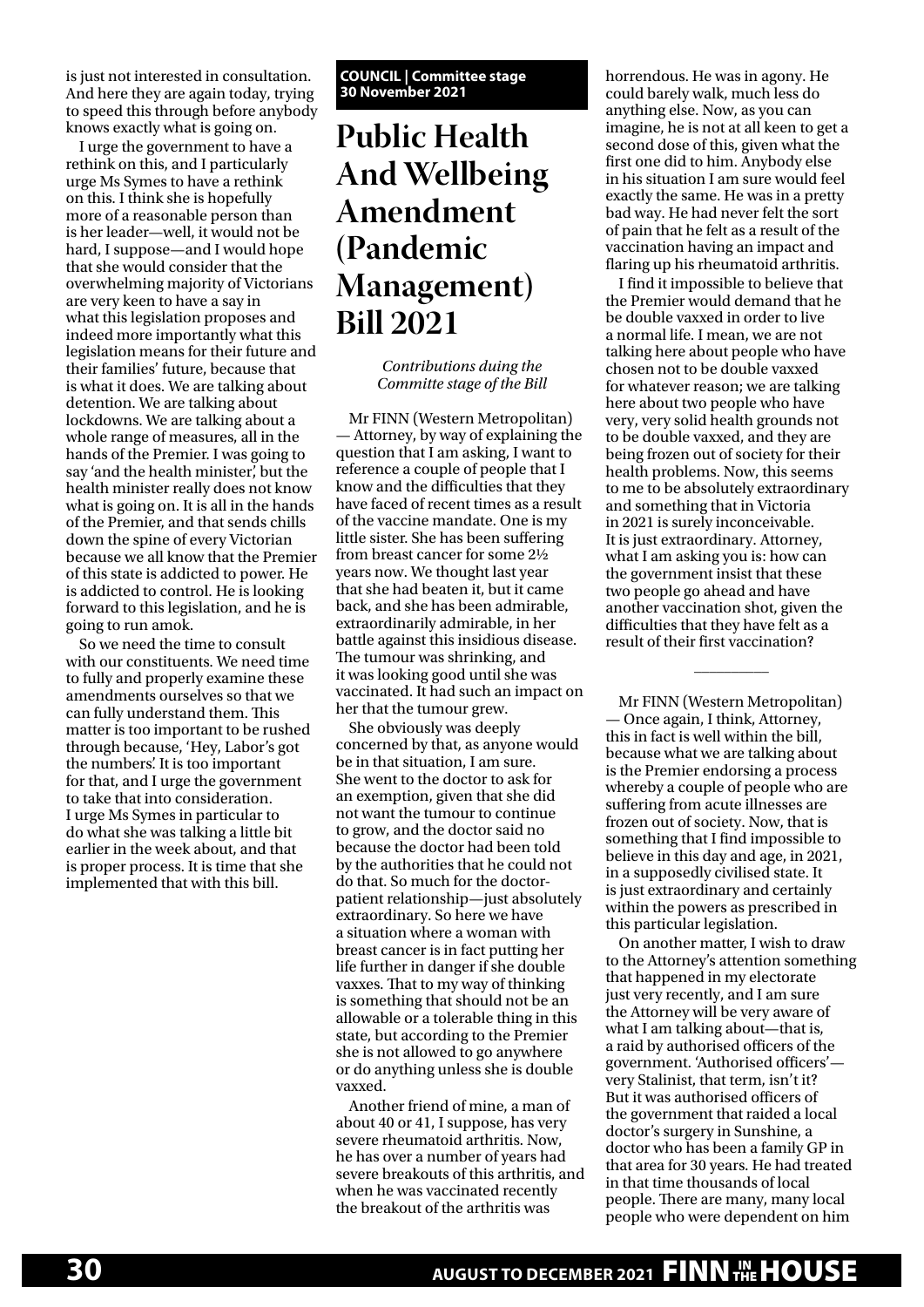for their health care. He is a man who is much loved in that community, a man who is very much respected in that community, but he was raided, for reasons that I am not aware of, by the authorised officers. Not only was he raided, but his medical files were taken. This seems to be a severe and clear breach of the doctor-patient relationship. We hear a lot about that in certain instances; in others apparently it does not matter. This is one of them.

I would like to know if under this legislation what has happened to Dr Mark Hobart in Sunshine is likely to happen to other doctors around the state. Will this be a regular event now? Under the Premier's control will we see doctors being raided? Will we see doctors being closed down? Will we see confidential medical files being taken away and God knows how many people left without a GP to look after their health issues? Is this something that we can expect to see if this legislation is passed? Can we expect to see it on a regular basis?

 $\overline{\phantom{a}}$ 

Mr FINN (Western Metropolitan) — Minister, I go back to a question I asked earlier—unfortunately you did give an answer, but it was probably a little irrelevant to the question that I asked—and that is about the prospect of doctors being raided by authorised officers and confidential medical files being confiscated, as we have seen recently in Sunshine. What does this legislation do to the chances of that occurring again? Does this legislation increase the Premier's power to authorise such raids?

Mr FINN (Western Metropolitan) — Attorney, it would have been nice to have a yes or no, but if you insist on that we will allow people to make their own judgement, I suppose. On another matter, and one that has been pursued a little bit tonight, what it has been suggested to me that I ask by a constituent is: does this legislation in any way give the Premier or the health minister the power to stop unvaccinated people from voting at the next election?

 $\overline{\phantom{a}}$ 

Mr FINN (Western Metropolitan) — I want to go back to an issue that I raised a little bit earlier, and I just want to clarify with the Attorney

 $\overline{\phantom{a}}$  , where the contract of  $\overline{\phantom{a}}$ 

if indeed she did make an offer to those unvaccinated Victorians who cannot get an exemption from the committee that she has asked them to apply to. I understand, if my recollection is correct, that she offered some assistance to them. If that is the case, I am very, very pleased, but I just wish the Attorney to clarify if indeed that is the case. For example, my sister has told me and I have been contacted by a number of people listening to this debate or watching this debate tonight who have said that they have been to their doctor and their doctor has said, 'Don't bother even trying, because you're not going to get an exemption. It doesn't matter what's wrong, you're not going to get an exemption'. This is happening all over the place. People are going to die because of this. You cannot get much more serious than that. So I am hoping that the Attorney will clarify that she is in a position to assist those Victorians who wish to make an application for an exemption of this nature.

Mr FINN (Western Metropolitan) — Alternatively, we could go to the funeral. Attorney, on another matter, you gave a guarantee before that this legislation would not prevent people voting at the next election. Given the Premier's enthusiasm for segregating the vaccinated from the unvaccinated, would this legislation prevent the unvaccinated from actually physically attending a polling booth with vaccinated people—the same polling booth?

 $\overline{\phantom{a}}$ 

 $\overline{\phantom{a}}$ 

Mr FINN (Western Metropolitan) — I am very interested to know what is so special about voting, given that you cannot be an unvaccinated person at a pub, being with vaccinated people, and you cannot be an unvaccinated person at a cinema and at a whole range of places, but apparently it is all right to go to a polling booth. I am just wondering what special significance the magic of a polling booth holds that protects people from the dangers of the unclean.

Mr FINN (Western Metropolitan) — That is why I am asking the question: I want to know if indeed this legislation gives the Premier

 $\overline{\phantom{a}}$ 

the power to stop this. I know we are jumping ahead a little bit, but later in the bill it says that the minister may make a pandemic order 'that the minister believes is reasonably necessary to protect public health'. Now, I would assume, given what has happened in so many instances already with regard to the segregation that has been put in place by the Premier, that the unvaccinated would not be allowed to attend the same polling booth as vaccinated people. That would be to my way of thinking a natural followon position given what has already happened in the state to this point.

The DEPUTY PRESIDENT: The Attorney will take that as a statement.

 $\overline{\phantom{a}}$ 

Mr FINN (Western Metropolitan) — I rise to support the concept of transparency as well—it is easy for me to say at this hour of the morning. It is something that the government I think owes the people of Victoria. We have been asking and asking and asking for the CHO advice that has led to more lockdowns than anywhere else on the face of the earth. We have been asking for the advice that has led to the misery that millions of Victorians have suffered over the last two years, and I think it is about time that the government came up with the information. Indeed it is about time that the government is prepared to come up with the information that will justify future lockdowns if this legislation is passed. Because we all know what this legislation is about: this legislation is about lockdowns. Those of you who want lockdowns will vote for this bill; it is as simple as that. But what we want on this side of the house is transparency. We want to know what the hell is going on behind the scenes to justify some of the appalling antics that the Premier and the government have been involved in over the past two years.

Mr FINN (Western Metropolitan) — One of the great things that has disturbed me for the last couple of years in particular is the impression that the Premier gives that this Parliament to him is somewhat of a nuisance, that we are nothing but nuisance value and that he is much better on his own in a room with a couple of people running the show without having to consult

 $\overline{\phantom{a}}$  , where  $\overline{\phantom{a}}$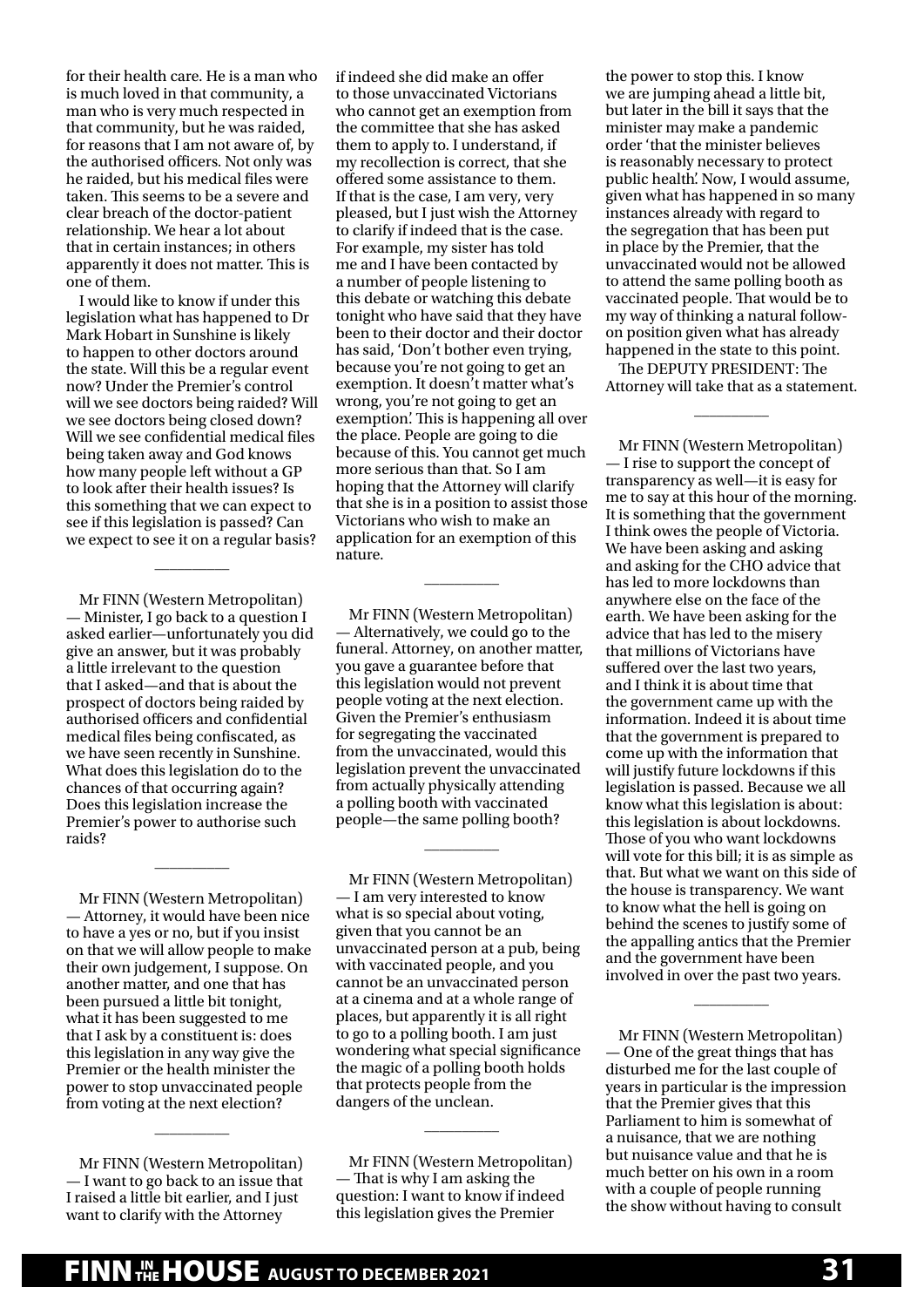<span id="page-31-0"></span>with anyone and without having to worry about the nuisance members of Parliament—the elected members of Parliament. In fact you have got to remember he did not even want to put up with his own cabinet; he cut it down to eight.

What hope would the rest of us, as mere members of Parliament, have to have any impact on the thought processes of the Premier if indeed he would not even listen to his cabinet? I think it is absolutely crucial that the Parliament sits during a pandemic indeed during any crisis I think it is important that the Parliament sits—because we are on the ground. A good member of Parliament is on the ground, is talking to his or her constituents and is bringing the information that they get from those constituents here to Spring Street. A good government would listen, but of course the Andrews government is not really good at that at all. The Premier certainly is not.

I think it is absolutely crucial that we support Dr Cumming's amendment. I think it is absolutely important that the Parliament sits. I think it is absolutely important that we as members of Parliament do our job at a time when the people of Victoria need us more than ever. I am sure that every member of this house has had, over the last two years, more representations than ever before about the pain, about the suffering, about the difficulties—

*A member interjected.*

Mr FINN: The confusion indeed that people have been through. In regional Victoria, in suburban Melbourne, wherever, people are feeling much the same way. The levels of anxiety are through the roof, and they contact us as a way of alleviating some of that anxiety. So I think it is vitally important that we as a Parliament sit, and I certainly support Dr Cumming's amendment.

 $\overline{\phantom{a}}$  , where the contract of  $\overline{\phantom{a}}$ 

Mr FINN (Western Metropolitan) — I wish to speak very quietly and very softly and very gently, but I also wish to say that I believe that human rights should be for all humans. And I think that to ditch the Charter of Human Rights and Responsibilities for one section of the community is appalling. I think that is just horrifying, and coming from a party which allegedly is based on human rights and respect for all and all that sort of thing makes it even worse. I just find it appalling that the people

who either will not or cannot—and many cannot—be vaccinated will be treated the way the government is proposing. I find that despicable, I find that appalling and I find that a breach of everything that this government is supposed to stand for. As I say, human rights are for all; you cannot pick and choose.

**COUNCIL | Members statements 02 December 2021**

### **Government Performance**

Mr FINN (Western Metropolitan) — I have long held a deep-seated desire for those we represent to appreciate the ideals for which we in this Parliament stand. Sadly 2021 has not helped that ambition one little bit. Is it any wonder Victorians hold us in such contempt when a government elected on a platform of equality for all now enthusiastically mandates discrimination? It is no wonder we are held in such low regard when someone elected on an extreme libertarian platform ditches any pretence of commitment to freedom to jump into bed with a government that despises freedom. It is no wonder the electorate has no time for us when a man elected to fight for justice for his industry, which was comprehensively screwed over by the Andrews government, then votes for a bill that will see the entire state comprehensively screwed over by the Andrews government. And I am sure it is not just the taxi industry bewildered today.

Thankfully all is not lost. When I stand on a podium out the front of this building and all I can see is a massive sea of humanity hundreds of thousands of people; indeed hundreds of thousands of Victorians—I know there is hope, and hope is something that we desperately need in this state. You can be guaranteed that this new movement, this people power movement, will continue to grow as long as the Premier of this state continues to act like a despot. In offering my very warmest wishes to members, staff and their families for a very happy and peaceful Christmas I assure you all that 2022 will be a year I will fight for the people of Melbourne's west and the ideals

Victoria needs to become great again like never before.

**COUNCIL | Adjournment 02 December 2021**

### **COVID-19**

Mr FINN (Western Metropolitan) — I wish to raise a matter this evening for the attention of the Premier. Premier, the problem that Victoria has at the moment in particular is that most Victorians are lockdown drunk. They live in fear that the Premier will pop up one day and just lock everything down again, and that is the simple fact of the matter. As late as last weekend I was at a christening, in fact, and the family that invited me to the christening—

*A member interjected.*

Mr FINN: Well, it will not be soon. They had booked a hotel in Richmond for lunch—which I thought was very nice—and it was a very nice lunch too. But as was explained to me by little Ruby's mum, they had been terrified the night before, unable to sleep, because there had been a couple of cases of the new variant. And that immediately struck them down with a desperate fear of lockdown.

This is happening all over the state, and I know out in the western suburbs it is happening from business to business, from family to family and from factory to factory. Everybody is terrified that the Premier is going to wake up one day and lock everybody down. The fact that we have this new legislation that has gone through this week has not helped that, not even one little bit. The mental health crisis that has been created by the lockdowns is not being helped by this constant state of anxiety that people are feeling about when they are going to be locked down again.

So I am asking the Premier to consider the vaccination rates, and I am asking him to consider the impact that the lockdowns have had on average Victorians. We are not talking about captains of industry or anybody like that, we are talking about families in the suburbs or in the country areas of Victoria. We are talking about people who just want to look after their kids, who just want to pay their mortgage and who just want to go out and work for a living. They are the sort of people that we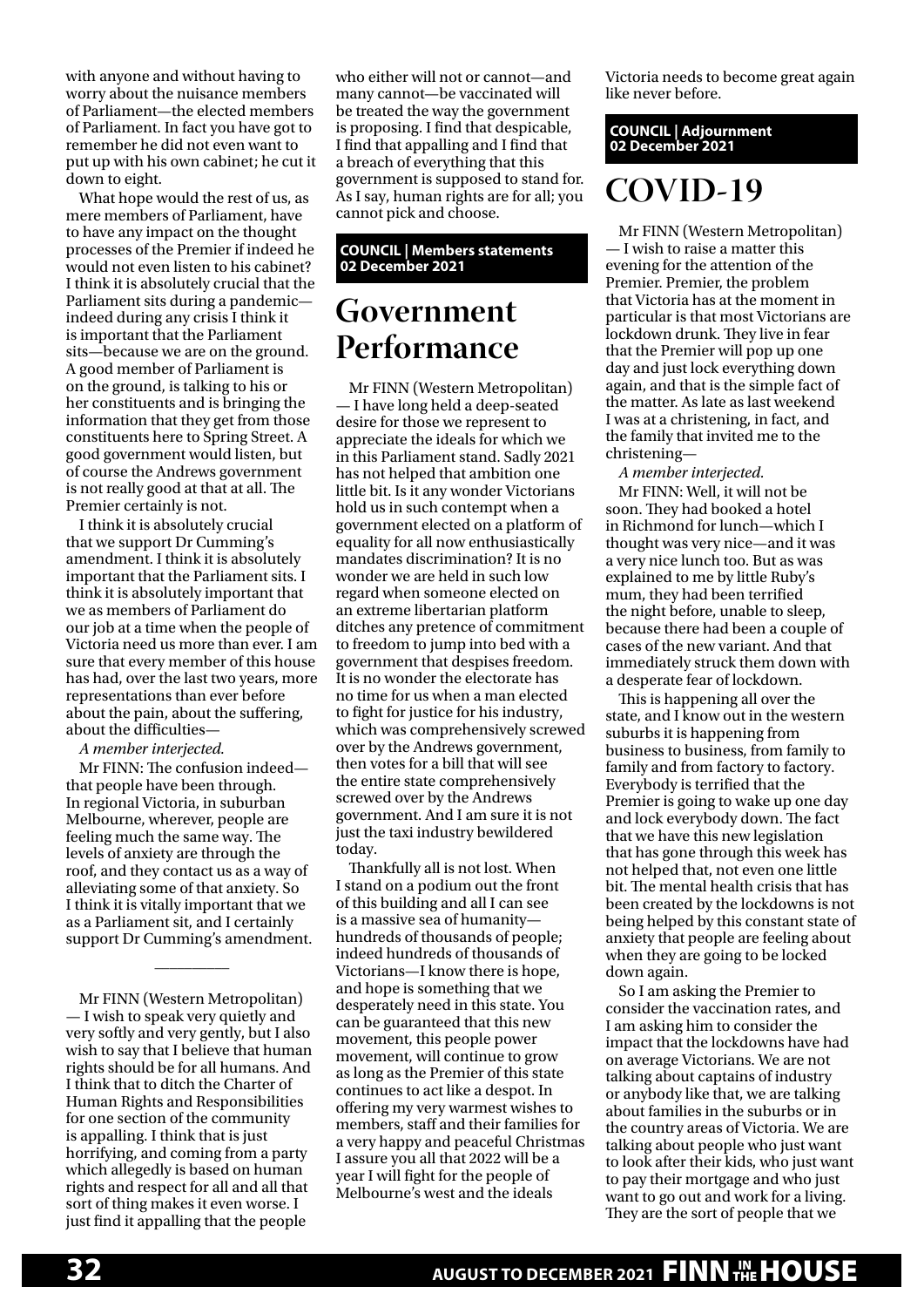<span id="page-32-0"></span>are talking about. They are the salt of the earth—people who pay their tax, observe the laws of the land and do all the right things. They are the ones who are suffering as a result of this fear, constant fear—lockdown phobia, if you like. It is something that is very real, and it is something that I am hoping the Premier will knock on the head. It would be easy for him to do. All he has to do is to call a press conference—and we know he can do that—and announce that there will be no more lockdowns, and that is what I am asking him to do. Tonight I am asking the Premier to call a press conference to announce to the people of Victoria that he will not be locking down our state again.

#### **COUNCIL | Second reading 02 December 2021**

### **Equal Opportunity (Religious Exceptions) Amendment Bill 2021**

Mr FINN (Western Metropolitan) — In rising to speak on the Equal Opportunity (Religious Exceptions) Amendment Bill 2021, I want to commend Dr Bach in particular on his contribution to this debate today, and I want to compliment him on his contribution in the short time that he has been Shadow Attorney-General. I think he has grabbed the nettle very firmly. He is doing a very, very good job indeed, and I think his coverage of this legislation is a very good example of that.

In thanking and congratulating Dr Bach, I would also like to thank the many hundreds, maybe even thousands, of people who contacted me on both sides of this debate. My view, particularly over recent times, is that community input is exceedingly important. What we have seen over recent times is that many, many thousands of Victorians have taken the opportunity and they have used their right to contact their local MPs expressing a view on legislation that we had before this

house, and I think that is a very good thing.

I know that there is a petition against this legislation that currently stands at over 6000 signatures, and that is from both the Islamic and Jewish communities, so it is great to see that they are getting involved in our democratic process. I think that is something we can all be excited about at a time when perhaps there is not a great deal of reason to be excited about much else. But it is great to see people getting involved.

I cannot help but mention the irony of this government's putting forward of legislation against discrimination this week. When the Andrews government has actually mandated discrimination in the state, they then tell us it is so bad that we have to legislate against it elsewhere. If we could get some consistency from this government, it would be very, very handy indeed, because at the moment there is none. It makes no sense; they make no sense. You cannot be saying discrimination is great in one instance but discrimination over here is appalling. It is against various sections of the community. That is just not on.

I want to make it very clear—I want to put it on the record—I support equality. I very strongly support equality. I believe that every human being has equal value and should be respected by the law, irrespective of where they come from, who they are, what their sexuality may be, whatever they may be. If they are law-abiding citizens, then they should have equality before the law. They should have equality in our society. I believe that human rights are important. They are vitally important. In fact without rights we are somewhat less than human, and that is something that I have had a firm view on for quite some time. Of course one of those rights, and a very basic right at that, is the right to freedom of religion. It is a right that we have had as human beings probably since the beginning of time. Today we need to respect it as much as we have ever, and that is not necessarily happening. This legislation is a fine example of the lack of respect for the freedom of religion.

We have heard today about discrimination in religious schools on the basis of sexuality in particular, and I have got to ask the questions. Where? Who? I am sure that if this

sort of discrimination was going on in whichever school—whether they be Anglican schools, Catholic schools or whatever—we would all know about it. Any amount of money at all I would put down that we would all know about it, because there is a very organised lobby group, a very professional lobby group, and they know how to do their job. They do it exceedingly well, and if this was going on, we would all know about it. So why are we debating this bill today, when it seems to me there is no real reason to debate this bill today? The church schools are exhibiting tolerance. As I say, where are these people who have been sacked? Where are these kids who have been expelled? Where are they? I am sure we would know about it if this was happening. I have got no doubt about that at all.

The fact of the matter is that there is a war on people of faith, not just in Australia but indeed throughout the Western world. And I suppose you have got to include China and some places like that, but that is also a war of a different kind against people of faith. Quite frankly I have had enough. I have always been taught to turn the other cheek. That is what the good Lord told us, and I am happy to follow that. But there comes a time when the cheek gets very sore from being whacked—both sides in fact have been whacked rather severely and you have got to say something. You have got to do something, and on this occasion I am going to do that.

This war on faith-based education in particular has been going on for a very, very long time. I remember as a very young child at a Catholic school in country Victoria not having any funding at all from the government. There was no support from the government, and indeed our school was regarded as somewhat of a second-rate school because they did not have the facilities that the state school up the road had. They did not have the grounds that the state school up the road had, and this was largely as a result of campaigning by a group known as DOGS, the Australian Council for the Defence of Government Schools. They campaigned long and hard, and very early on successfully, against taxpayer funds going to non-government schools. Of course, the fact that parents who send their kids to non-government schools are taxpayers did not seem to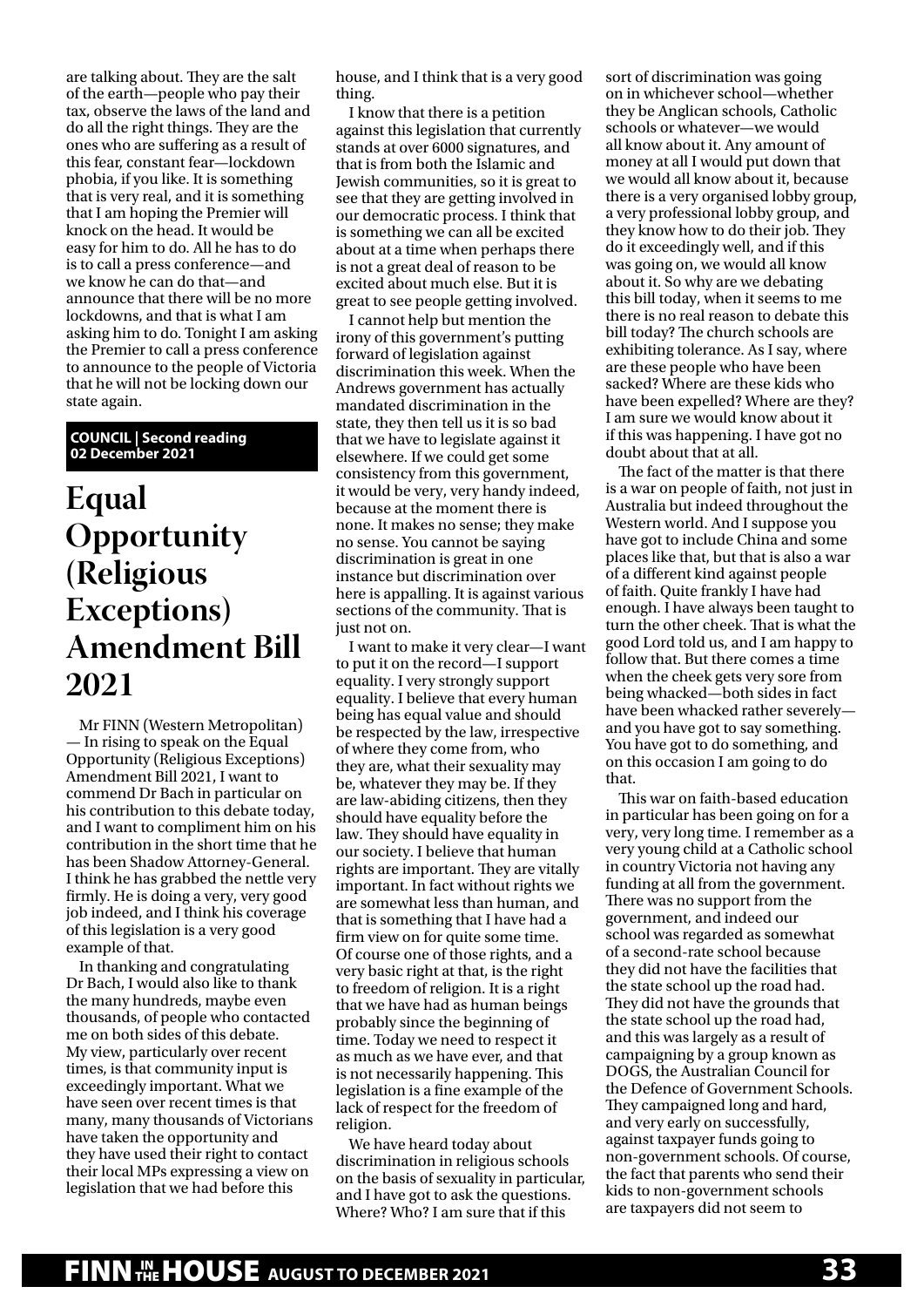<span id="page-33-0"></span>worry them too much at all. They campaigned long and hard against any form of government funding for non-government schools, in particular Catholic schools. There was a fair degree of bigotry involved. The fact of the matter is that the leader of this group was somebody who is probably a name that is known to us all, the late Joan Kirner. She spent a long, long time ensuring that Catholic schools in particular were treated as second-class entities in the education system.

It staggers me that here we are, all these years later—many, many years later—and we have got the same attitude from the same sort of people: that religious schools have no place, that religious schools should be treated as second-class entities. Well, I say they should not. I say that we should stand up for the rights of parents and children who go to these religious schools. Everybody has the right to choose where they send their children. In fact if I had my way, I would go as far as having a choice, an ultimate choice, of governments paying at various schools of parents where they wanted to send their kids. I think it is basically very, very important.

A belief in God should not mean someone is somehow less than human, and it should not mean that there should be some sort of subsequent diminution of human rights. But that seems to be the attitude of a good number of people—and I am sure, Acting President Patten, you will know who I am talking about in this regard. The hatred directed toward people of faith has to stop. And there is hatred; there is persecution indeed of people in this society, in Melbourne, in Victoria. This persecution, this hatred, based purely on the fact that they have a belief in God, has to stop.

Now, we know, and as has been pointed out by Dr Bach who I mentioned put in an exceptional contribution earlier, and I congratulate him on that again—the religions of Australia put in an enormous effort. They are punching way above their weight in contributing to the social good of the community. Hospitals, schools, hospices, immigration services, homeless centres—you name it—and churches, various churches, whether they be Christian or otherwise, are able to be seen to be contributing very much for the benefit of the community. Could we

imagine what would happen to our health system in this state if we were to close St Vincent's Hospital, if we were to close the Mercy hospital, if we were to close the Epworth? What would happen to our public health system? It would disintegrate on the spot. If we were to close every Catholic school—as Joan Kirner wanted to do all those years ago in this state, what would happen? What would happen to the public education system? Again, it would disintegrate on the spot. Let us be serious here. Let us give people the respect that they deserve. Faithbased organisations, churches—call them what you will—contribute enormously to the state, and they deserve to be respected, not just sort of a little bit here and a little bit there but generally they should be respected for the contribution that they make.

We know that multiculturalism is a very big part of society in this state. We are very proud of that, and that is in my view a very good thing. And a very important part of multiculturalism is freedom of religion. I know for me, in the western suburbs, I would spend well, I used to before lockdowns 4, 5, 6 and 7; oh no, we have not got to 7, that is coming—a great deal of time going out visiting churches, visiting mosques, visiting temples and visiting various religious festivals around the place. That is part of the lives of hundreds of thousands, if not millions, of people in the west. It is a vital part of who they are and what they do. You cannot have multiculturalism, you cannot have a healthy multicultural society, without respect for freedom of religion. Take that away and you take away multiculturalism. You cannot have it both ways, and on this occasion it seems the government is attempting to do that.

I know that there is a conflict of ideals, but what I ask is that each side respect the other. I do not think that is an unreasonable thing. We have seen people over recent years who think that just because you have a different view you must be bad, just because you have a different view you must be destroyed. They will go after you. They will chase you into your home. They will chase you into your job. They will chase you everywhere. This is a nonsense; it has to stop. The churches have as much right and people of faith have as much right to be respected and

to have their rights respected as anybody else in the community. It is a basic sort of thing—just a respect, a common decency, that we would all expect ourselves. So I say to the entire community, as my daughter would say, and as she has said to me many times: take a chill pill. Before we start declaring war on each other, let us show the sort of respect that we would want shown to us.

This bill, sadly, is another attack on religious freedom. The time has come, and I implore religious leaders throughout the state to get involved. Do not wake up when it is too late. Get involved and stand up for your rights, for the rights of your faith and for the rights of the people in your congregations. You have a duty to do that, and I say that most sincerely. You have a duty to do that. I will be opposing this bill, and I urge other members to do likewise.

#### **COUNCIL | Constituency questions 03 December 2021**

### **Sunbury Road duplication**

Mr FINN (Western Metropolitan) — My constituency question is to the Minister for Transport Infrastructure, after I incorrectly addressed this question to the Minister for Roads and Road Safety thinking that Sunbury Road was in fact a road. But it is apparently transport infrastructure, so I will address it to the minister now. I am becoming more and more concerned by the day as developments move towards the duplication of some parts of Sunbury Road. I am deeply concerned that we are about to see a huge and monumental waste of money occur on this particular road. What the duplication will do is pick up one blockage and put it on another part of the road, and we are going to be spending millions of dollars to do that. I am asking the minister to reconsider this proposal and to ensure that it will not go ahead until such time as the Bulla bypass can be built.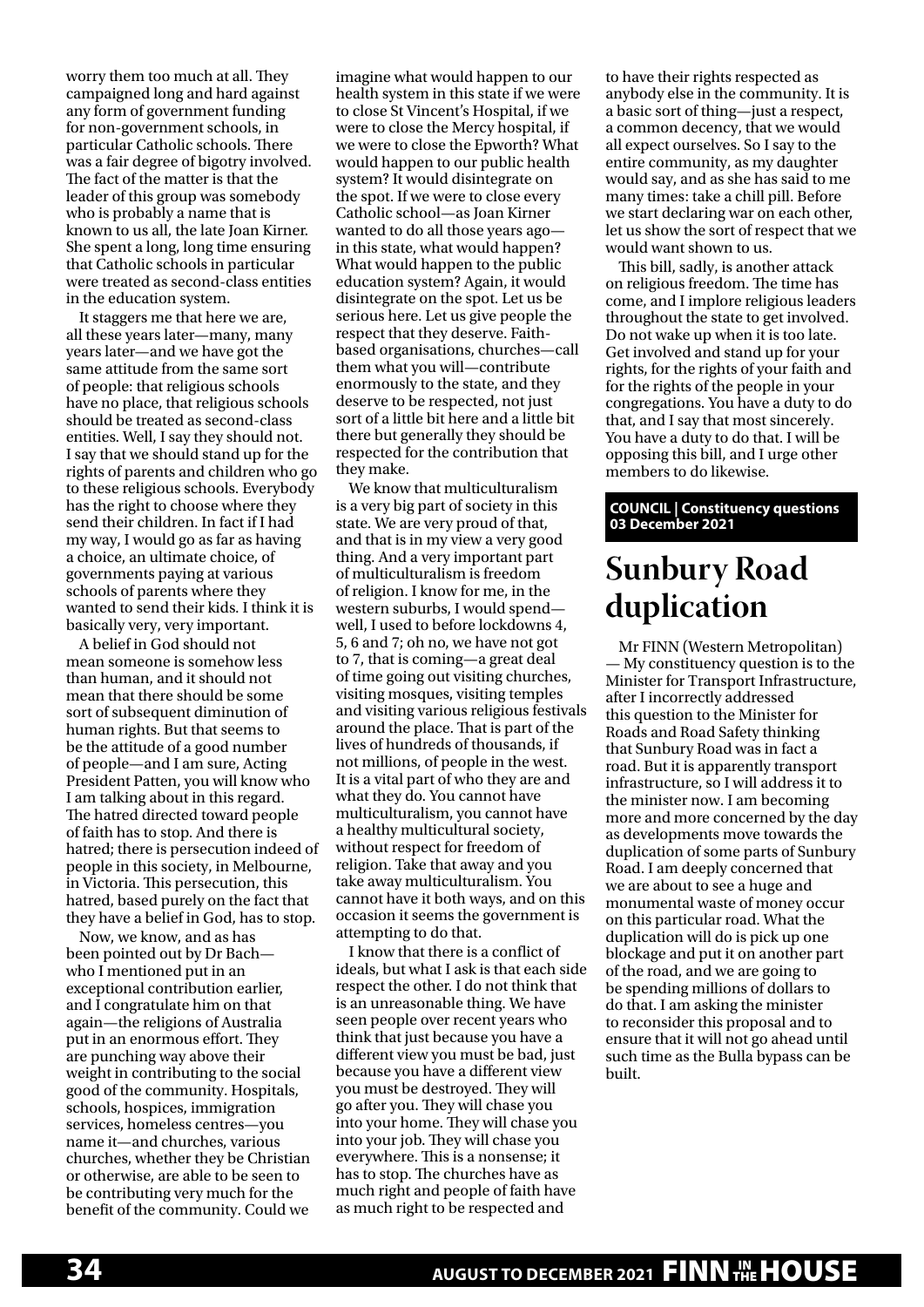#### <span id="page-34-0"></span>**COUNCIL | Adjournment 03 December 2021**

# **Medical file privacy**

Mr FINN (Western Metropolitan) — I wish to raise a matter for the attention of the Minister for Health. One of the most distressing things in what has been a very distressing year in many respects was the recent raid on a doctor's surgery in my electorate, in Sunshine. Dr Mark Hobart, as I have mentioned in the Parliament a couple of times now, is a much-respected and much-loved GP in Sunshine and has served the people of that area for 30 years. The raid by authorised officers—and I really do not like that term—on his surgery recently led to him losing his licence, I understand, but also perhaps more importantly the seizure of confidential medical files.

I have always been of the view that the relationship between a doctor and his or her patient is absolutely untouchable. It is beyond suspicion or anything else. And certainly one's medical records, anybody's medical records, should be the same. They should be kept from the public gaze and they should be between the doctor and the patient. What we have seen here is that confidential medical files have been seized by the authorised officers for reasons that we do not know and they have been taken to places that we do not know, and we do not know when they are coming back. This seems to me to be extraordinary and setting a precedent which is quite appalling.

It could happen now to any of us. It is something that I find intolerable and that I think any of us in a decent society would find intolerable. I have been surprised by the fact that the minister has not made any public statement on this, because I think it is his responsibility to give some

reassurance that this sort of thing is not going to be a regular occurrence. Clearly now, particularly given this week the passing of the pandemic legislation giving the Premier all power to do pretty much whatever he likes to whoever he likes whenever he wants to, that gives people a greater degree of anxiety about where we may be going with regard to a number of things.

But what I am concerned about tonight is what exactly the status is of these confidential medical files that have been seized. These are the medical files of my constituents, and I am appalled. I am appalled that they have been taken away from a doctor's surgery. What I am asking the minister to do as a matter of urgency—I am talking about tonight if he can—is return those confidential medical files to Dr Mark Hobart's office.